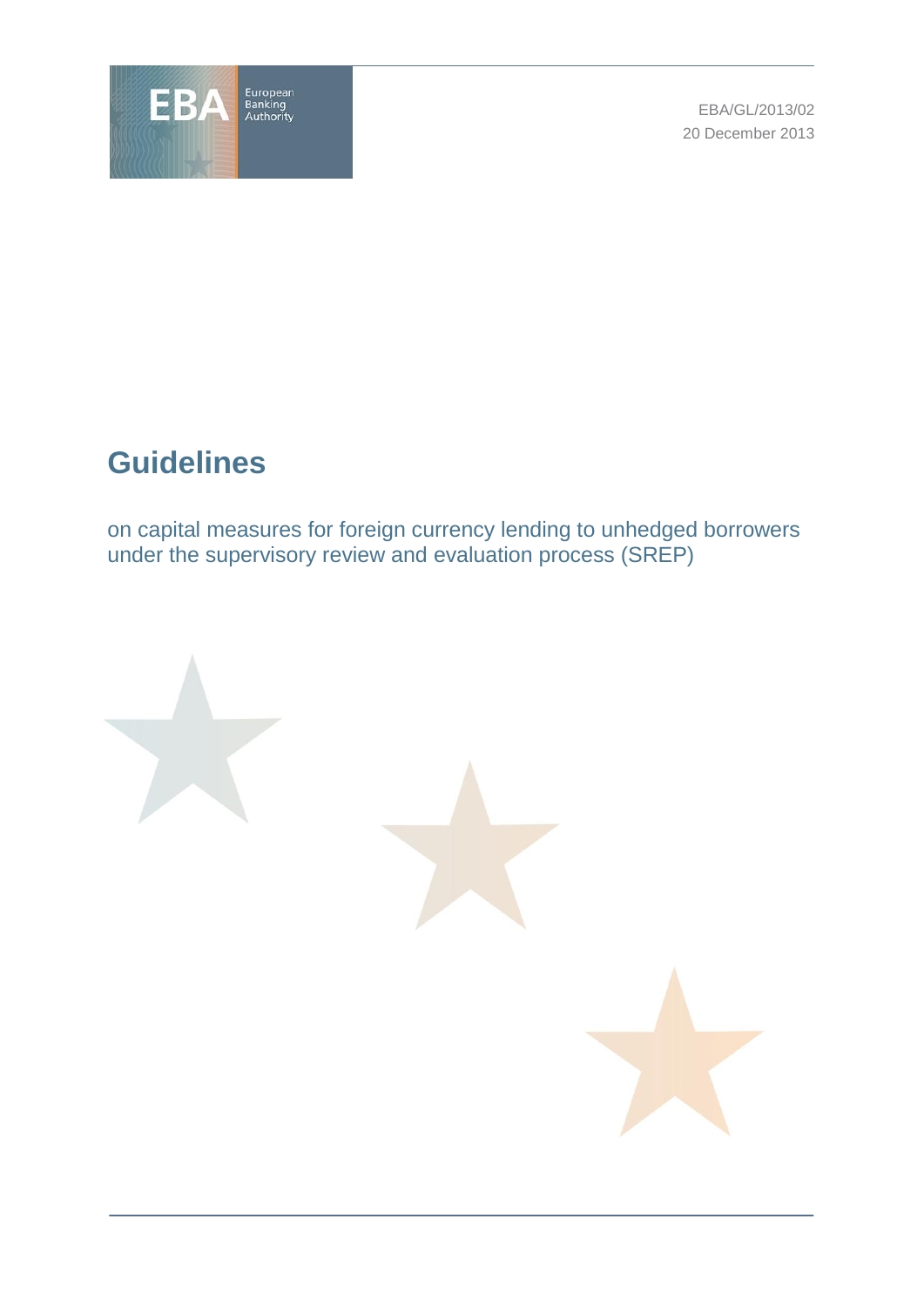# Guidelines on capital measures for foreign currency lending to unhedged borrowers under the supervisory review and evaluation process (SREP)

|             | <b>Table of Contents</b>                                                                                                                                 |    |
|-------------|----------------------------------------------------------------------------------------------------------------------------------------------------------|----|
| 1.          | <b>Executive Summary</b>                                                                                                                                 | 3  |
| 2.          | Background and rationale                                                                                                                                 | 5  |
| 3.          | EBA Guidelines on capital measures for foreign currency lending to<br>unhedged borrowers under the Supervisory Review and Evaluation Process<br>('SREF') | 7  |
|             | Title I - Subject matter, scope and definitions                                                                                                          | 8  |
| <b>SREP</b> | Title II- Requirements regarding Capital Measures for FX lending to unhedged borrowers under the                                                         | 9  |
|             | II.1 Threshold of application                                                                                                                            | 9  |
|             | <b>II.2 Process</b>                                                                                                                                      | 9  |
|             | II.3 Supervisory review of FX lending risk management                                                                                                    | 10 |
|             | II.4 Supervisory review of capital adequacy                                                                                                              | 11 |
| II.5        | Application of supervisory measures                                                                                                                      | 13 |
|             | II.6 Interaction with macro-prudential measures                                                                                                          | 15 |
|             | Title III- Final Provisions and Implementation                                                                                                           | 17 |
| 4.          | Accompanying documents                                                                                                                                   | 18 |
| 4.1         | Cost- Benefit Analysis / Impact Assessment                                                                                                               | 18 |
| 4.2         | Views of the Banking Stakeholder Group (BSG)                                                                                                             | 28 |
| 4.3         | Feedback on the public consultation                                                                                                                      | 28 |
| 5.          | Confirmation of compliance with guidelines and recommendations                                                                                           | 41 |

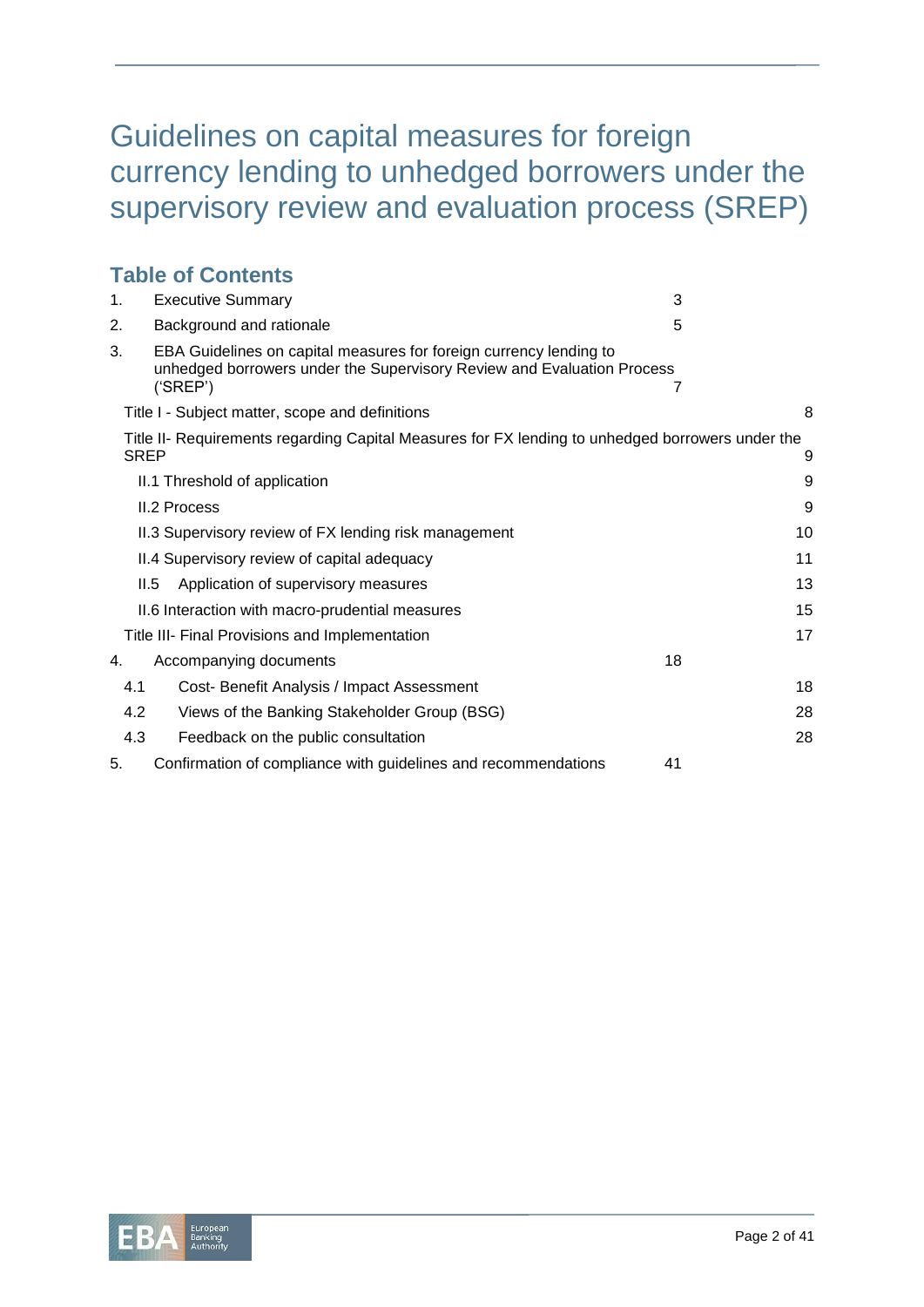# <span id="page-2-0"></span>1. Executive summary

These guidelines are focused on capital measures for foreign currency lending (FX lending) to unhedged borrowers under the supervisory review and evaluation process (SREP) and provide guidance to national competent authorities on how to address the specific risk of FX lending to unhedged borrowers as part of the SREP with capital measures where applicable. The intention of these guidelines is to harmonise supervisory practices for addressing this risk in Member States.

In line with the scope of Recommendation E of the European Systemic Risk Board (ESRB) report on lending in foreign currencies<sup>1</sup> which is addressed to the EBA, these guidelines specifically address FX lending to those borrowers that are considered unhedged (borrowers without a natural or financial hedge, meaning agents that are exposed to a currency mismatch). As corporate borrowers are likely to have their foreign currency exposures or cash flows hedged through income in the foreign currency or through an ability to effectively manage the underlying financial risk they tend not to fall under the definition of unhedged borrowers. Furthermore, as the ESRB report highlighted that risks to financial stability are predominantly high in countries with large stock of FX loans to unhedged borrowers, particularly households and some non-financial corporations, i.e. small and medium-sized enterprises (SMEs) as their income is generally in local currency, the guidelines specifically address the risk of FX lending to *unhedged retail and SME borrowers*. The scope set out in Title I.2 of these guidelines is not intended to prevent competent authorities from also applying them to FX lending to other unhedged borrowers, but this is not subject to comply or explain with these guidelines.

As the focus of the SREP should be on the risks which are material to an institution, the guidelines include a materiality threshold whereby if FX lending risk to unhedged retail and SME borrowers exceeds the threshold specified in the guidelines, competent authorities should expect institutions to include FX lending risks in their internal capital adequacy assessment processes ('ICAAP') and, also, to adequately account for FX lending risks in their governance arrangements which competent authorities will review as part of the SREP. The guidelines provide guidance on both the supervisory review of FX lending governance arrangements and of capital adequacy in accordance with Article 97 of Directive 2013/36/EU (CRD)<sup>2</sup>, and culminate in guiding supervisors on how to calculate the additional own funds requirements for this risk, where applicable, as a result of the SREP.

These guidelines also recognise the use by competent authorities of other supervisory measures outlined in Article 104(1) of the CRD which may be used to address this specific FX lending risk if deemed appropriate by the competent authorities. Nonetheless, in line with the scope of the ESRB mandate, the guidance contained herein is on the assessment of the appropriateness of the FX lending risk management and the capital adequacy for this risk and how to apply additional own funds requirements if deemed necessary.

 $2$ Directive 2013/36/EU of the European Parliament and of the Council of 26 June 2013 on access to the activity of credit institutions and the prudential supervision of credit institutions and investment firms, amending Directive 2002/87/EC and repealing Directives 2006/48/EC and 2006/49/EC



 $\overline{a}$ 

<sup>&</sup>lt;sup>1</sup>Recommendation of the European Systemic Risk Board of 21 September 2011 on lending in foreign currencies (ESRB/2011/1). (OJ C 342/1, 22.11.2011).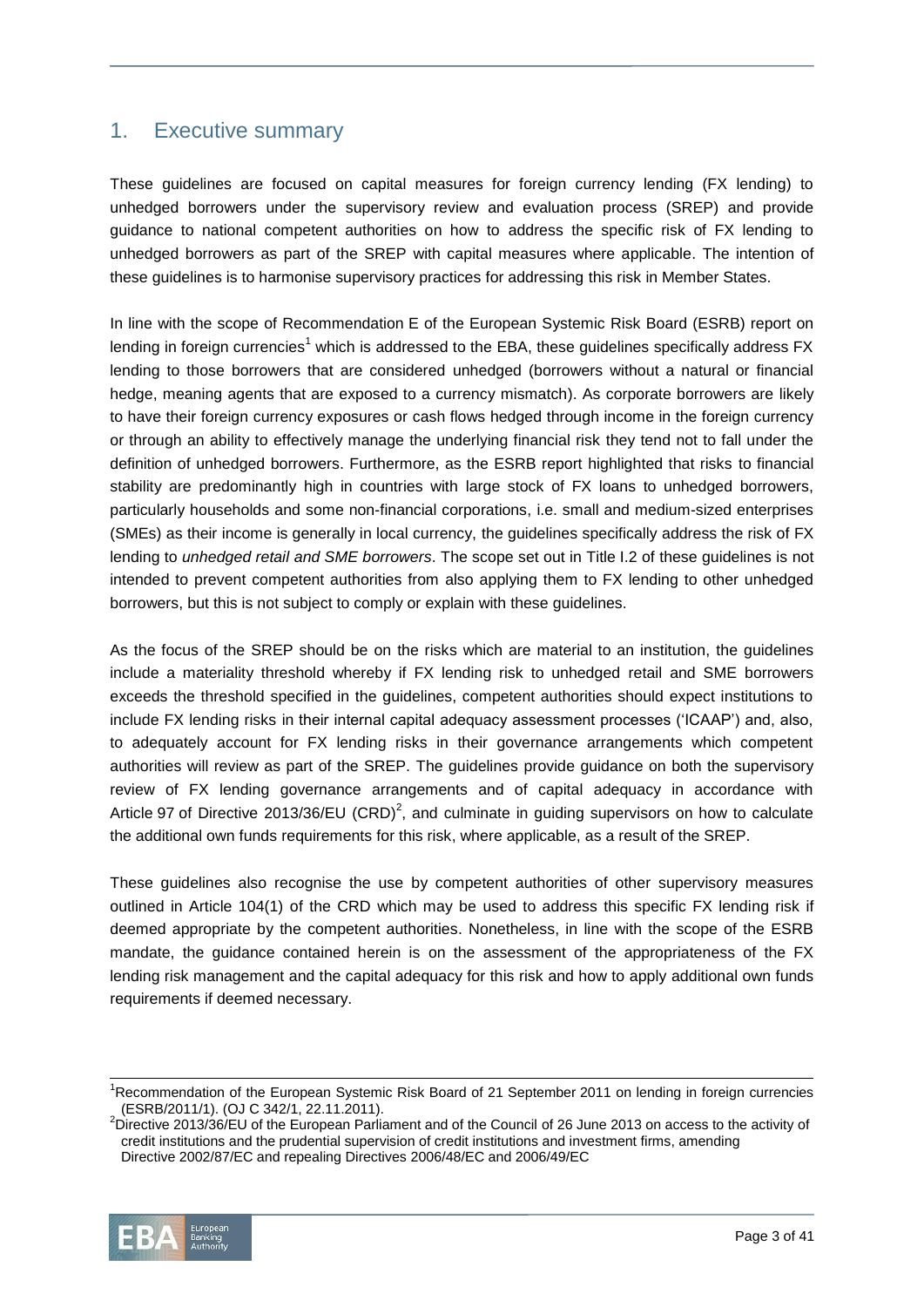These guidelines were published for a three month consultation and a public hearing was also convened to discuss with stakeholders. The comments received have been published on the EBA website unless the respondents requested otherwise. A summary of the comments received and the feedback on the responses received can be found in the annex to these guidelines.

These guidelines are closely related to other technical standards and guidelines drafted by the EBA, focusing on the specificities of FX lending in particular they complement existing guidelines and proposed technical standards on the subject of the supervisory review process internal governance, concentration risk, stress testing and home-host supervisory cooperation. They also take into account the provisions of Article 354 of Regulation (EU) No 575/2013 (CRR)<sup>3</sup>and the proposed ITS on closely correlated currencies<sup>4</sup>. It should be noted that the list of closely correlated currencies in those proposed ITS should not be relied upon as fixed, as the list will be updated at least annually.

These guidelines will form part of the suite of EBA guidelines setting out common procedures and methodologies for the supervisory review and evaluation process (SREP) being developed pursuant to Article 107(3) of the CRD. These guidelines are subject to the finalisation of the SREP guidelines and may therefore be revised in due course.

In accordance with the mandate set out in the ESRB Recommendation of 21 September 2011 on foreign currency lending, the guidelines will be issued on 1 January 2014 and will apply from 30 June 2014 (as per Title III – Final provisions and implementation of the guidelines).

 $3$ Regulation (EU) No 575/2013 of the European Parliament and of the Council of 26 June 2013 on prudential requirements for credit institutions and investment firms and amending Regulation (EU) No 648/2012

 $4$  To be submitted to the Commission by 1 January 2014.



l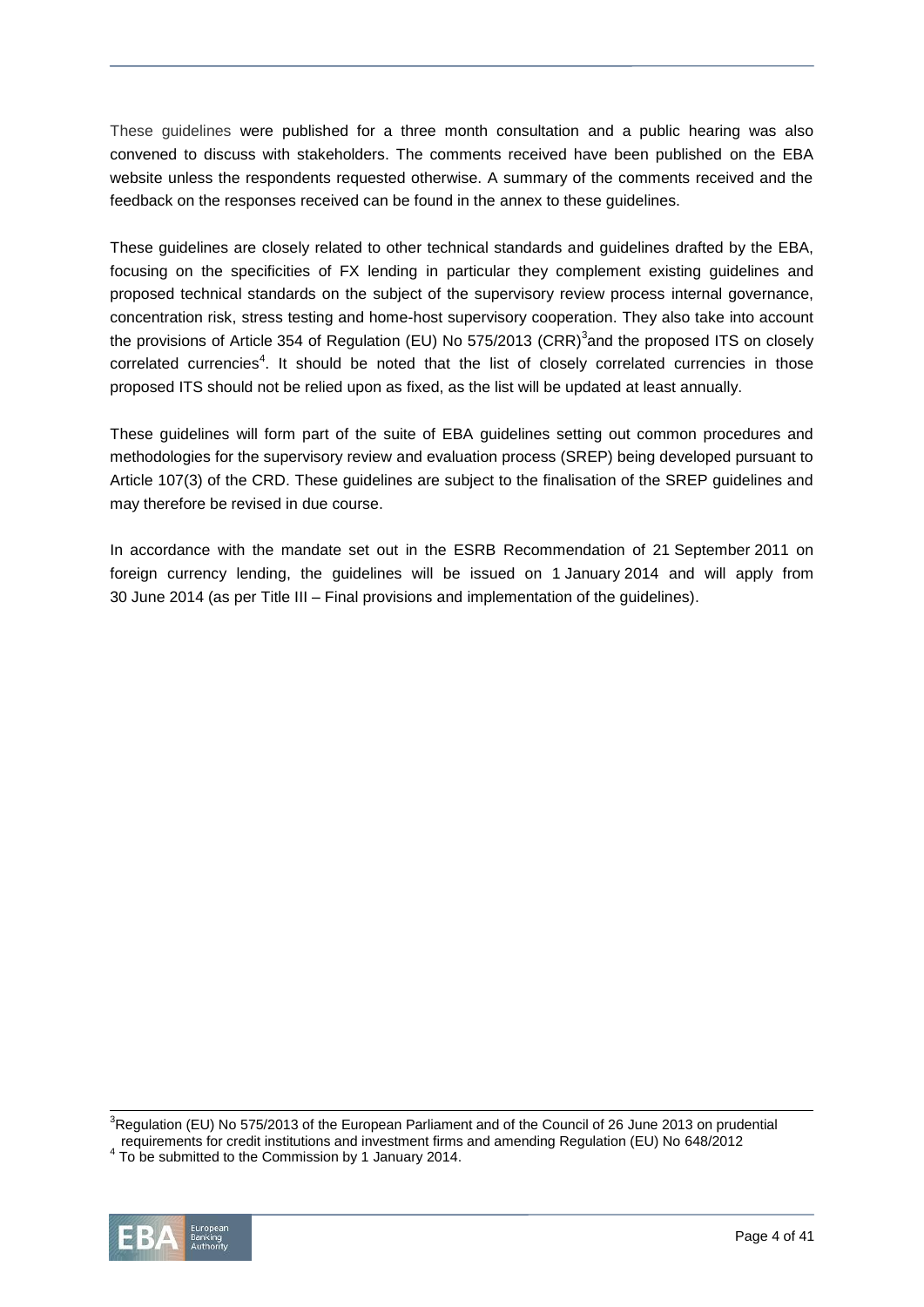# <span id="page-4-0"></span>2. Background and rationale

The risks associated with FX lending derive from the fact that exchange rate movements, essentially a market risk driver, in the case of loans denominated in a foreign currency, can strongly influence a borrower's debt-servicing capacity, thus impacting credit risk. Additionally, an institution may have significant credit risk concentrations if a material part of an institution's lending portfolio is denominated in the same foreign currency or highly correlated foreign currencies while FX lending may also cause higher residual risk in the case that the value of the collateral (e.g. mortgage value) does not change in line with FX movements. In addition to the above, FX lending is of particular concern where FX lending towards borrowers who do not have a natural or financial hedge in place, i.e. 'unhedged' borrowers, is particularly high.

FX lending risk is characterised by a non-linear relation between market risk and credit risk where exchange rates (market risk) can have a more than proportional impact on the credit risk of an institution's FX loans portfolio. As a result of this relationship it is challenging to adequately include the impact of potential exchange rate movements when assessing credit risk. This means that FX lending can influence an institutions' overall risk profile via several unobvious channels which must be taken into account by addressing FX lending risk. This non-linear relation needs to be adequately captured by the risk measurement framework meaning that the exchange rate effects on credit risk and market risk must not necessarily be simply added, but instead they require an integrated measurement of this market risk driver on credit risk components in an institutions' credit portfolio.

Beyond this micro-prudential dimension, justifying the need for competent authorities to take FX lending risk into account in their review and evaluation of individual institutions, there is a macro-prudential dimension to FX lending risk also identified by the ESRB in September 2011. In its report published in 2011, the ESRB highlighted the fact that excessive FX lending can lead to systemic consequences for national economies and can create conditions for negative cross-border spill-over effects, adversely affecting financial stability within and across Member States. The ESRB subsequently issued seven Recommendations, one of which mandated the EBA to draft and address guidelines to national competent authorities regarding capital requirements under Pillar 2 to address risk related to FX lending.

One of the ESRB's seven Recommendations<sup>5</sup> (Recommendation E) recommends that the EBA drafts and addresses guidelines to competent authorities regarding capital requirements under Pillar 2 to address risks related to FX lending to unhedged borrowers. The ESRB recommends that competent authorities should assess institutions' capital adequacy in this regard as part of their SREP. Furthermore, it recommends a two-stage approach towards the treatment of FX lending risks for cross-border institutions based on home/host cooperation.

Although these guidelines address FX lending to unhedged borrowers, they focus on prudential requirements and not on the consumer protection elements of FX lending. There are two further Recommendations published by the ESRB in 2011 and addressed to competent authorities for

l  $<sup>5</sup>$  Recommendation of the European Systemic Risk Board of 21 September 2011 on lending in foreign currencies</sup> (ESRB/2011/1). (OJ C 342/1. 22.11.2011)

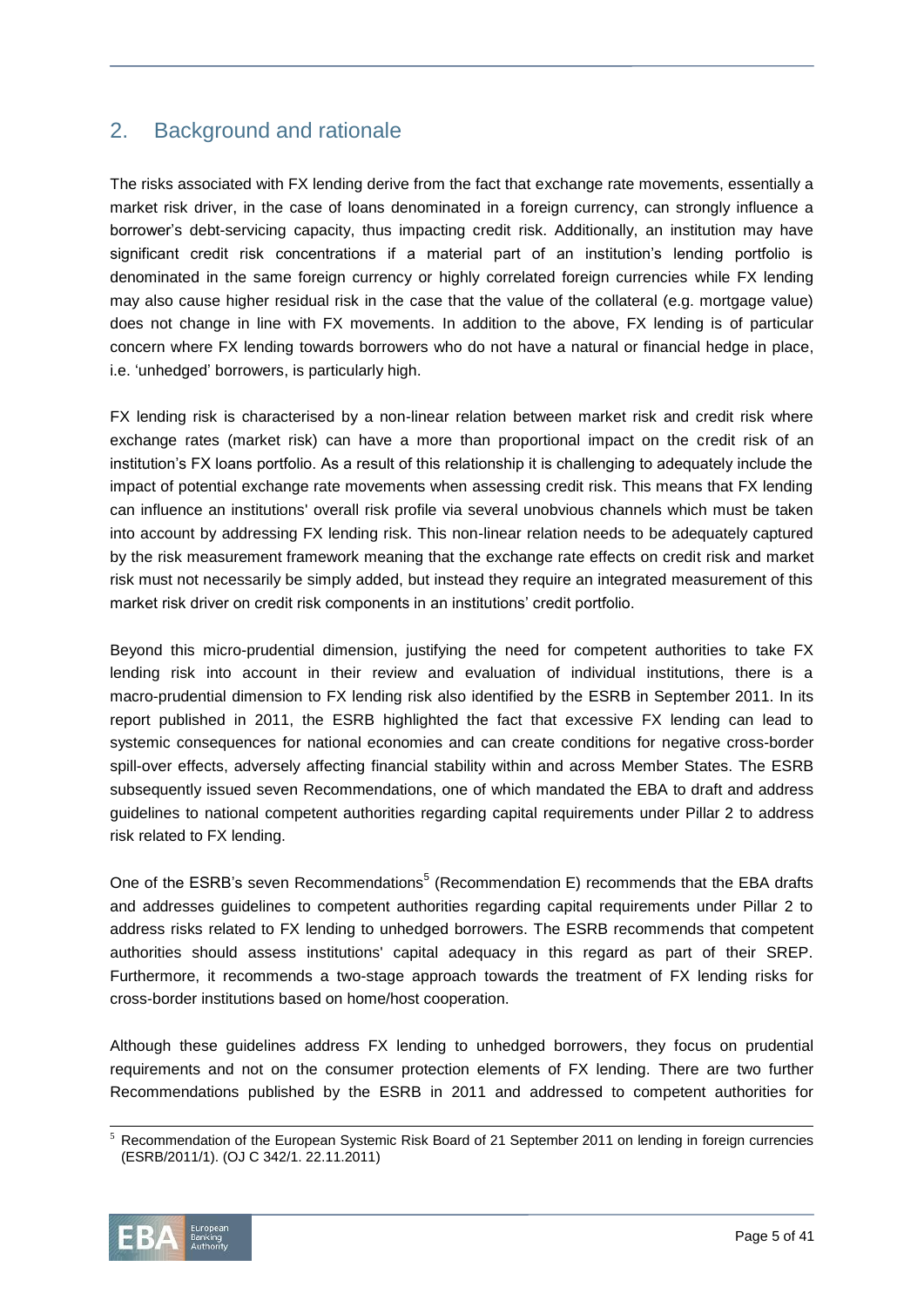treating concerns related to consumers. These guidelines therefore contribute indirectly to consumer protection by avoiding bubble-like FX lending behaviour, by making FX lending more costly in terms of capital. FX lending rates are thus more likely to reflect actual risks, and therefore potentially reduce the likelihood of unaffordable borrowing in the system.

The EBA has developed these draft guidelines on the basis of the ESRB report on FX lending taking account of the relevant provisions of the CRR and of the CRD and also takes into account the comments received in the consultation process.

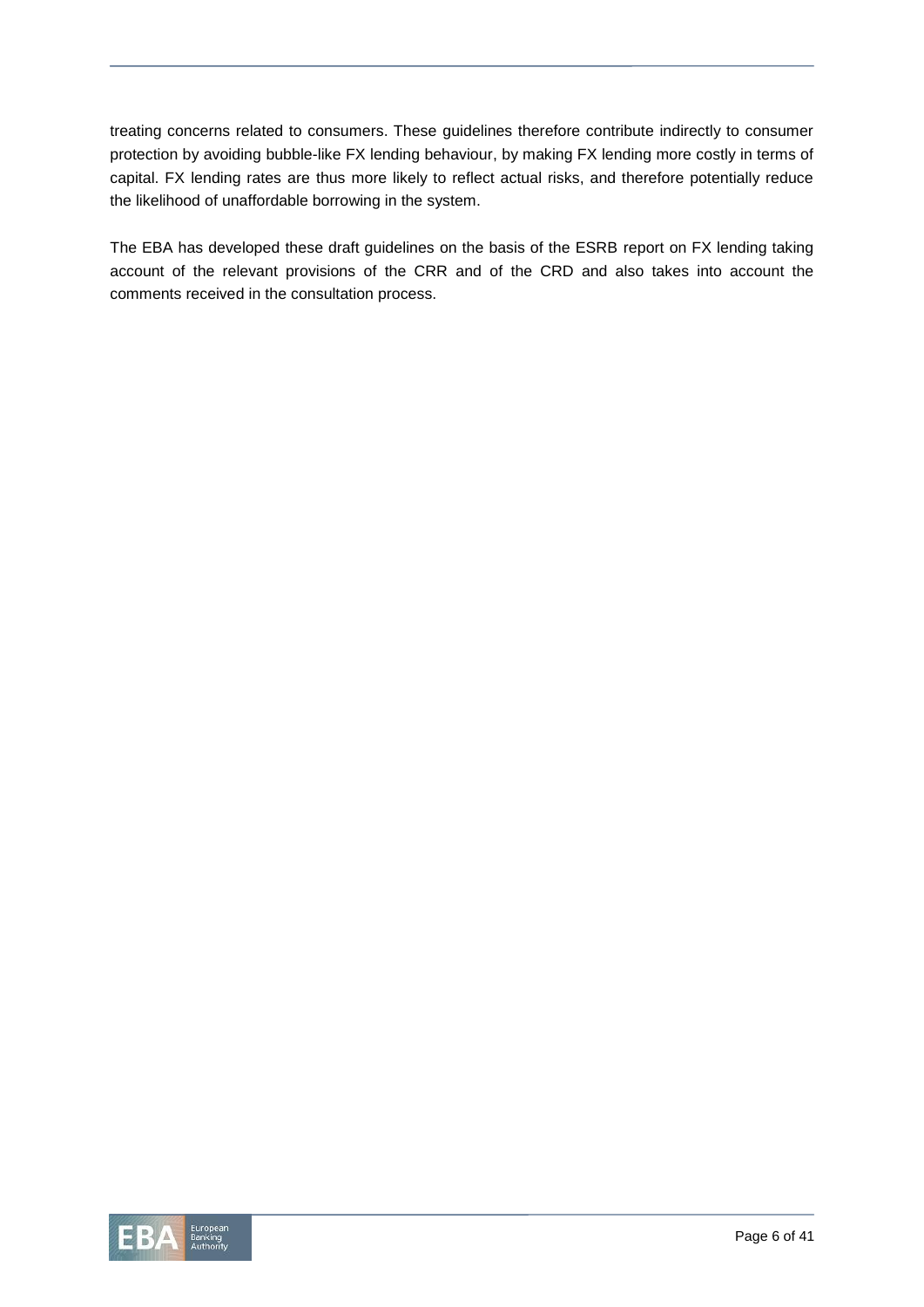# <span id="page-6-0"></span>3. EBA guidelines on capital measures for foreign currency lending to unhedged borrowers under the supervisory review and evaluation process (SREP)

#### **Status of these guidelines**

This document contains guidelines issued pursuant to Article 16 of Regulation (EU) No 1093/2010 of the European Parliament and of the Council of 24 November 2010 establishing a European Supervisory Authority (European Banking Authority), amending Decision No 716/2009/EC and repealing Commission Decision 2009/78/EC (the EBA Regulation). In accordance with Article 16(3) of the EBA Regulation, competent authorities must make every effort to comply with the guidelines.

Guidelines set out the EBA's view of appropriate supervisory practices within the European System of Financial Supervision or of how Union law should be applied in a particular area. The EBA therefore expects all competent authorities to whom these guidelines are addressed to comply with them. Competent authorities to whom guidelines apply should comply by incorporating them into their supervisory practices as appropriate (e.g. by amending their legal framework or their supervisory processes).

#### **Reporting requirements**

Pursuant to Article 16(3) of the Regulation (EU) 1093/2010, competent authorities must notify the EBA as to whether they comply or intend to comply with these guidelines, or otherwise with reasons for non-compliance, by 28 February 2014. In the absence of any notification by this deadline, competent authorities will be considered by the EBA to be non-compliant. Notifications should be sent by submitting the form provided at Section 5 to [compliance@eba.europa.eu](mailto:compliance@eba.europa.eu) with the reference 'EBA/GL/2013/02. Notifications should be submitted by persons with appropriate authority to report compliance on behalf of their competent authorities.

Notifications will be published on the EBA website, in line with Article 16(3) of the EBA Regulation.

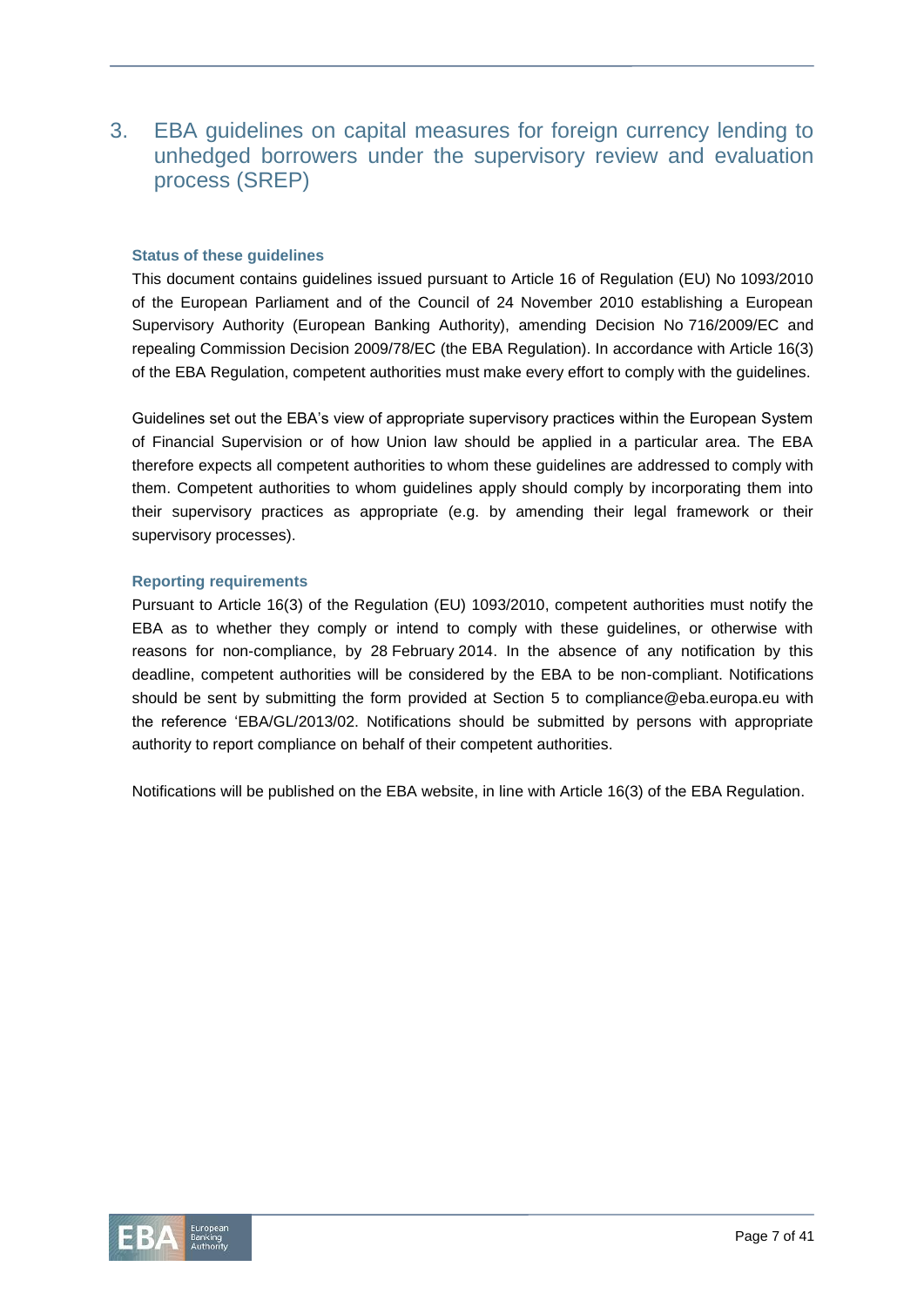# <span id="page-7-0"></span>Title I - Subject matter, scope and definitions

- 1. In accordance with the Recommendation of the European Systemic Risk Board of 21 September 2011 on lending in foreign currencies (ESRB/2011/1), in particular Recommendation E – Capital requirements, these guidelines deal with capital measures for foreign currency lending (FX lending) to unhedged borrowers under the supervisory review and evaluation process (SREP) of Article 97 of the CRD.
- 2. These guidelines apply to FX lending to unhedged retail and SME borrowers. For the purposes of these guidelines, the following definitions apply:

'FX' means any currency other than the legal tender of the country in which the borrower is domiciled;

'FX lending' means lending to borrowers notwithstanding the legal form of the credit facility (e.g. including deferred payments or similar financial accommodations)in currencies other than the legal tender of the country in which the borrower is domiciled;

'unhedged borrowers' means retail and SME borrowers without a natural or financial hedge which are exposed to a currency mismatch between the loan currency and the hedge currency; natural hedges include in particular cases where borrowers receive income in foreign currency (e.g. remittances/export receipts), while financial hedges normally presume there is a contract with a financial institution;

'non-linear relation between credit and market risk' means where changes in the exchange rate, the market risk driver, may cause disproportionate effects on the overall level of credit risk; in this context, fluctuations in the exchange rate can affect borrowers' debt-servicing capacity, potentially the exposure at default and the value of collaterals, thus resulting in large changes to credit risk.

- 3. The guidelines are addressed to competent authorities. They focus on the SREP to ensure that institutions have adequate arrangements, strategies, processes and mechanisms to identify, quantify and manage FX lending risk, and that they have adequate amounts, types and distribution of internal capital with respect to FX lending risk. If, as a result of the process, competent authorities identify deficiencies in risk management arrangements, strategies, processes and mechanisms and conclude that capital held by an institution is inadequate, the guidelines set out that competent authorities should require institutions to manage their FX lending risk more effectively using measures outlined in Article 104 of the CRD and if deemed necessary, cover these risks with an adequate level of capital as appropriate thereby increasing the resilience of the institution to exchange rate changes.
- 4. Wherever recent data on the hedging status of the respective customer is unavailable, the borrowers should be treated as unhedged.
- 5. These guidelines apply on an institution-by-institution basis wherever the threshold of materiality as laid down in Title II, Section 1 is met.

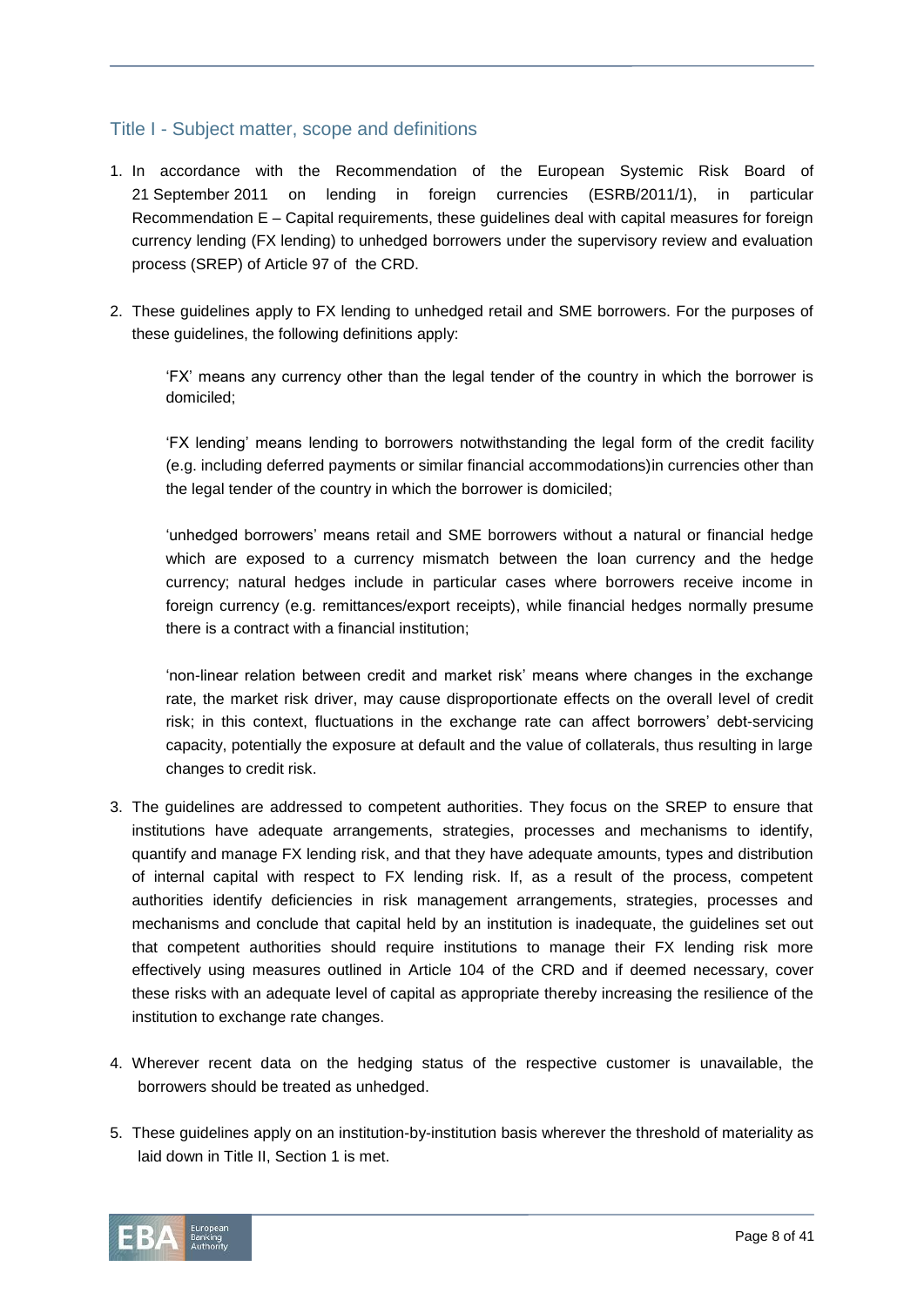- 6. The guidelines should be applied on a consolidated, solo, and where applicable, sub-consolidated level, and in accordance with the SREP level of application of the CRD (Article 110).
- 7. These guidelines provide for an institution-specific assessment and application of additional own funds requirements. They complement other supervisory measures, including macro-prudential measures, implemented by competent authorities with respect to FX lending, for example higher minimum regulatory capital requirements. Competent authorities should, under the SREP, continue to assess the overall adequacy of all such measures.

# <span id="page-8-0"></span>Title II- Requirements regarding capital measures for FX lending to unhedged borrowers under the SREP

8. In line with Article 97 of the CRD, competent authorities should, under the SREP, determine whether the arrangements, strategies, processes and mechanisms implemented by the institutions and the own funds held by them ensure a sound management and coverage of their FX lending risk. This clearly implies that competent authorities should review the adequacy of the ICAAP arrangements and internal capital calculation for FX lending risks. Member States should apply the following requirements taking into account the closely correlated currencies listed in the proposed ITS on closely correlated currencies under Article 354(3) of the CRR, and the provisions of Article 354 of the CRR $<sup>6</sup>$ .</sup>

# <span id="page-8-1"></span>II.1 Threshold of application

9. These guidelines apply on an institution-by-institution basis wherever the following threshold of materiality is met<sup>7</sup>:

Loans denominated in foreign currency to unhedged borrowers constitute at least 10% of an *institution's total loan book (total loans to non-financial corporations and households), where such total loan book constitutes at least 25% of the institution's total assets.*

Competent authorities should also apply the guidelines where an institution does not meet the threshold set out above but the FX lending risk to unhedged borrowers is nevertheless considered by themto be material. Competent authorities should, in this case, justify and document any decision to override the threshold set out above, on the basis of criteria including but not limited to the following: a significant increase of the institution's FX lending since the last calculation; a negative trend of the exchange rate of a significant foreign currency in which the institution's loans are denominated.

## <span id="page-8-2"></span>II.2 Process

10.The process established by the guidelines is as follows:

(i) competent authorities should require institutions to identify their FX lending risk to unhedged borrowers;

These.<br>Calculated when requested by the competent authority, no more frequently than annually.



 $^6$  The currencies contained in these ITS will be updated annually therefore this list should not be considered as fixed.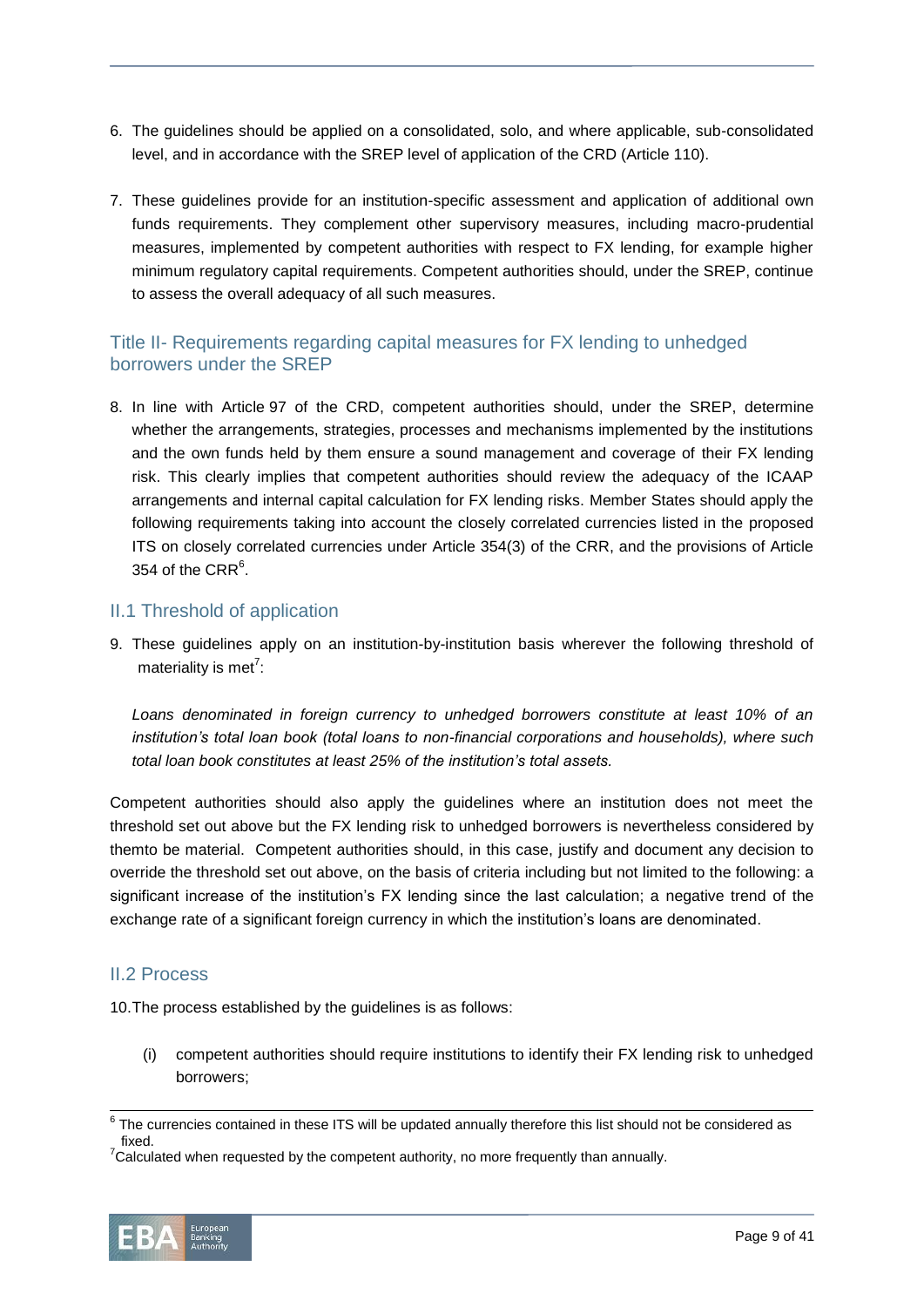- (ii) competent authorities should determine whether this risk is material either because it meets the threshold or because they have nevertheless deem it to be material;
- (iii) wherever FX lending risk is material above, then competent authorities should expect the institutions to reflect the risk in their ICAAP;
- (iv) competent authorities should review the treatment of FX lending risk in the ICAAP as part of the SREP (Title II, Section 3 and 4 below);
- (v) if the arrangements, strategies, processes and mechanisms to identify, quantify and manage FX lending risk are considered to be inadequate and existing levels of capital are considered to be insufficient to cover FX lending risk to unhedged borrowers, then competent authorities should impose appropriate measures under Article 104 of the CRD to address these deficiencies, including requiring an institution to hold additional capital (Title II, Section 5);
- (vi) if the institution is part of a cross-border group, the outcomes of the assessment of FX lending risk will feed into the joint decision process, as specified in Article 113(1) of the CRD.

# <span id="page-9-0"></span>II.3 Supervisory review of FX lending risk management

- 11.In relation to FX lending risk as part of the SREP, competent authorities should assess the following:
	- The type of exchange rate regime:
	- Competent authorities should consider the extent of FX lending risk in light of the currency regimes in which exposures to unhedged borrowers are denominated and should take particular account of where (i) the domestic and the foreign currency are closely linked (either by law or through the proximity of respective economies or monetary systems); (ii) currency board or pegged exchange rate regimes exist; and (iii) where there is a 'free floating' regime. The extent and pattern of potential future exchange rate changes generally depends on the currency and the currency regime.
	- Competent authorities should ensure that institutions have a sound understanding of the possible future trends and volatility of exchange rates on an ongoing basis on economic(real) exchange risk i.e. not relying only on a de jure classification of an exchange rate regime. In particular, they should ensure that institutions undertake a regular assessment of exchange rates against the creditworthiness of borrowers, since exchange rate movements pose a continuous risk irrespective of the exchange rate regime.
- **•** Institutions' FX lending risk-related processes:
	- Competent authorities should ensure that institutions have FX lending policies is in place, which include an explicit statement on FX lending risk tolerance, taking into account institutions' own risk bearing capacity, and determine absolute and relative limits for FX loan portfolios and currencies. Competent authorities should undertake reviews of institutions' risk management policies and processes on FX lending and assess whether, despite those policies and processes, material levels of FX lending risk are still not adequately addressed by these processes.

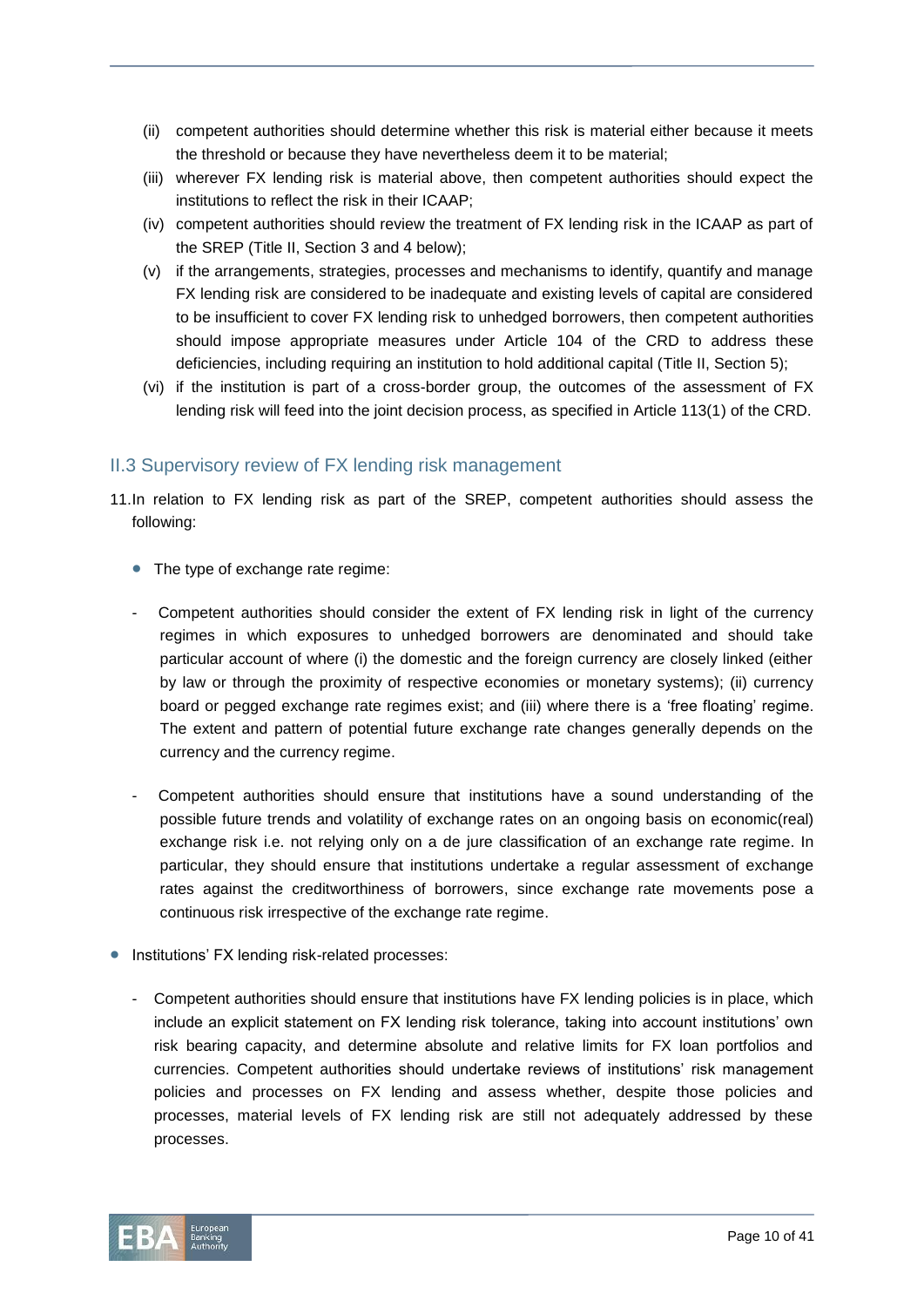- Competent authorities should ensure that the risk identification processes in institutions adequately cover FX lending risks.
- Competent authorities should ensure that institutions have sound risk control methodologies in place to account for FX lending risk when scoring clients and underwriting FX loans e.g. by means of adequate risk pricing and collateral requirements. In particular competent authorities should ensure that institutions have incorporated the exchange rate risk driver into their risk assessment methods.
- Competent authorities should ensure that institutions specifically include FX lending risk in their ongoing monitoring and therefore that they determine appropriate exposure-specific thresholds. Competent authorities should ensure that institutions' processes effectively stipulate prompt and adequate pre-emptive measures (e.g. request the provision of additional collateral etc.) whenever such thresholds are exceeded.
- The impact of exchange rate movements:
	- Competent authorities should ensure that institutions take adequate account of exchange rate movements on borrowers' credit rating/scoring and debt servicing capacity including in their internal risk pricing and capital allocation processes.
	- Competent authorities should ensure that institutions have adequate procedures in place for continuous monitoring of relevant exchange rate movements and assessing these potential effects on the outstanding debt and associated credit risks on both individual exposures and at portfolio level.
- Additionally, competent authorities should ensure that institutions periodically review the hedging status of borrowers as this may vary over time and institutions should avoid incorrect classification of borrowers whose situation has changed. As far as legally possible, such status monitoring should be included in the terms of the lending arrangements between institutions and borrowers. Whenever no recent hedging status is available to the institution, competent authorities should ensure that the borrower is treated as unhedged in their risk measurement systems and ICAAP.

## <span id="page-10-0"></span>II.4 Supervisory review of capital adequacy

- 12.Competent authorities should ascertain that institutions adequately incorporate FX lending risk to unhedged borrowers into their risk measurement systems and ICAAP. In particular, competent authorities should ensure that:
	- institutions' FX lending risk exposures do not exceed their risk appetite; and
	- FX lending risk, including risk concentration in one or more currencies is appropriately addressed in the ICAAP.
- 13.Regardless of how institutions classify risks stemming from FX lending in terms of credit and market risk, competent authorities should investigate how the non-linear relation between credit risk and market risk has been addressed and should assess whether this treatment is adequate.

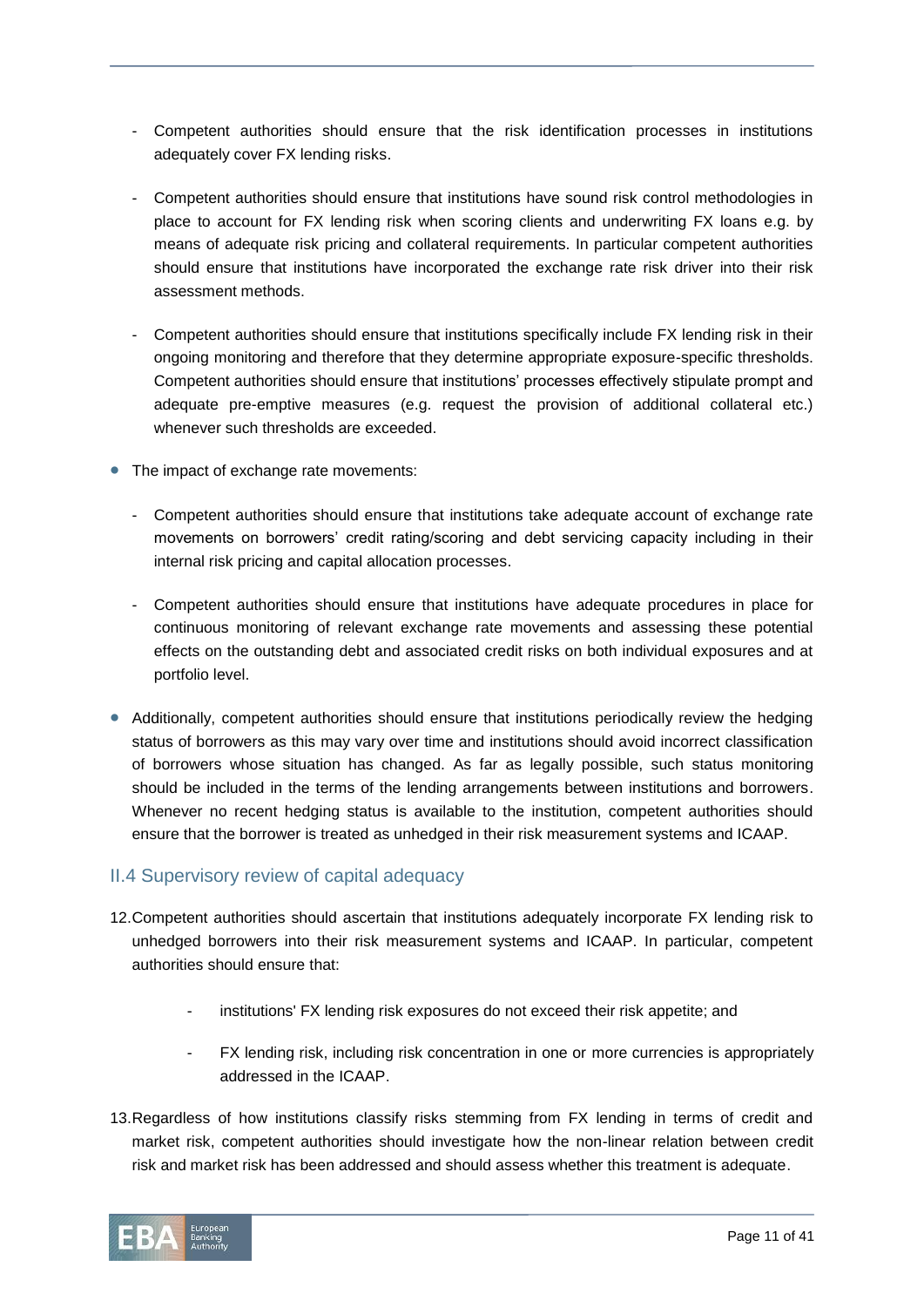- 14.Competent authorities should ensure that institutions:
	- maintain an overall consistency of the whole risk measurement framework by ensuring that the underlying hypotheses (confidence level, holding period etc.) used to measure market and credit risk are defined in a consistent way;
	- recognise that portfolios denominated in foreign and domestic currencies may exhibit markedly different default patterns and should therefore account for potential future credit losses as a result of exchange rate fluctuations separately for different currencies;
	- account for the impact of exchange rate movements on default probabilities;
	- account for the fact that they may become exposed to market risk through borrowers even if they hedge themselves against exchange rate movements in relation to their FX lending activities. (The market risk hedge may become ineffective when FX borrowers default, especially if the loans were collateralised in local currency. In that case, institutions would suffer credit losses from borrowers' defaults and at the same time they would be exposed to market risk losses from the hedge which was broken up by the defaults).
- 15.Additionally, competent authorities should ensure that institutions quantify the capital needed to cover FX lending risk, including the concentration risk aspect, in a prudent and forward-looking manner, in particular focusing on concentrations due to the dominance of one (or more) currency(ies) (as the movements in exchange rates are a common risk factor simultaneously driving defaults of many borrowers).Competent authorities should ensure that institutions provide a reasoned assessment of their internal capital level allocated to FX lending risk.
- 16.Competent authorities should assess whether institutions hold adequate capital to cover risk associated with FX lending by assessing whether institutions are able to identify underlying causes of changes in their capital position and whether they adequately prepare for potential additional capital needs.
- 17.Competent authorities should ensure that institutions carry out capital planning thoroughly also to take into account stressed conditions and account for possible exchange rate movements. Competent authorities should ensure that institutions do this by focusing not only on the direct effect of nominal adjustments but also taking into account the indirect consequences on credit risk parameters. Where an institution has advanced models in place, competent authorities are expected to assess the reliability of banks' internal models for the treatment of FX lending risk.
- 18.For institutions with a cross-border presence, FX lending risk and its management should also be reflected in the joint decisions required under Article 113 of the CRD and associated EBA technical standards and discussed in colleges of supervisors established pursuant to Articles 51 and 116 of the CRD. Consolidating supervisors should be informed promptly by host supervisors if FX lending risk is material at a subsidiary level.

## II.4.1 Supervisory review of stress testing

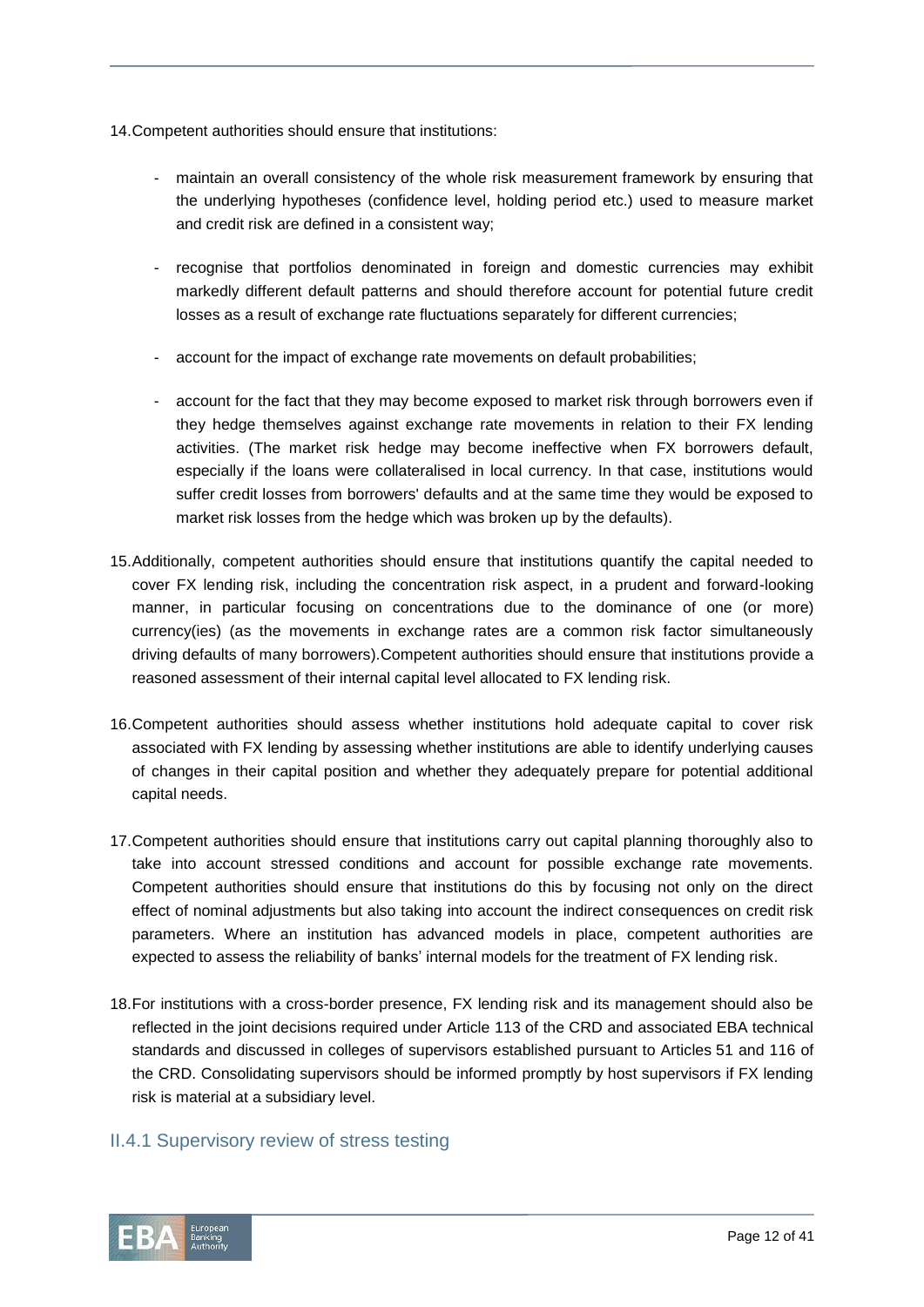- 19.In line with the 'Guidelines on Stress Testing' (GL 32) and to enable institutions to withstand severe exchange rate movements, competent authorities should ensure that institutions include FX-related shocks in their stress testing scenarios, both as a part of their ICAAP stress tests and stress tests at portfolio level.
- 20.Stress tests should, where appropriate, include shocks to the currency arrangements and resulting changes to borrowers' ability to repay for the whole portfolio and for each individual currency.
- 21.Competent authorities should review the stress tests carried out by institutions, including scenario selection, methodologies, infrastructure and the results of such stress tests and their use in risk management. Competent authorities should ensure that institutions' stress tests sufficiently cover FX lending risk and that institutions take appropriate mitigating measures to address the results of the stress tests.
- 22.Where stress tests are not carried out or the results of the review of institutions' stress testing programmes reveal that they are insufficient, competent authorities should request institutions to take remedial actions. In addition, competent authorities may do the following:
	- recommend scenarios to institutions:
	- undertake supervisory stress tests on an institution-specific basis;
	- implement system-wide supervisory stress tests based on common scenarios.

## <span id="page-12-0"></span>II.5 Application of supervisory measures

- 23.Based on the outcome of the supervisory reviews outlined in Title II, Sections 3 and 4 above, there is no need for further supervisory measures for those institutions whose arrangements, strategies, processes and mechanisms and own funds to cover FX lending risks are assessed as adequate by competent authorities. Where these points are considered to be inadequate, competent authorities should apply the most appropriate measures to address specific deficiencies (such as requiring reinforcement of the relevant arrangements, processes, mechanisms and strategies, requiring additional provisioning and/or requesting improvements to the ICAAP methodologies, or other measures specified in Article 104 of the CRD).
- 24.If competent authorities consider that institutions do not hold capital which adequately covers FX lending risk, they should require institutions to hold additional own funds in excess of the minimum regulatory capital requirements in line with Article 104(1) of the CRD. Such additional own funds requirements for FX lending risk to unhedged borrowers can be imposed alone, or with other supervisory measures aimed at improving arrangements, strategies, processes and mechanisms implemented for FX lending risk management as a part of the supervisory actions and measures to be taken based on the outcomes of SREP. In case of cross-border banking groups and with EEA subsidiaries, the imposition of additional own funds requirements is subject to the procedure outlined in the ITS on Article 112 of the CRD and should be communicated to the institution explaining the decision.

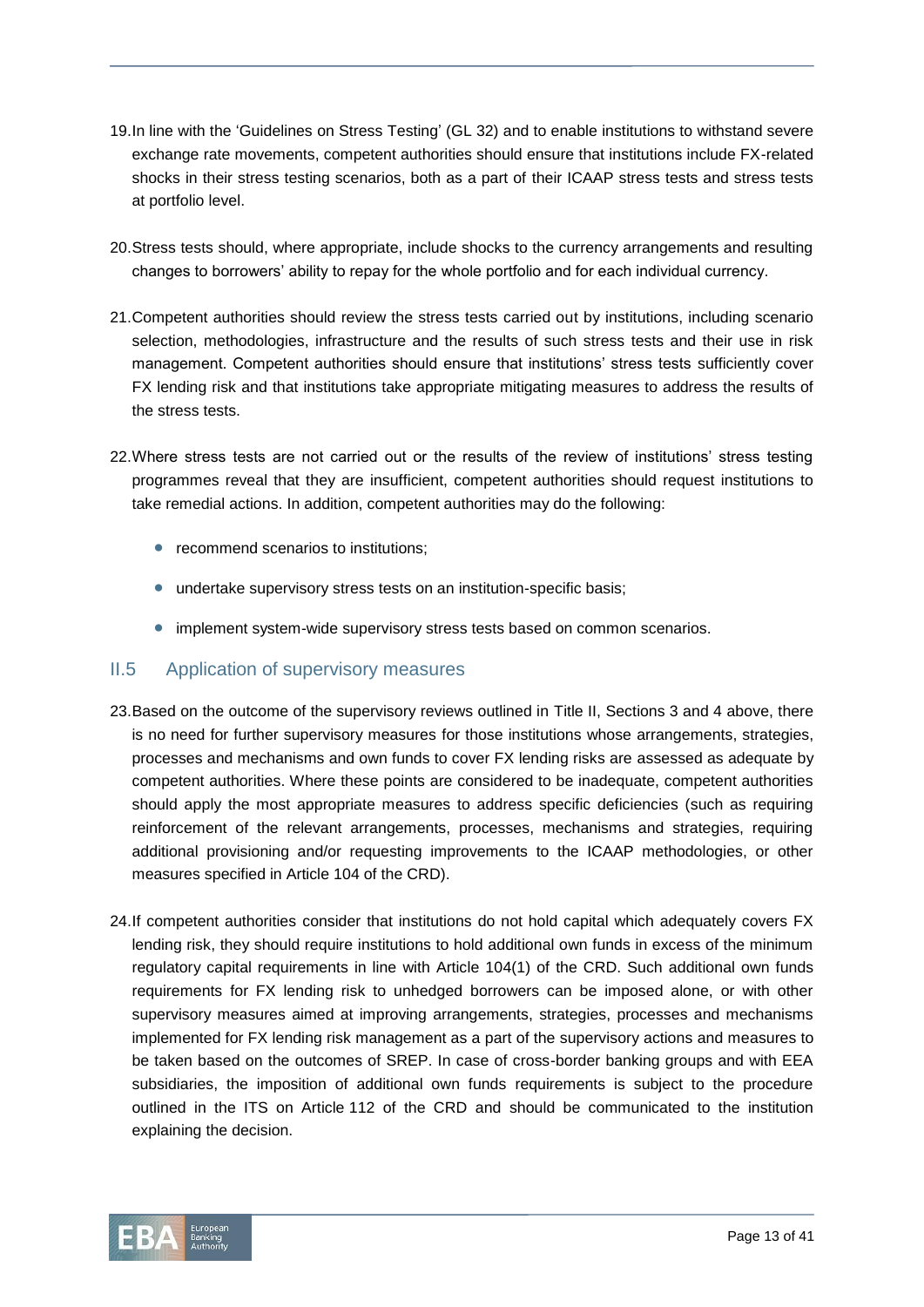- 25.Additional own funds requirements should be calculated as part of the SREP outcomes using the following method, whereby competent authorities should apply an FX lending-specific own funds requirements, linked to the risk assessment framework and to the results of the SREP:
	- Competent authorities should apply the additional own funds requirements on top of the minimum regulatory capital requirement for credit risk in proportion to the share of FX loans to unhedged borrowers using the following formula:

*The percentage proportion of the stock of FX denominated loans to unhedged borrowers \* Pillar 1 capital requirement for credit risk \* additional own funds requirement multiplier based on the results of the SREP assessment of the FX lending risk,*

where:

- the 'additional own funds requirement multiplier' will be linked to the results of the SREP assessment of FX lending risk for an institution in line with GL 39 and the Implementing Regulation on Article 113(1)(a) $^{8}$  :
	- **-** SREP risk scores of '1' (i.e. FX lending risk is assessed as 'Low') would attract additional own funds requirementsof between 0 and 25%:
	- **-** SREP risk score of '2' (i.e. FX lending risk is assessed as 'Medium-Low') would attract additional own funds requirementsof between 25.1% and 50%,
	- **-** for score '3' (i.e. FX lending risk is assessed as 'Medium-High') would attract additional own funds requirements of between 50.1% and 75%, and
	- **-** for score '4' (i.e. FX lending risk is assessed as 'High') would attract additional own funds requirements of over 75.1% (this figure can be over 100%)
- When deciding on the additional own funds requirements to be applied, competent authorities should take into account the level of concentration of institutions' FX lending towards certain currencies, historic volatility of exchange rates for currencies where concentration is observed, exchange rate arrangements and any volatilities incorporated into such arrangements.
- Where the additional own funds requirements is combined with the use of other measures in line with paragraph 24, the percentages noted above should be used as indicators so as not to be punitive to the institutions.
- The method can also be applied on a portfolio by portfolio basis if the competent authorities use SREP scores for particular portfolios. In this case the formula for computing additional own funds requirements for individual portfolios is as follows:

*The percentage proportion of the stock of FX denominated loans to unhedged borrowers in a specific portfolio \* Pillar 1 capital requirement for credit risk in a specific portfolio \* additional own funds requirement multiplier based on the results of the SREP assessment of FX lending risk to unhedged borrowers in a specific portfolio*

l 8 Pending finalisation of the guidelines for 'common procedure and methodologies for the supervisory review and evaluation process' under Article 107(3) of the CRD, the reference and calibration is based on the common scoring methodology in GL 39. Once the guidelines under Article 107(3) are finalised, this will be revised accordingly.

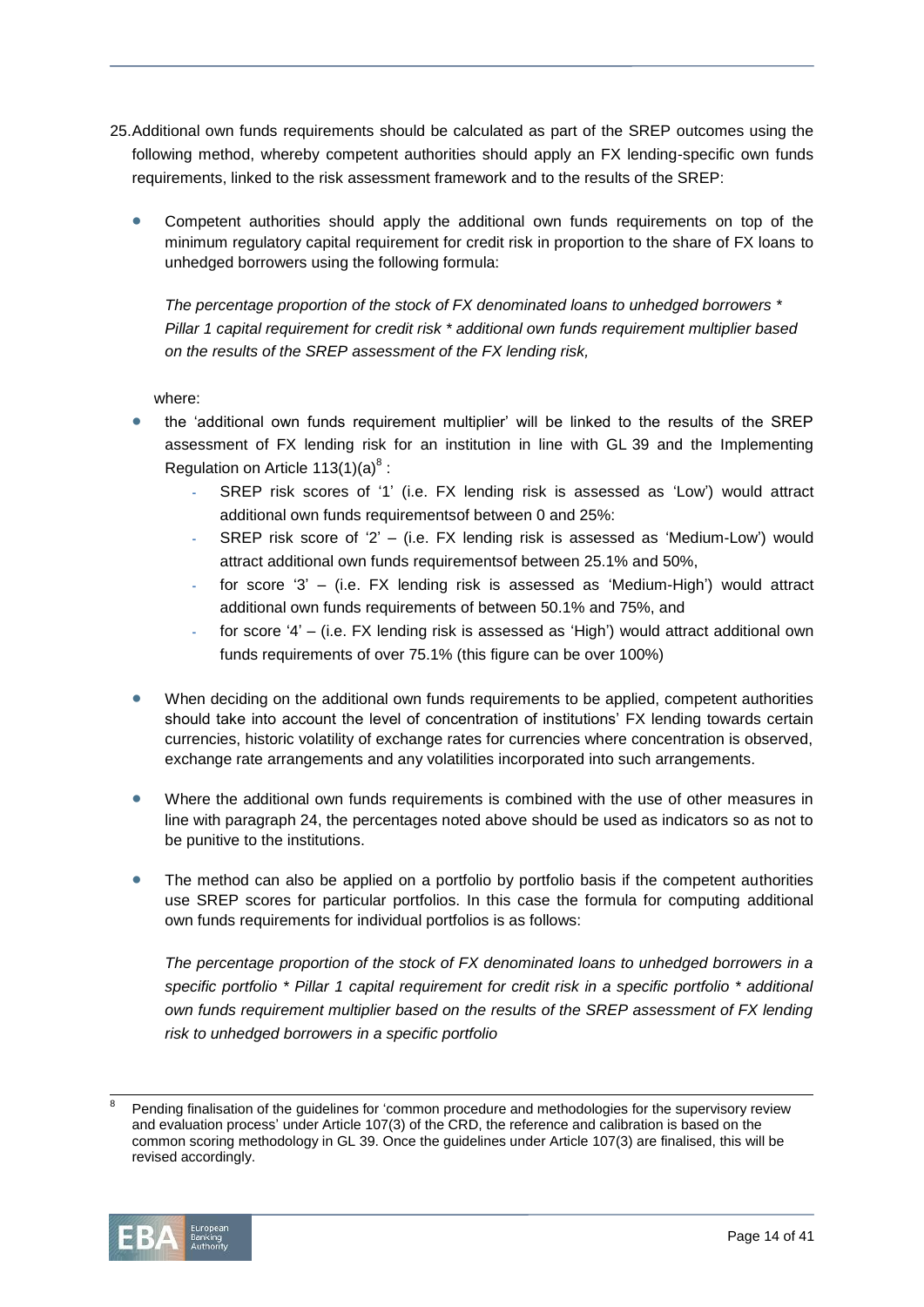- 26.If the institution is part of a cross-border banking group, the actual levels of additional own funds requirements shall be agreed in the context of the joint decision process as required by Article 113(1) of the CRD.
- 27.The approach of defining the additional own funds requirements based on the SREP is appropriate for calculating institution-specific additional own funds requirements. This approach should however be without prejudice of competent or designated authorities using Pillar 2 in the context of Article 103 of the CRD, namely in what concerns institutions with similar risk profiles or which might be exposed to similar risks or pose similar risks to the financial system, which may warrant higher levels of additional own funds requirements implemented throughout the system.

## <span id="page-14-0"></span>II.6 Interaction with macro-prudential measures

- 28.In order to avoid duplication of additional own funds requirements to address this risk, competent authorities should also take into account, when applying the method above, any macro-prudential measures or other policy measures imposed by relevant authorities (i.e. macro-prudential authorities) that require institutions to hold additional capital for FX lending risk.
- 29.Where these measures are in place competent authorities should assess:
	- (i) whether other institutions that have the risk or business profile targeted by the macroprudential measure are omitted from the effects of the measure due to its design (for example, if the macro-prudential measure means that competent authorities address FX lending risk through increased risk weights applicable to FX denominated loans, the measure would only cover institutions applying the standardised approach to the calculation of minimum capital requirements for credit risk, and therefore institutions applying IRB approaches would not be directly affected); and
	- (ii) whether the macro-prudential measure adequately addresses the underlying level of FX lending risk of individual institutions.
- 30.Based on these assessments, competent authorities should:
	- (i) in the case that the macro-prudential measure, due to its design specificities, does not capture a particular institution (as discussed in 27(i)), the competent authorities may consider extending the macro-prudential measure directly to institutions not captured, for example, by applying the same floor to risk weights for FX denominated loans used by IRB institutions in their risk models at the same level as the increased risk weights of the macro-prudential measure for similar exposures of institutions using the standardised approach. IRB institutions would then be expected to apply those floors in their risk models and the difference between the normal own funds requirement calculation (before the application of the floor) and the subsequent calculation would be considered as the additional own funds requirementsfor FX lending risk. This can be illustrated by the following example:

|  |  |  |  | Bank using standardised   Bank using IRB approach |
|--|--|--|--|---------------------------------------------------|
|  |  |  |  | approach for credit risk for credit risk capital  |

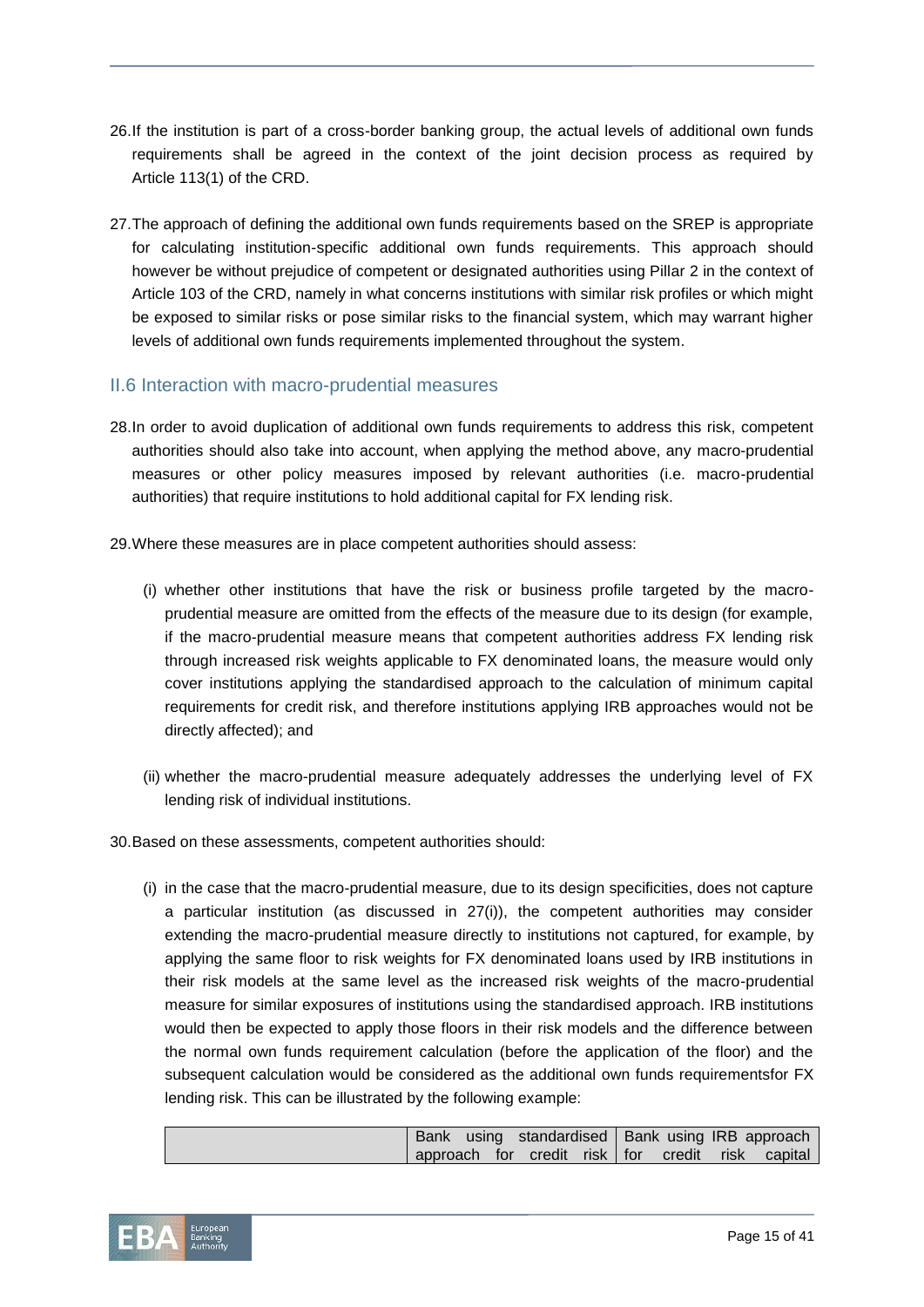|                                                     | capital<br>requirement<br>calculation | requirement calculation               |
|-----------------------------------------------------|---------------------------------------|---------------------------------------|
| Nominal amount of exposure in                       | 100                                   | 100                                   |
| foreign currency                                    |                                       |                                       |
| Risk weight (either regulatory or                   | 35%                                   | 15.6%                                 |
| from<br>coming<br>the<br>IRB.<br>as                 |                                       |                                       |
| exposure)                                           |                                       |                                       |
| Macro-prudential measure                            | 70% risk weight for FX                |                                       |
|                                                     | denominated exposures                 |                                       |
| Extension<br>Ωf<br>the<br>macro-                    |                                       | <b>IRB</b><br>risk<br>70%<br>floor to |
| prudential<br>(Pillar)<br>$\overline{2}$<br>measure |                                       | applied to FX<br>weights              |
| additional<br>funds<br>own                          |                                       | denominated exposures                 |
| requirements)                                       |                                       |                                       |
| additional<br>funds<br>own                          | $((100*0.7)-(100*0.35))*min$          | $((100*0.7))$ -                       |
| requirements                                        | capital requirement                   | $(100*0.156))^*$ min<br>capital       |
|                                                     |                                       | requirement                           |

(ii) if the SREP outcomes indicate that the macro-prudential measure does not adequately address the underlying level of FX lending risk of a particular institution (i.e. FX lending risk in institutions is higher than the average level targeted by the macro-prudential measure) then the measure should be supplemented with the institution-specific capital add-on using the method as described in Title II.3

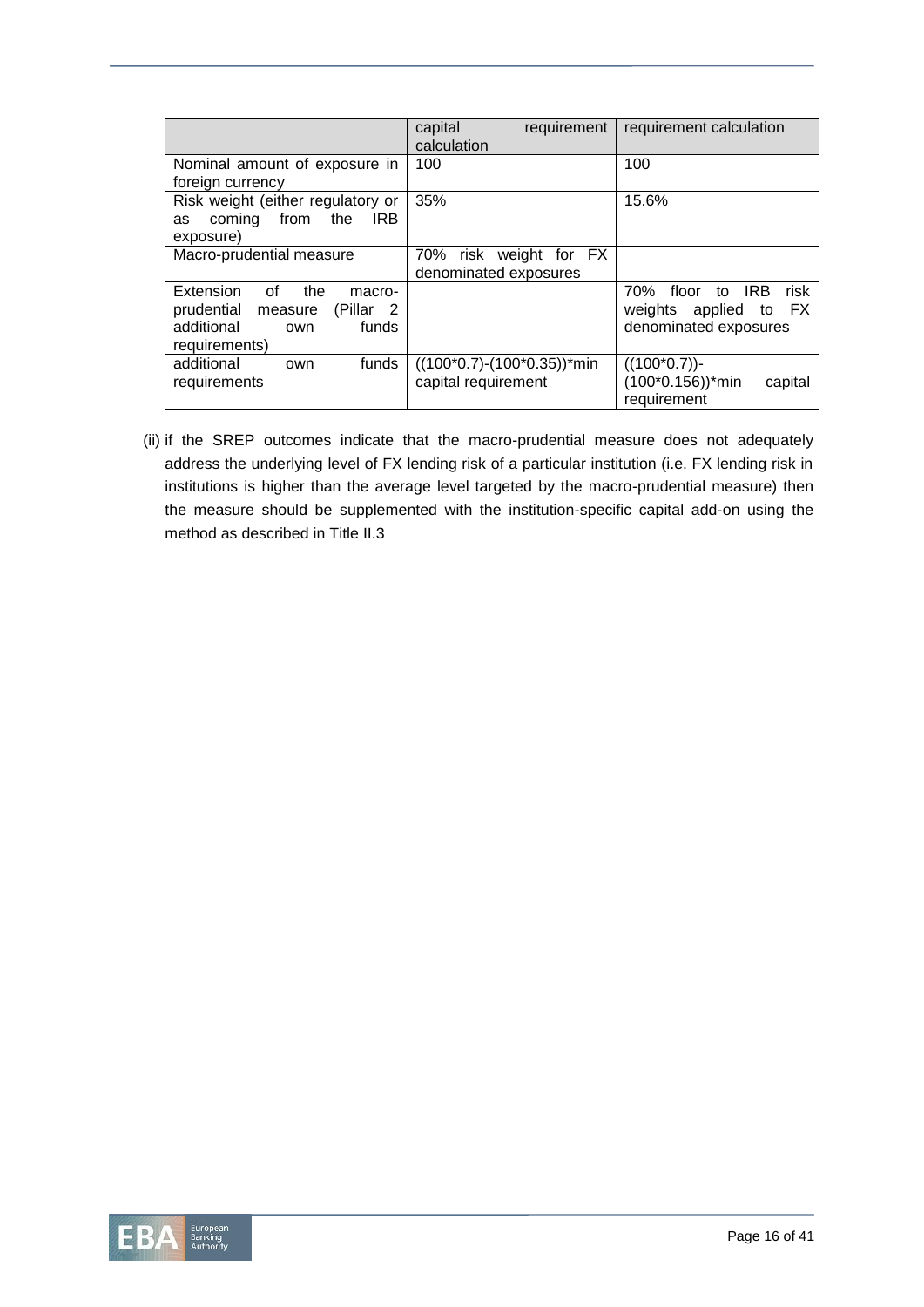# <span id="page-16-0"></span>Title III- Final provisions and implementation

31.Competent authorities should implement these guidelines by incorporating them in their supervisory procedures by 30 June 2014 after publication of the final version. Thereafter, competent authorities should ensure that institutions comply with them effectively.

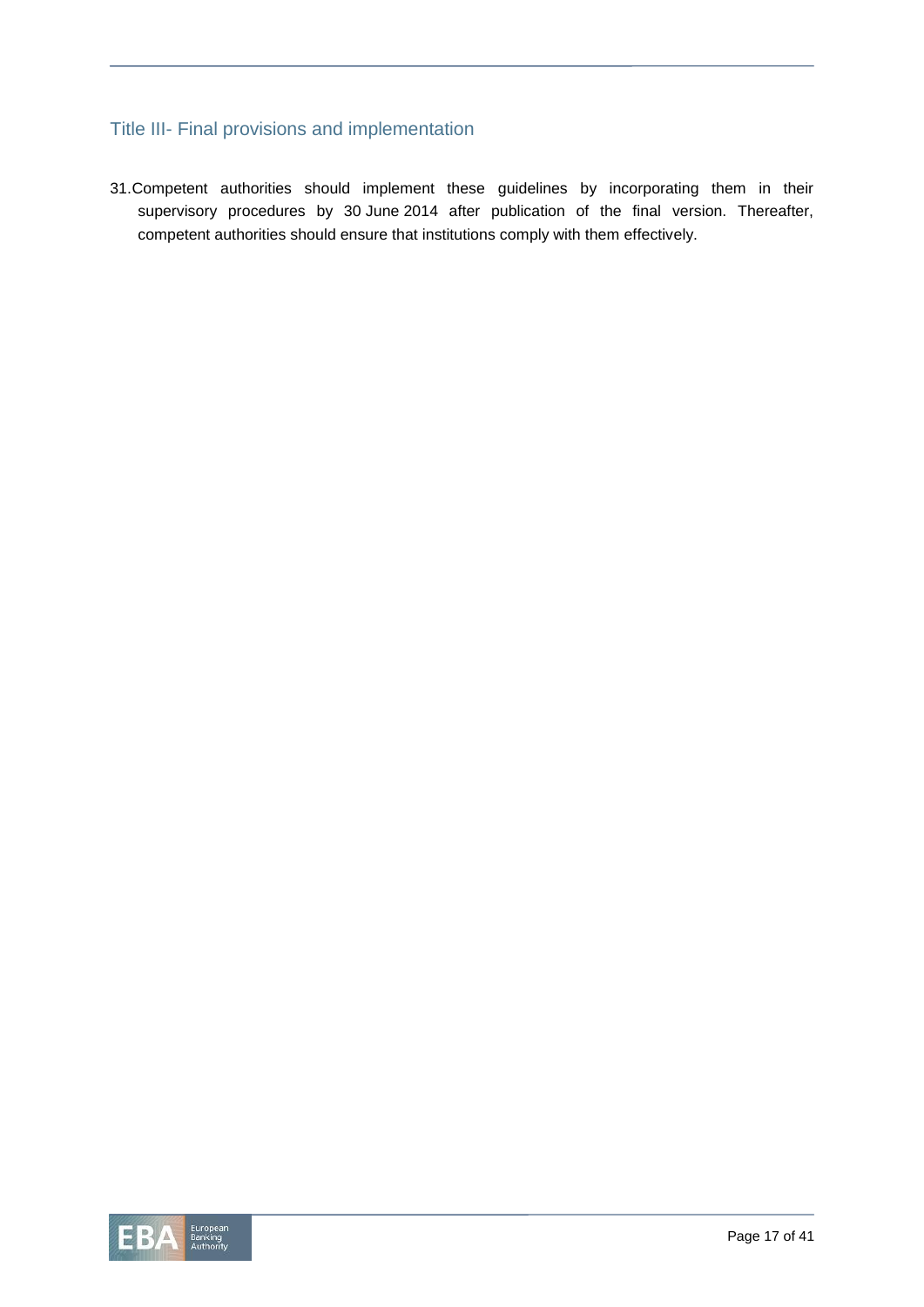# <span id="page-17-0"></span>4. Accompanying documents

# <span id="page-17-1"></span>4.1 Cost-benefit analysis / impact assessment

#### 4.1.1 Impact assessment on the threshold of application

#### **Introduction**

- 32.In November 2011, the ESRB issued seven Recommendations on foreign currency (FX) lending. Of these, Recommendation E requests that the EBA draft guidelines for competent authorities regarding capital requirements under the supervisory review and evaluation process (SREP) to mitigate risks related to FX lending to unhedged borrowers.
- 33.Article 16(2) of the EBA Regulation requires that draft guidelines be accompanied, where appropriate, by an analysis of the related potential costs and benefits, thus producing an impact assessment (IA).
- 34.Some of the information and views expressed in this IA are based on qualitative and quantitative evidence (bank-level data) collected by the EBA from a subset of EU competent authorities, relating to bank-level FX lending exposures and to the current supervisory practices addressing FX lending risk.
- 35.To ensure there was proportionality and timeliness in the data collection supporting this IA, Member States were selected for inclusion based on the evidence already produced by the  $ESRB<sup>9</sup>$ on the proportion of loans to households denominated in foreign currency at the aggregate (national) level for a subset of EU Member States. The Member States selected were those that according to ESRB data for 2011helda share of FX loans to households in the total loan portfolio more or less equal to  $5\%$ .<sup>10</sup>

#### **Scope and nature of the problem**

- 36.The measures set out in these guidelines address the risks related to institutions' FX lending to unhedged borrowers. According to the ESRB Recommendations, FX lending to unhedged borrowers poses risks to the financial system through several different channels. From a micro-prudential perspective, risks related to FX lending mainly stem from the interaction between movements in the foreign currency in which loans are denominated (market risk) and the debt servicing capacity of domestic unhedged borrowers (credit risk).
- 37.Adverse exchange rate movements (i.e. decreases in the value of the national currency against the currency(ies) in which the loans are denominated) translate into:
	- a. an increase in both the outstanding value of debt and the flow of payments to service such debt, determining higher probability of borrowers' default, i.e. higher credit risk;

<sup>&</sup>lt;sup>10</sup>The Member States selected by the EBA were Austria, Bulgaria, Denmark, Croatia, Hungary, Lithuania, Latvia, Poland, Romania and Slovenia. Croatia was not covered by the ESRB report but was included so that data on its exposures in FX lending could be collected for the first time.



l

<sup>&</sup>lt;sup>9</sup> See Report on lending in foreign currencies accompanying the Recommendation of the European Systemic Risk Board of 21 September 2011 on lending in foreign currencies (ESRB/2011/1). (OJ C 342/1, 22.11.2011).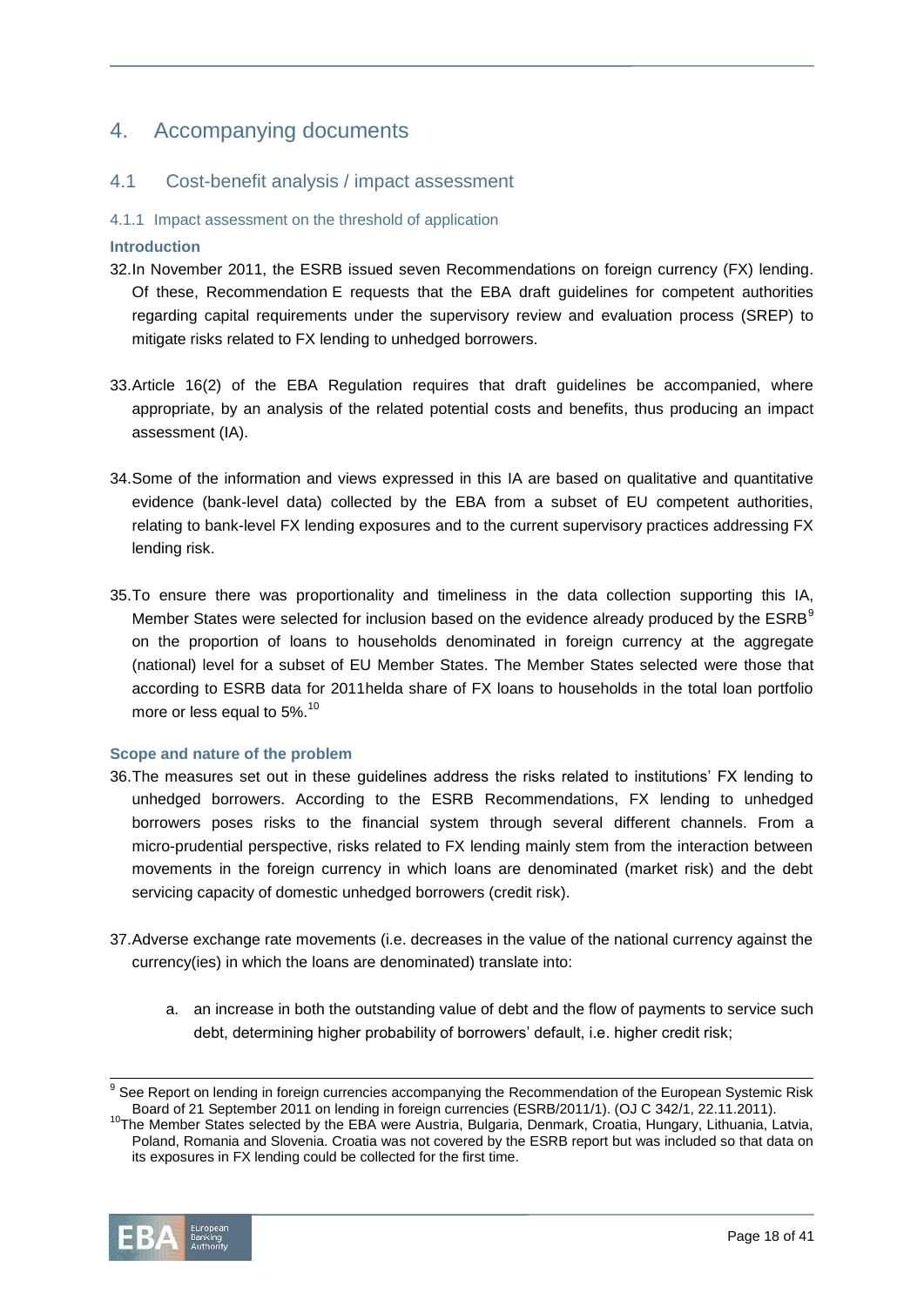- b. for FX denominated loans that are collateralised by assets denominated in domestic currency, increases in the value of outstanding debt imply worsening recovery rates, i.e. higher credit risk;
- c. due to increased risks described under (a) and (b), above, a higher likelihood arises for credit institutions to incur losses and to face deteriorations of their capital positions.
- 38.In addition, concentration of risk at individual lender level is likely to magnify the effects described under (a), (b) and (c) above. Whenever an individual lender concentrates their unhedged FX lending activity in one single foreign currency, or in a limited number of highly correlated foreign currencies, significant adverse movements in the exchange rates have an impact on the risk level of all the exposures in institutions' FX lending portfolios at the same time.

39.From a macroeconomic perspective, materially high levels of FX lending can lead to:

- a. the emergence of credit bubbles sustained by the availability of foreign bank funds, which are likely to feed asset price bubbles (e.g. housing booms), in turn contributing to encouraging further development of collateral-driven over-borrowing in the economy;
- b. larger impact of external shocks, whenever such shocks cause or are accompanied by a depreciation of the domestic currency. The increased value of the private sector's financial liabilities following a currency depreciation/devaluation turns into financial stress in the private sector, falling aggregate demand and demand-driven fall in output.

#### **Objectives of the guidelines**

- 40.The ESRB Recommendations address the risks identified in relation to FX lending under several different regulatory perspectives. As documented in the IA of the ESRB Recommendation E, FX lending-specific capital add-ons under the SREP and the harmonisation of those requirements in the Single Market, would address the risks of FX lending by ensuring that:
	- a. institutions engaged in material volumes of FX lending are adequately resilient to unexpected losses arising from adverse movements in the exchange rates of the currencies in which the lending is denominated;
	- b. systemic risk is better tackled, in particular, the risk of contagion due to spill-over effects between highly correlated currencies in which FX loan portfolios are denominated;
	- c. regulatory arbitrage practices are avoided for FX lending in the Single Market .
- 41.In addition, as an indirect consequence of enhanced risk-management practices and more adequate levels of regulatory capital against FX lending risk, institutions are expected to better price in the risk arising from potential adverse exchange rate movements on foreign currency lending exposures. As the interest rate differentials are among the driving factors behind the increased demand for FX loans, a more risk-sensitive (improved) pricing of exchange rate risk could reduce the gap in the costs of domestic and foreign loans, therefore helping mitigate the risk that credit bubbles develop that are financed by foreign currency funds.

#### **Baseline**

42.Under the CRD, competent authorities review the arrangements, processes and strategies that institutions implement in order to evaluate and tackle all the risks to which they are or might

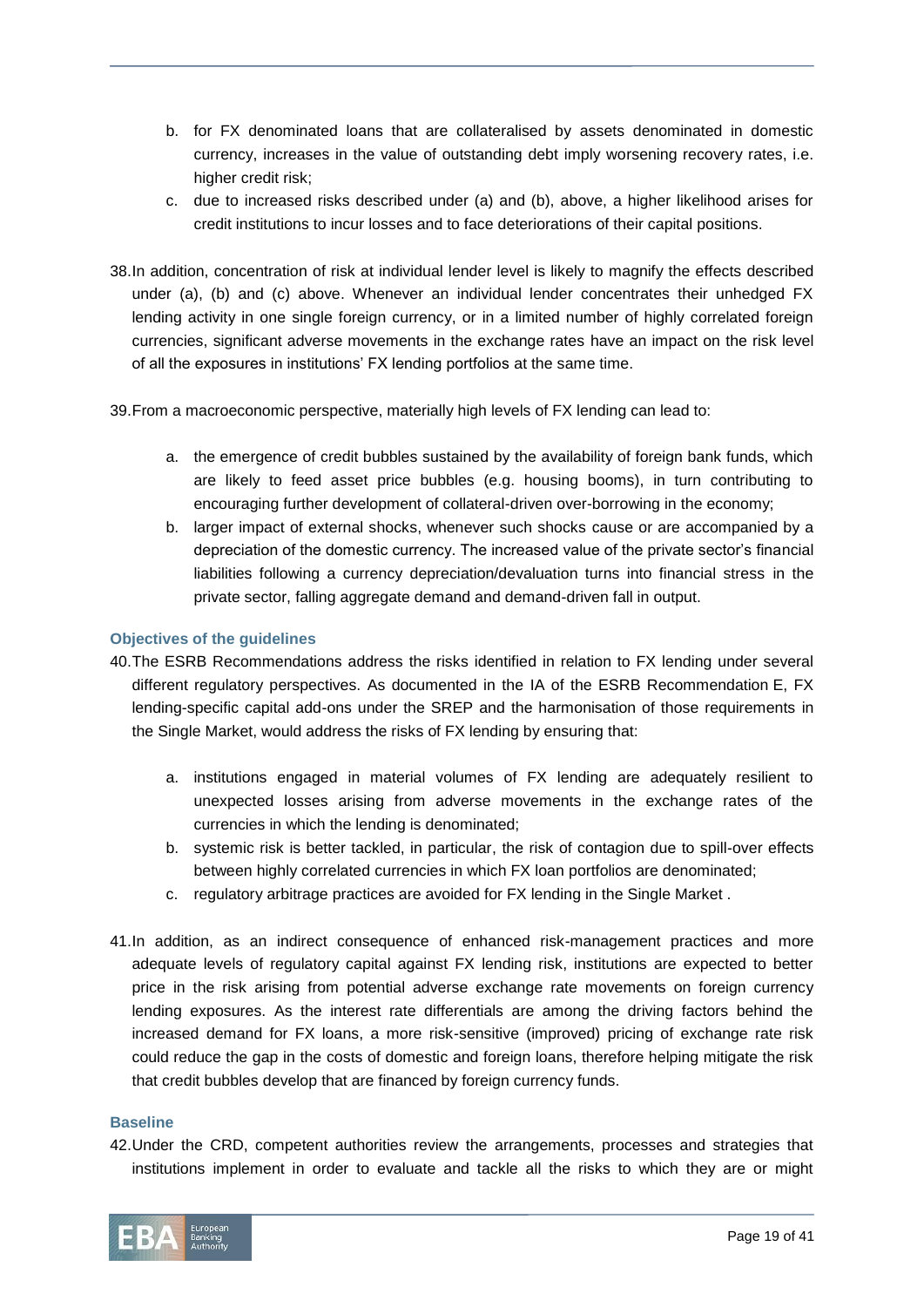become exposed. Among these risks, FX lending risk may already be part of the SREP process and it may be embedded in the ICAAPs and governance arrangements of the institutions.

- 43.However, in the current regulatory framework there is no harmonisation of the SREP treatment of risks by supervisory authorities such as the one proposed in these guidelines.
- 44.From the data and qualitative evidence collected from ten competent authorities, it can be inferred that:
	- Only three out of ten jurisdictions explicitly require institutions to assess the proportion of FX lending to unhedged borrowers. Such practice is not carried out on a regular basis, although it can be carried sporadically and/or be associated to on-site inspections. Regulatory reporting requirements are not normally applied in these cases.
	- Almost half of the consulted jurisdictions do not evaluate FX lending risks as a separate risk category in their SREPs. Only one jurisdiction requires evaluation of the FX lending risk as a standalone risk category and assigns scores to institutions related to FX lending risk; in all the other jurisdictions in our sample where FX lending risk is evaluated, this evaluation is part of either that for credit risk (more frequently) or that for market risk.
- 45.Besides the focus on unhedged borrowers and a harmonised implementation of potential capital add-ons for FX lending risk, these draft guidelines indicate that competent authorities should ensure that institutions for which FX lending risk is material implement a number of procedures to address FX lending risk, such as: i) assessing future trends and volatility of exchange rates of material currencies; ii) accounting for the effect of foreign currency movements on the borrower's debt servicing capacity and probability of default in the loan underwriting; iii) reviewing the 'hedge' status of borrowers periodically; iv) including bespoke foreign exchange rate movement scenarios in the ICAAP related stresstesting and developing FX lending risk specific stresstests at the individual foreign currency portfolio level.
- 46.Detailed data at the individual jurisdiction level is not available to assess whether, and to what extent, each of those practices is part of the current regulatory and supervisory framework in the Single Market. There is limited evidence on some of those practices, e.g. FX lending ad-hoc stress tests, being currently adopted by some Member States.

#### **Impact on markets, institutions and competent authorities FX lending exposures and scope of application**

- 47.To assess the extent to which individual institutions come under the proposed thresholds thus triggering application of the guidelines, the EBA asked ten competent authorities to provide bank-level data on FX lending exposures in their jurisdictions.<sup>11</sup>
- 48.The sample comprised 87 institutions, whose size in terms of total assets as of 2011 varied substantially: total assets of the median institution equalled approximately EUR 5 billion; the

l  $11$  See introduction to the impact assessment annex.

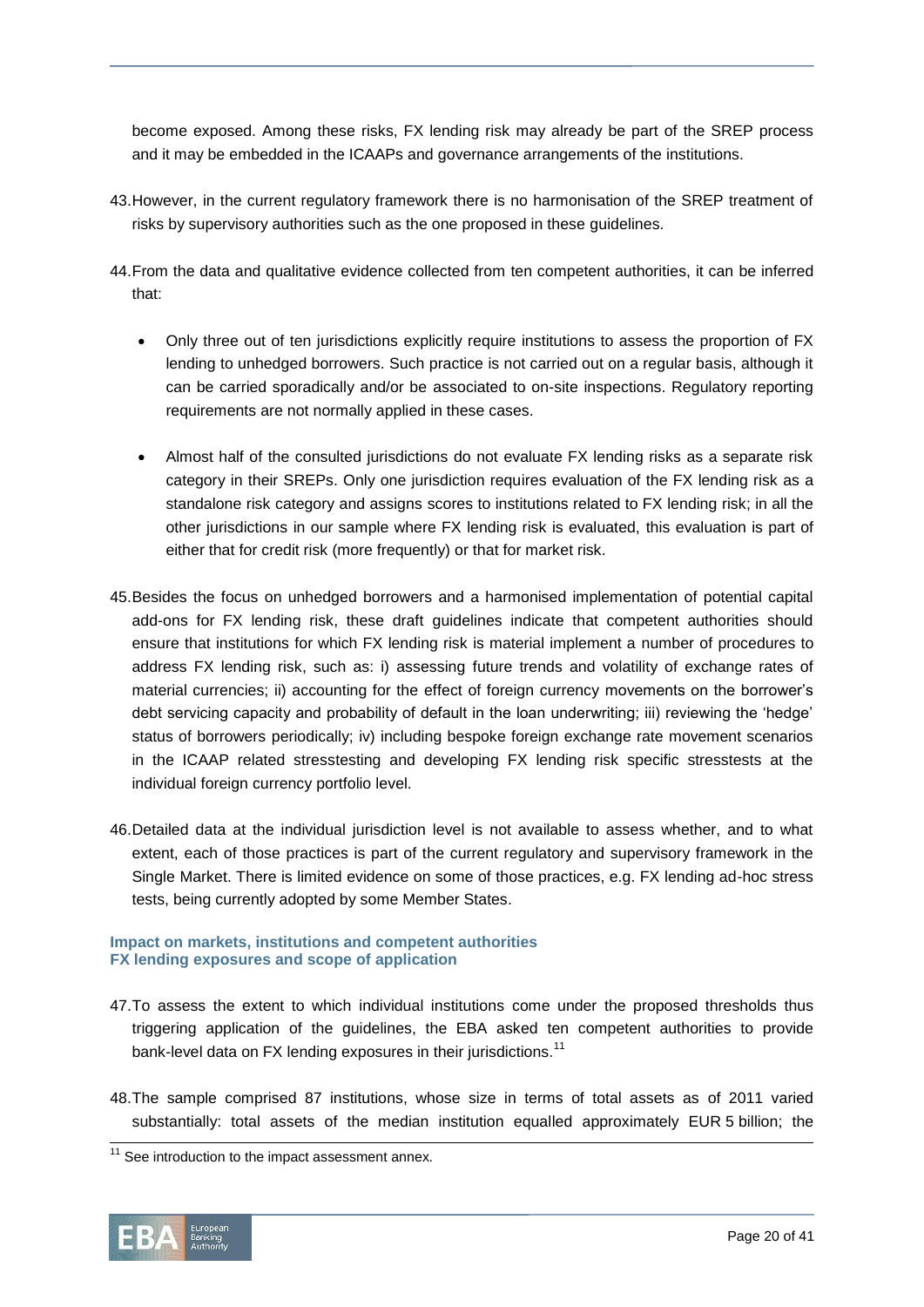smallest institution in the sample held approximately EUR 200 million; and the largest consolidated reported entities held between approximately EUR 100 billion and EUR 400 billion.

- 49.Two alternative thresholds were considered to establish the level of exposure to FX lending which triggers application of the proposed guidelines:
	- **Threshold 1**: (total FX loans to unhedged borrowers)/(total loans) equal or greater than **10%** and (total loans)/(total assets) is equal or larger than **25%**.
	- **Threshold 2:** (total FX loans to unhedged borrowers)/(total assets) equal or greater than **10%**.
- 50.As described in the 'Baseline' section of this annex, only a very limited number of competent authorities reported having data available on the portion of FX loans granted to unhedged borrowers, on an institution-by-institution basis. In addition, no data on such a breakdown was made available during the data collection exercise for this impact assessment.
- 51.To compute the exposure metrics included in the two thresholds, above, the variable 'FX loans to households' was used as a proxy for 'FX loans to unhedged borrowers', households being considered the most relevant category of borrowers with neither a natural nor a financial hedge against foreign currency risk.
- 52.Charts 1 and 2 and the corresponding tables below illustrate the exposure of individual institutions in the sample to FX lending to households, by reporting for increasing thresholds of exposure (5%; 10%; 20%; 30%):<sup>12</sup>
	- a. the percentage portion of institutions, in the sample, that would fall into (i.e. be captured by) each exposure threshold;
	- b. the aggregate percentage portion of assets, in the sample, corresponding to all institutions falling into each exposure threshold;
	- c. the distribution of institutions by size<sup>13</sup> within each exposure threshold.

#### **Chart 1: Threshold 1**

<sup>&</sup>lt;sup>13</sup> Institutions are classified as small,medium and large wheretotal assets smaller or equal than EUR 1.8 billion define small institutions;total assets between EUR 1.8 billion and EUR 30 billiondefinemedium institutions; and total assets greater than EUR 30 billiondefinelarge institutions.



 $\overline{a}$ 

 $12$  The values reported in the charts and tables represent averages over 2009-2011 data. Identical (non-reported) computations were carried out on pre-crisis data, covering years 2006-2007, leading to broadly similar results.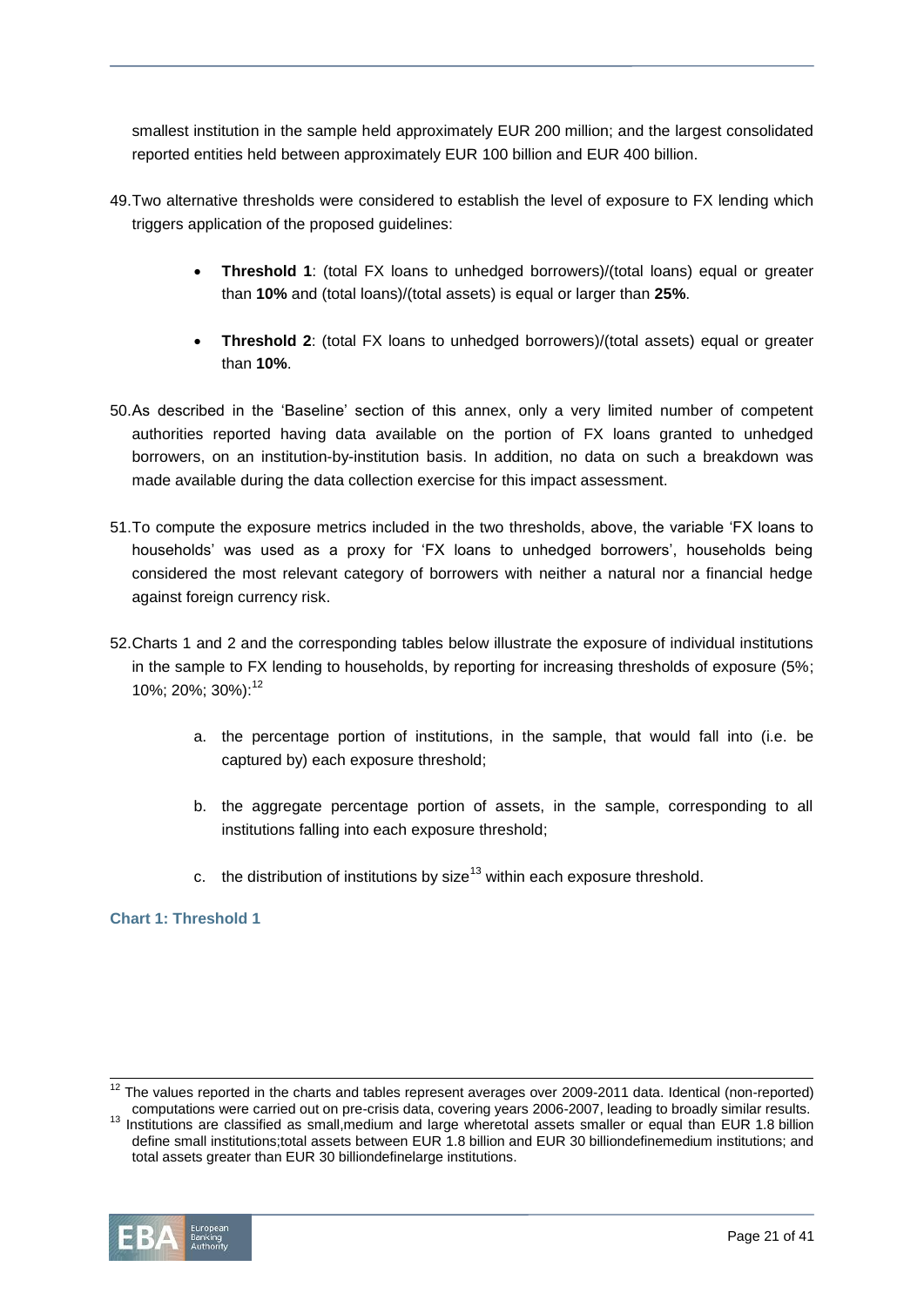

#### **Table 1**

|                          | FX Loans to Households / Total Loans (2009-2011) |     |     |     |  |  |
|--------------------------|--------------------------------------------------|-----|-----|-----|--|--|
|                          | 5%                                               | 10% | 20% | 30% |  |  |
| % of institutions within | 70%                                              | 60% | 45% | 30% |  |  |
| this threshold:          |                                                  |     |     |     |  |  |
| % of total assets within | 56%                                              | 49% | 16% | 8%  |  |  |
| this threshold:          |                                                  |     |     |     |  |  |
| Breakdown by size:       |                                                  |     |     |     |  |  |
| Small institutions       | 16%                                              | 16% | 15% | 18% |  |  |
| Medium institutions      | 81%                                              | 80% | 85% | 82% |  |  |
| Large institutions       | 3%                                               | 4%  | 0%  | 0%  |  |  |

## **Chart 2 – Threshold 2**





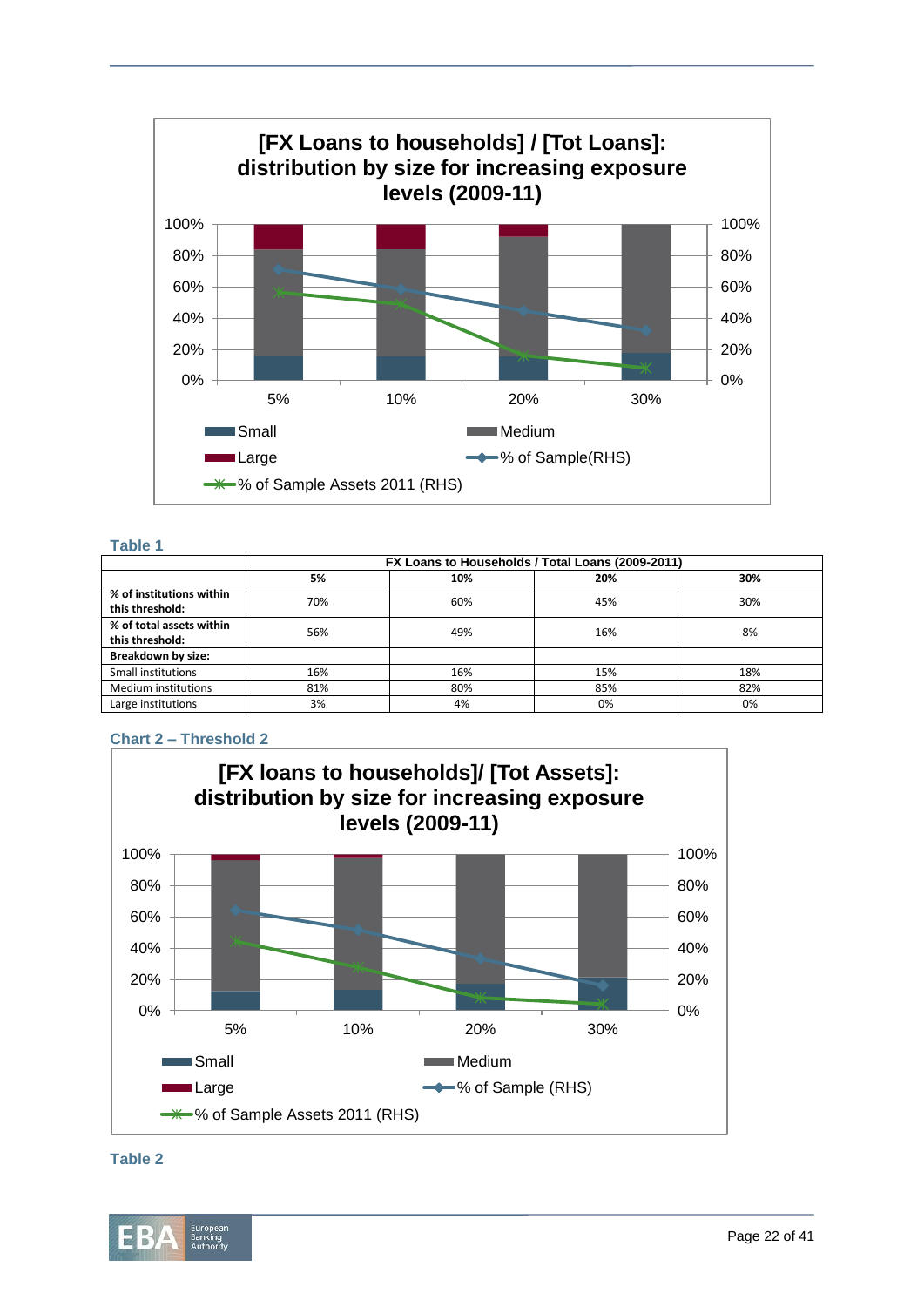|                           |     | FX Loans to Households / Total Assets (2009-2011) |     |     |
|---------------------------|-----|---------------------------------------------------|-----|-----|
|                           | 5%  | 10%                                               | 20% | 30% |
| % of institutions within  |     |                                                   |     |     |
| the threshold:            | 64% | 52%                                               | 33% | 16% |
| % of total assets within  |     |                                                   |     |     |
| the threshold:            | 44% | 28%                                               | 8%  | 4%  |
| <b>Breakdown by size:</b> |     |                                                   |     |     |
| Small institutions        | 13% | 13%                                               | 17% | 21% |
| Medium institutions       | 84% | 84%                                               | 83% | 79% |
| Large institutions        | 4%  | 2%                                                | 0%  | 0%  |

- 53.The ratio (total loans)/(total assets), which represents the importance of lending activities in the business model of the institution, is particularly high for all institutions in the sample. On average data for years 2009-2011, only one in 86 institutions has a (total loans)/(total assets) value of less than 30%, with the lowest quartile of the sample being approximately between 30% and 53% and the median institution at 65%. This result implies that:
	- a. the (total loans)/(total assets) condition of Threshold 1 is always satisfied (i.e. always binds) for the institutions in the sample;
	- b. the scope of application, with respect to the sample, resulting from Threshold 1can be fully represented by the exposure levels as measured by the ratio of (total FX loans to households)/(total loans).
- 54.The FX lending exposures in the sample, as measured by both metrics in Threshold 1 and Threshold 2 are such that the proportion of small institutions falling within the thresholds rises slightly for increasing levels of exposure. This is because when the exposure is 30% or 20% in Thresholds 1 and 2 respectively, there are no large, and mostly consolidated, entities in the sample, meaning that for those levels of exposure, consolidated entities are no longer captured by the thresholds. However, the proportion of small institutions falling under each of the exposure levels appears to be relatively stable (between 15% and 18% under Threshold 1 and between 13% and 21% under Threshold 2), with no exposure 'bucket' being characterised by a particularly large or small presence of small institutions.
- 55.**Proposed threshold:** The draft guidelines propose identifying material FX lending risk exposures via Threshold 1. According to the data collection exercise carried out for the purposes of an IA, an exposure level measured by the ratio of (total FX loans to unhedged borrowers) / (total loans) at least equal to 10% captures 60% of the institutions in the sample and brings approximately 50% of the total assets held by the institutions in the sample under the guidelines. The second condition in Threshold 1, checking that the ratio of (total loans)/(total assets) is at least equal to 25%, is put forward to ensure that those institutions that have a minor role in lending activities (according to their business model) can be excluded from application of the guidelines even in cases where the loan books of those institutions feature high proportions of exposures denominated in foreign currencies.

#### **Expected costs and benefits**

56.The benefits associated with the proposed draft guidelines relate to achieving the regulatory objectives mentioned above in this IA (see 'Objectives of the guidelines'). Such benefits cannot be quantified in this IA as they relate to foregone losses that would have been incurred both at the

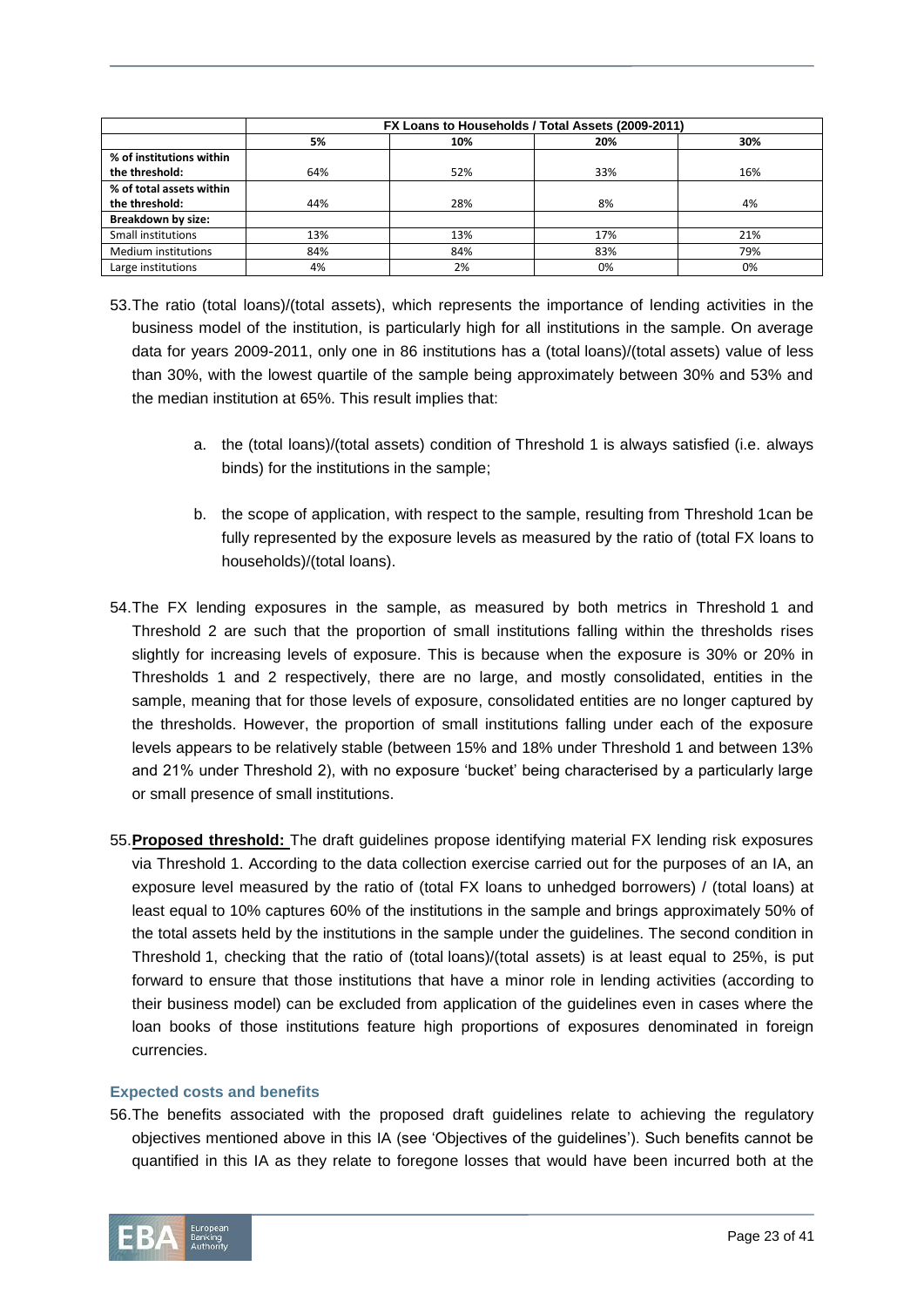level of the macro-economy and the individual institutions, were institutions not adequately risk managed and protected by specific regulatory capital for FX lending, and were the formation of FX lending credit bubbles not addressed by micro-prudential regulation. The analysis presented by the  $ESRB<sup>14</sup>$  on the potential consequences of exchange rate movements on mortgage borrowers' debt servicing capacity and on the relationship between exchange rate dynamics and the historical performance of FX lending in a set of EU Member States provided some quantitative evidence about the nature of the micro-prudential risks.

57.As stated in the 'Baseline' section, there is no detailed data on the extent to which most of the risk management practices (e.g. FX risk assessment on borrower's profile at loan underwriting, ongoing monitoring of 'hedge status' of the borrower, FX specific stresstesting at portfolio level, etc.) and governance practices proposed by the guidelines are currently implemented in the supervisory practices of competent authorities. In order to comply with those practices, among those proposed in the guidelines, which are not currently being required in their jurisdictions, institutions under the scope of FX lending specific supervision are expected to incur both one-off and on-going compliance costs. The overall level of such costs, however, is not expected to be comparable, in terms of magnitude, with the foregone losses associated with enhanced financial stability and reduced systemic risk.

#### 4.1.2 Further impact assessment of the proposed capital add-ons

- 58.The proposed guidelines may result in increased capital requirements for some of the institutions exposed to material levels of FX lending risk, to the extent that the current levels of regulatory capital held against FX lending risk are deemed insufficient by the competent authorities following the SREP for FX lending risk. Given the contingent nature of such capital compliance costs, the estimation of the latter was not an initial objective of this IA analysis. Nonetheless, following a call for further IA analysis on the capital add-ons to understand what the quantitative impact might be, the EBA undertook the following analysis to estimate the potential regulatory capital effectsof the proposed capital add-ons.
- 59.Competent authorities were required to provide two different inputs for the same sample of banks that were involved in the IA for the purposes of establishing FX lending exposure thresholds (see above):
	- a. a score on the scale from 1 to 4 based on the assessment of the individual institution's FX lending risk to unhedged borrowers against the criteria proposed in the draft guidelines; and
	- b. an indication on whether or not, following the assessment of the individual institution against the criteria proposed in the draft guidelines, a capital add-on would be imposed on the institution which would specifically address this type of FX lending risk.

 $\overline{a}$  $14$  See report on lending in foreign currencies accompanying the Recommendations of the European Systemic Risk Board of 21 September 2011 on lending in foreign currencies (ESRB/2011/1). (OJ C 342/1, 22.11.2011).

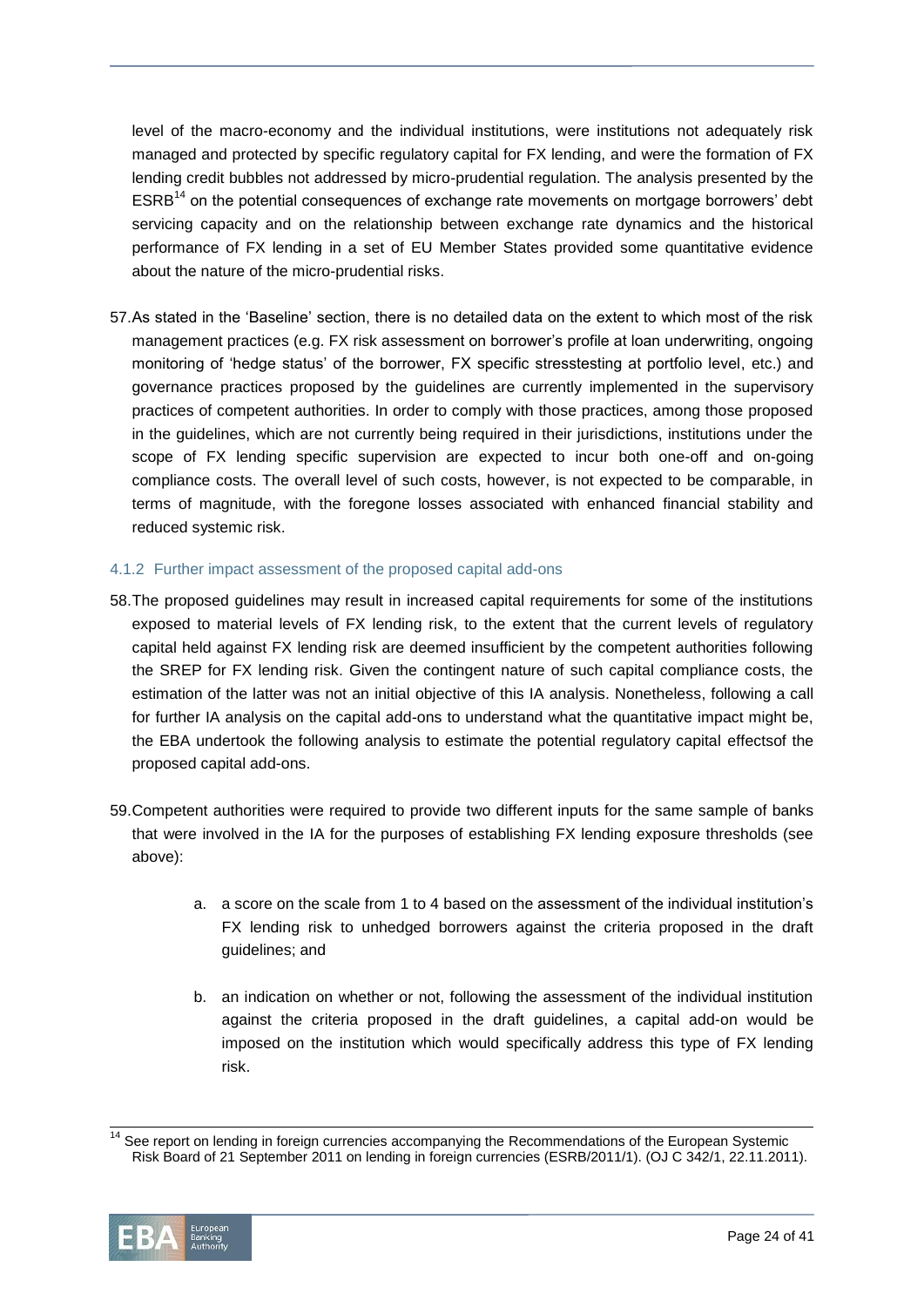60.Responses to the above requests were mixed;

- ► two out of ten competent authorities did not provide any scores for the banks in the sample that are under their jurisdictions  $(15^{15}$  banks overall); while
- ► four out of ten authorities provided scores for their institutions which explicitly result from the assessment of each institution against the FX lending risk management criteria proposed in the draft guidelines; and
- ► the remaining four competent authorities provided scores for their institutions which reflect the 2011 assessment of credit risk in the overall SREP framework, taking into account the FX lending risk profile of the institution according to jurisdiction specific criteria, not necessarily mirroring the proposed provisions of these guidelines.
- 61.Excluding from the sample all the institutions for which no score was made available by the two competent authorities, 72 out of 87institutions were included in the estimate of the potential impact on regulatory capital of the proposed capital measures.
- 62.As can be seen from the distribution of the scores, among the 72 institutions for which a score was made available, more than 60% of the institutions in the sample scored 2 or below and fewer than 10% of the institutions in the sample were assigned 4,the most severe score:

|               |              | % of total   |
|---------------|--------------|--------------|
|               | No of        | scored       |
| <b>Scores</b> | institutions | institutions |
|               | 19           | 26%          |
| 2             | 26           | 36%          |
|               | 22           | 31%          |
|               |              | 7%           |

#### **Table 3**

- 63.Among these, only those institutions were used for which the competent authorities flagged the need for FX lending risk capital add-ons. This is because the guidelines do not automatically require a capital add-on but they allow the competent authority to decide whether a capital add-on is the most appropriate measure to take or whether another measure listed under Article 104 (1) of the CRD is more suitable.
- 64.Only 35 out of the 72 scored institutions (49%) were flagged by competent authorities as requiring an FX lending risk capital add-on. A further 10 institutions belonged to a jurisdiction that explicitly imposes an additional Pillar 1 type of risk-weight on the FX lending portfolio and therefore considered that no further add-on was required.

l  $15$ There were twelve from the two authorities and a further two from another authority.

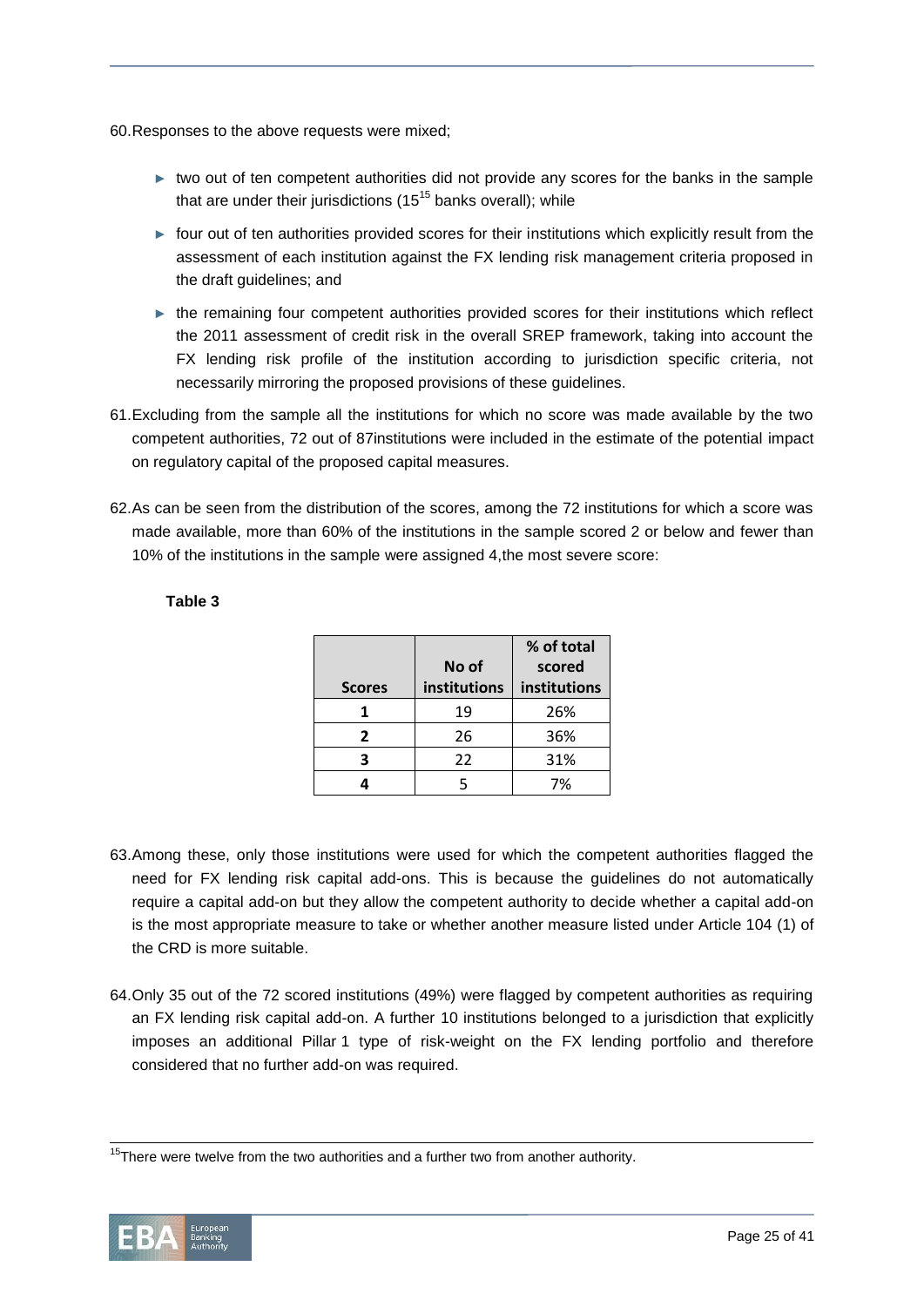- 65.The capital add-on attributed to each of the 35 institutions was computed based on the score provided and following the formulae and the add-on bands proposed in the draft guidelines<sup>16</sup>. The resulting aggregate capital add-on for FX lending risk in the sample was computed under three different assumptions, as follows:
	- a. Each institution required to have a capital add-on was assigned the minimum capital add-on percentage within the add-on band corresponding to the risk management score it received.
	- b. Each institution required to have a capital add-on was assigned the maximum capital add-on percentage within the add-on band associated to the risk management score it received.
	- c. Each institution required to have a capital add-on was assigned the mid capital add-on percentage within the add-on band associated to the risk management score it received.

66.The % capital add-ons attributed under each score are summarised in the table below:

#### **Table 4**

| <b>Scores</b> | Lower band add-on | <b>Upper band add-on</b> | Mid band add-on |
|---------------|-------------------|--------------------------|-----------------|
|               | 0.0%              | 25.0%                    | 12.5%           |
|               | 25.1%             | 50.0%                    | 37.6%           |
|               | 50.1%             | 75.0%                    | 62.6%           |
|               | 75.1%             | 100.0%                   | 87.6%           |

67.The estimated aggregate costs for all 35 institutions requiring an add-on under the three different (a), (b) and (c) scenarios, are reported in Table 5, while Table 6 shows the range of capital add-ons for each score:

#### **Table 5**

| Scenario                  | Aggregate capital costs<br>for the 35 institutions<br>EUR m(rounded) |
|---------------------------|----------------------------------------------------------------------|
| Minimum additional own    | 4600                                                                 |
| funds requirements in the |                                                                      |
| relevant band             |                                                                      |
| Mid additional own funds  | 6 600                                                                |
| requirements in the       |                                                                      |
| relevant band             |                                                                      |
| Maximum additional own    | 8 600                                                                |
| funds requirements in the |                                                                      |
| relevant band             |                                                                      |

l  $16$  See Title II, Section 3 of the guidelines.

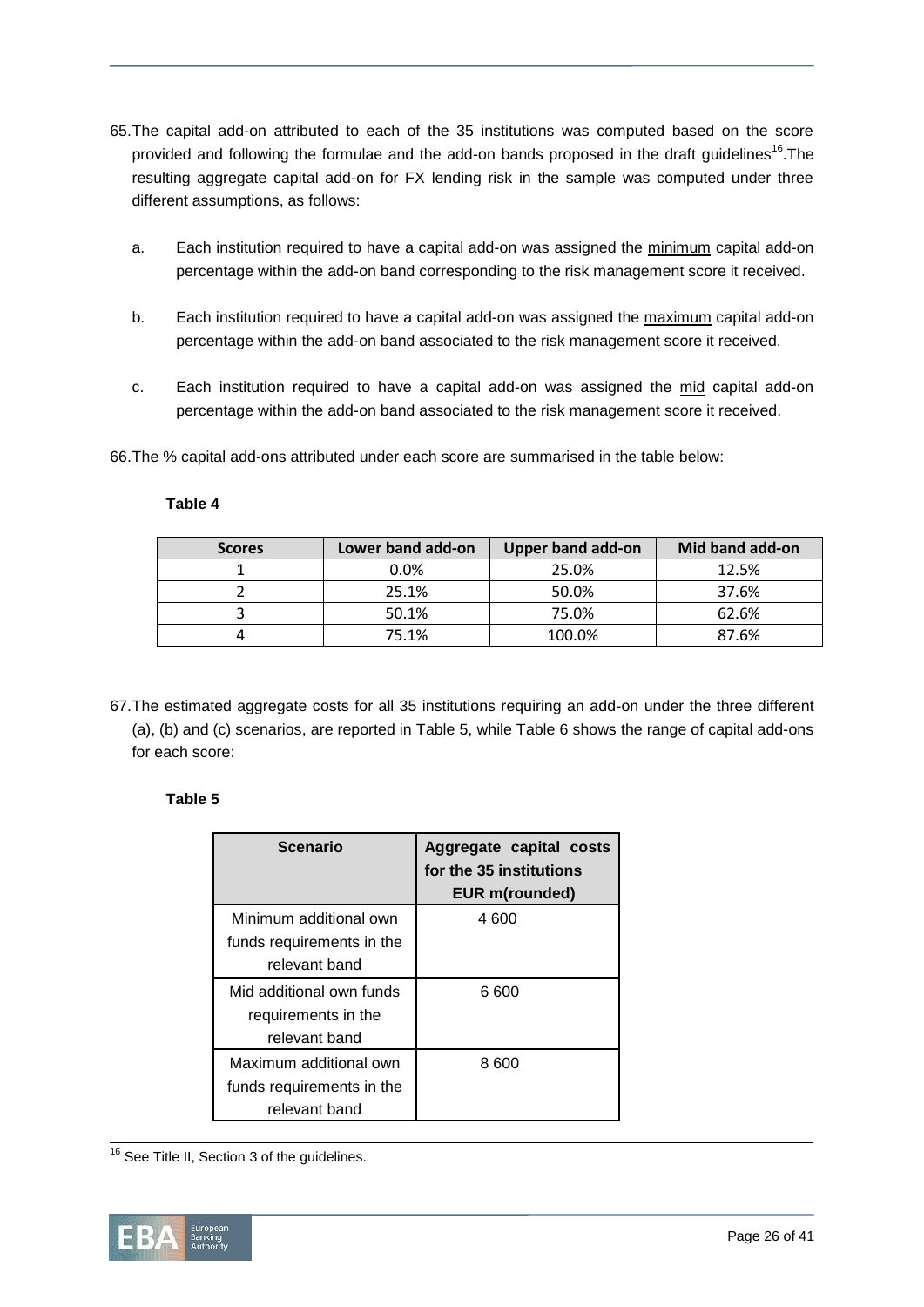|                                                                     | EUR <sub>m</sub> |
|---------------------------------------------------------------------|------------------|
| <b>SCORE 1</b>                                                      |                  |
| Lowest                                                              | 0                |
| Highest                                                             | 424              |
| <b>SCORE 2</b>                                                      |                  |
| Lowest                                                              | 0.6              |
| Highest                                                             | 2120             |
| <b>SCORE 3</b>                                                      |                  |
| Lowest                                                              | 1                |
| Highest                                                             | 454              |
| <b>SCORE 4</b>                                                      |                  |
| Lowest                                                              | 4                |
| Highest (calculated at<br>100%, although this<br>can be any number) | 127              |

**Table 6**

- 68.In conclusion, whether the additional capital requirements imputed to institutions against FX lending risk will result in a capital shortfall and hence in the need to raise additional capital depends on the current levels of capitalisation of the banks in the sample, which was not disclosed for the purposes of this IA. Nonetheless, of the 87 institutions in this sample there would be a capital impact on only 35 (approximately 40%). This is significant in that it demonstrates that by no means all institutions would be subject to capital costs following the implementation of the guidelines, since the capital impact for60% of institutions in this sample is zero.
- 69.Where capital requirement is imposed however, the additional requirements range from a total of EUR 4.6 billion to EUR 8.6 billion for the 35 institutions. This IA also illustrated that four out of ten institutions have already implemented the provisions of these guidelines for assessing FX lending risk which is a positive sign for future implementation and compliance.
- 70.The figures in Table 6 also demonstrate the wide range of possible outcomes per score given the flexibility from the range of percentages for each score.

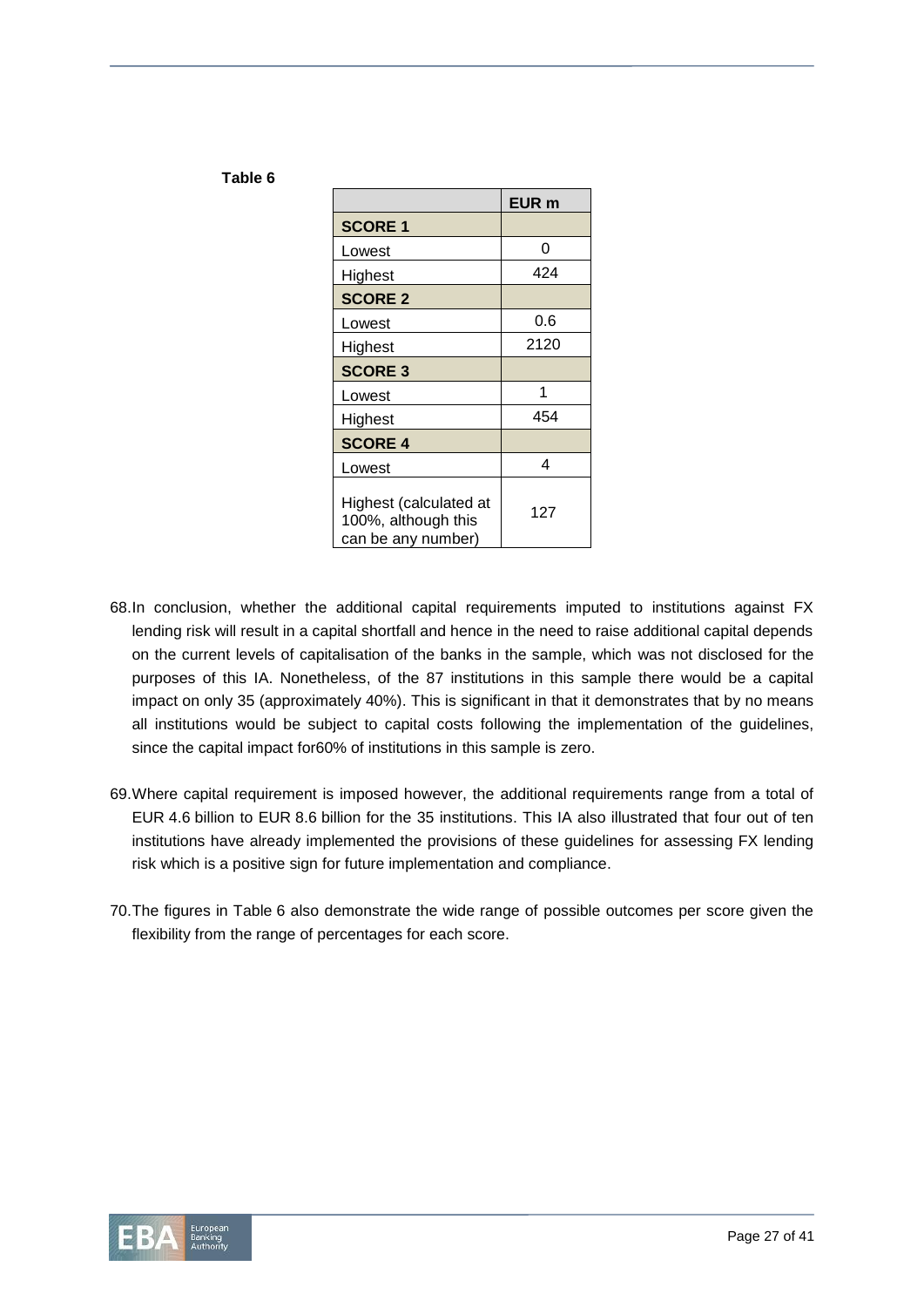# <span id="page-27-0"></span>4.2 Views of the Banking Stakeholder Group (BSG)

No comments were received from the Banking Stakeholder Group.

## <span id="page-27-1"></span>4.3 Feedback on the public consultation

The EBA publicly consulted on the draft proposal contained in this paper.

The consultation period lasted for three months and ended on 23 August 2013. Nine responses were received, of which eight were published on the EBA website.

This paper presents a summary of the key points and other comments arising from the consultation, the analysis and discussion triggered by these comments and the actions taken to address them if deemed necessary.

In many cases, several industry bodies made similar comments. In such cases, the comments and EBA analysis are included in the section of this paper where EBA considers them most appropriate.

Changes to the draft guidelines were made as a result of the responses received during the public consultation.

#### **Summary of key issues and the EBA's response**

In total, nine responses were received, one asked not to be published but the remainder were published on the EBA website.

On the whole, the comments welcomed the guidelines and the efforts to harmonise supervisory practices for this risk, noting the ESRB initiative to address systemic risk associated with FX lending. The framework of the guidelines was well received, particularly the use of the materiality threshold to identify whether the guidelines would be applicable, as this promotes a proportional approach to application.

The majority of comments focus on requesting clarification about the scope of the guidelines, in particular, the definition of unhedged borrowers. It is clear that so far it has not been easy to identify the unhedged borrowers mentioned in the title, and comments from the public consultation indicated that institutions believed the scope to be broader than desired. It was felt that noting in the 'Executive summary' and 'Background and rationale' that the term 'unhedged borrowers' tends to refer to 'retail and SME borrowers' was insufficient to indicate that this FX lending risk is a major concern, and that a driving force for these guidelines was in fact the FX lending to non-financial private sector. The guidelines were amended to limit their scope to unhedged retail and SME borrowers, thereby specifically excluding large corporations.

Similarly, more concrete definitions were requested for FX lending and FX lending risk, these were deemed reasonable and amendments to provide clarification were made. Comments requesting

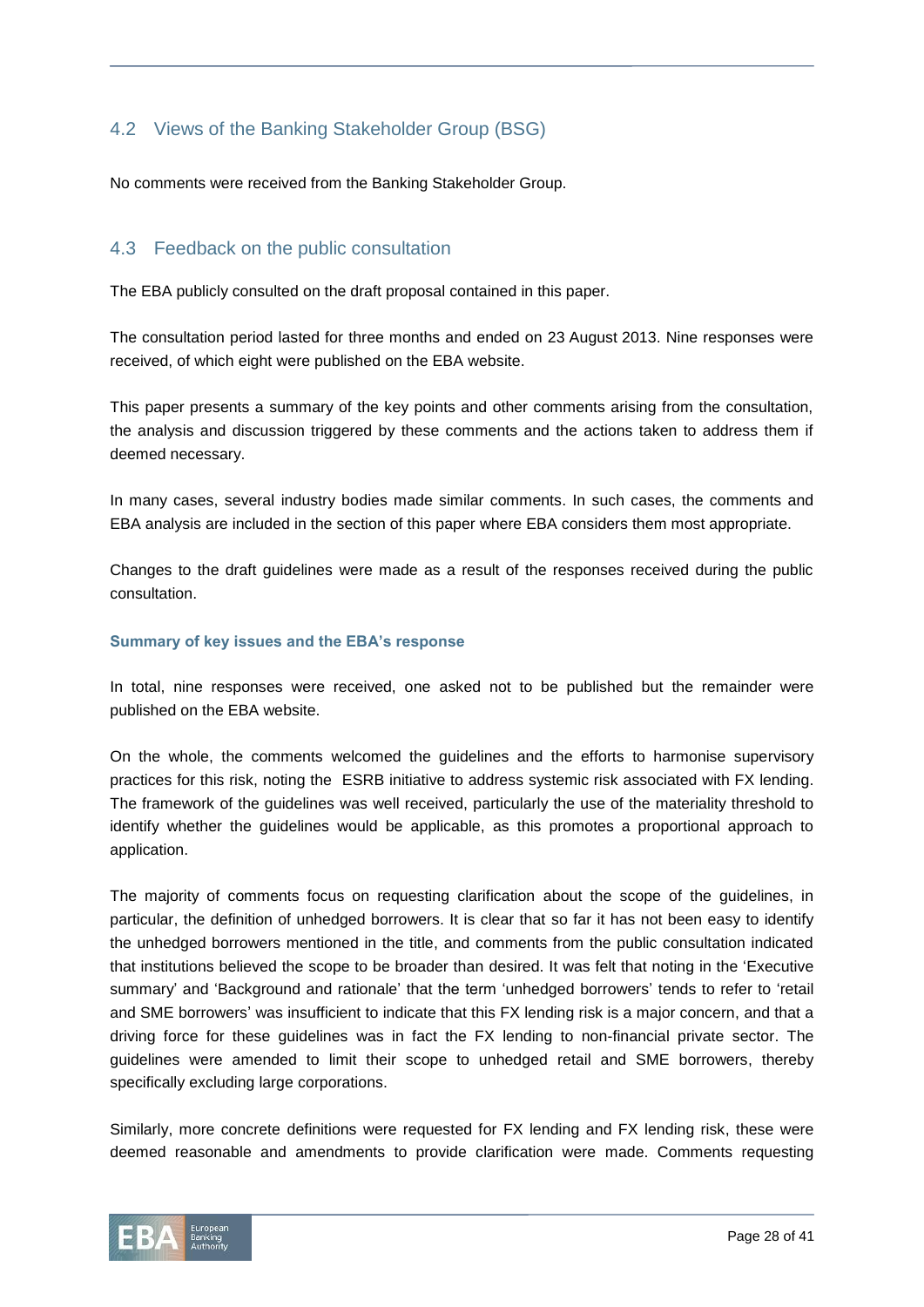recognition of the proposed ITS on closely correlated currencies were also taken into account in the guidelines.

Another point causing comment was the use of additional own funds requirements; there was a misunderstanding that capital add-ons are systematically required for this risk. This is clarified in paragraph 26which says that competent authorities should apply the most appropriate measures if deficiencies have been identified and if additional own funds requirements are deemed appropriate then these guidelines specify how to apply this measure. This approach is also clarified in the 'Executive summary' and paragraph 4of the guidelines.

Finally, a number of comments were deemed beyond the EBA's mandate, for example, requesting details on how an institution should check a hedge with another institution, and specifying application of other measures for the purpose of FX lending risk. As the EBA's mandate is to address guidelines to competent authorities and to propose guidelines on capital measures under the SREP process the guidelines did not address these comments.

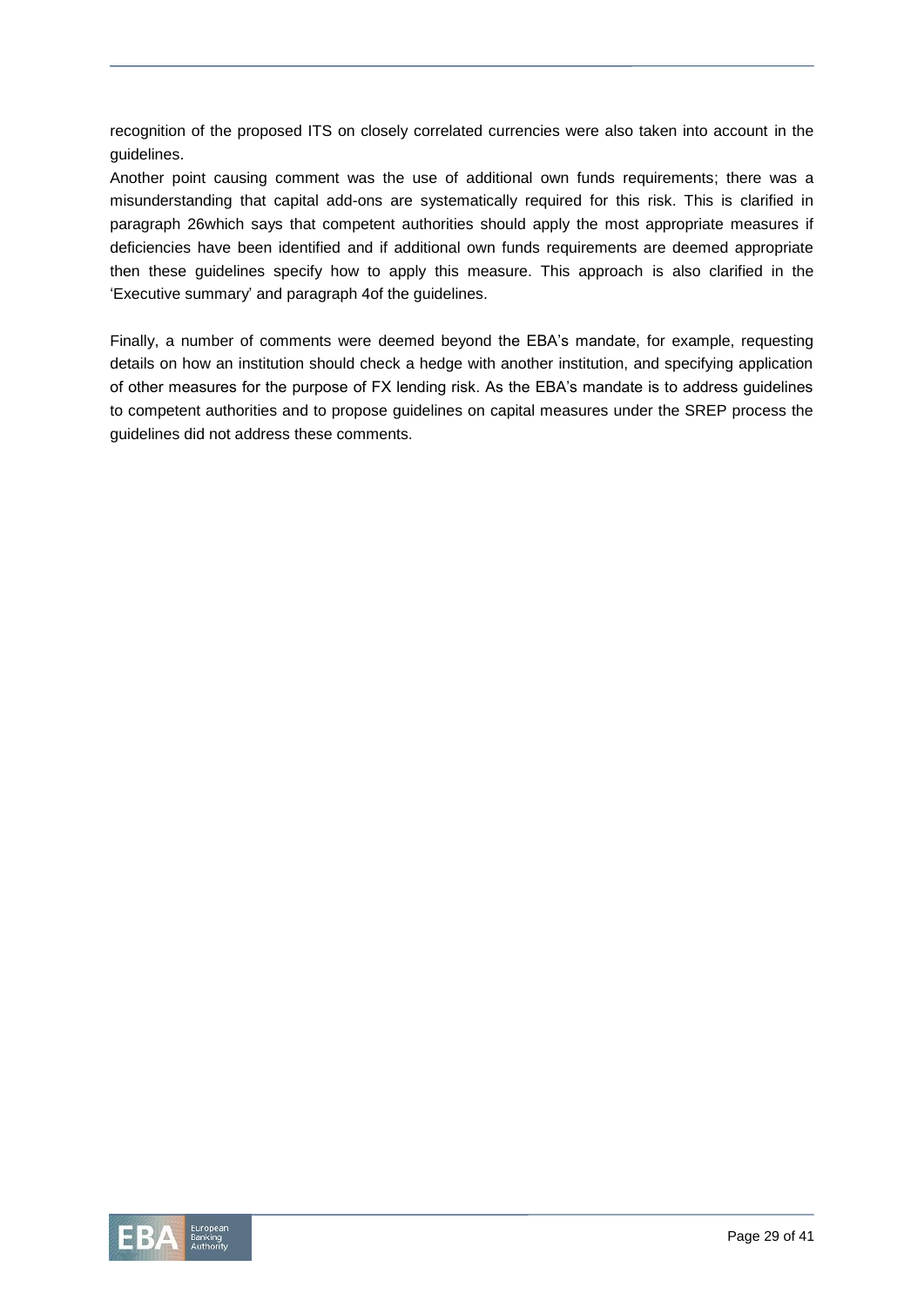|                | <b>Comments</b>                                       | <b>Summary of responses received</b>                                                                                                                                                                                                                                                                                                                                                                                                                                                                                                                                                                                                                                                                                                                                                                                                                                                                                                                                                                                                                                                                                                                                                                                                                                                          | <b>EBA analysis</b>                                                                                                                                                                                                                                                                                                                                                                                                                                                                                                                                                                                                                                                                                                                                                                                                                                                                                                                                                      | <b>Amendments</b><br>to the<br>proposals                                                                                                                                                                            |  |  |  |  |  |
|----------------|-------------------------------------------------------|-----------------------------------------------------------------------------------------------------------------------------------------------------------------------------------------------------------------------------------------------------------------------------------------------------------------------------------------------------------------------------------------------------------------------------------------------------------------------------------------------------------------------------------------------------------------------------------------------------------------------------------------------------------------------------------------------------------------------------------------------------------------------------------------------------------------------------------------------------------------------------------------------------------------------------------------------------------------------------------------------------------------------------------------------------------------------------------------------------------------------------------------------------------------------------------------------------------------------------------------------------------------------------------------------|--------------------------------------------------------------------------------------------------------------------------------------------------------------------------------------------------------------------------------------------------------------------------------------------------------------------------------------------------------------------------------------------------------------------------------------------------------------------------------------------------------------------------------------------------------------------------------------------------------------------------------------------------------------------------------------------------------------------------------------------------------------------------------------------------------------------------------------------------------------------------------------------------------------------------------------------------------------------------|---------------------------------------------------------------------------------------------------------------------------------------------------------------------------------------------------------------------|--|--|--|--|--|
|                | <b>General comments</b>                               |                                                                                                                                                                                                                                                                                                                                                                                                                                                                                                                                                                                                                                                                                                                                                                                                                                                                                                                                                                                                                                                                                                                                                                                                                                                                                               |                                                                                                                                                                                                                                                                                                                                                                                                                                                                                                                                                                                                                                                                                                                                                                                                                                                                                                                                                                          |                                                                                                                                                                                                                     |  |  |  |  |  |
| $\mathbf{1}$   | Definition of<br>unhedged<br>borrowers                | Please give a more precise definition of both hedged and<br>unhedged borrowers. The current definition is not clarified by<br>the proxy definition and a clearer definition is required in the<br>context of transaction criteria with hedged transactions that are<br>excluded from the scope of the guidelines.<br>The guidelines should distinguish between retail and business<br>clients more clearly, clarifying that for the purposes of these<br>guidelines we are not focusing on corporates. One suggestion<br>is to narrow the scope of the definition of unhedged borrowers<br>to individual retail clients as defined by MiFID. Make the scope<br>of application clearer in the guidelines with a specific carve out<br>for large corporate clients and counterparties, international<br>companies with subsidiaries in various countries as well as<br>funding transactions in different foreign currencies should be<br>classed as hedged.<br>A clear definition should also address the fact that larger<br>companies' or sophisticated clients'<br>loans in different<br>currencies may be bundled together and risks hedged through<br>other products making it hard to segregate the FX hedging<br>effect of lending products from a clients overall portfolio FX<br>risk. | The definition of unhedged is designed to<br>specify how to identify an unhedged borrower,<br>not to specify hedged transactions that are<br>excluded from the scope of the guidelines. The<br>scope has been amended to clarify that in line<br>with the ESRB report on FX lending, the<br>guidelines recognise that the risk tends to<br>derive from FX lending to unhedged borrowers<br>who tend to be retail and SME customers. The<br>guidelines now exclude large corporates based<br>on the conclusion that they are hedged either<br>through income or through an ability to<br>manage the underlying risk and focus solely on<br>unhedged retail and SME clients thus<br>requesting an assessment of whether the retail<br>and SME clients are hedged or not.<br>Due to this narrowed scope on the retail and<br>SME portfolio i.e. by categorically excluding<br>large corporates, the guidelines no longer<br>include the proxy, as this would be misleading. | - This is in the<br>Executive<br>summary,<br>Background<br>rationale<br>and<br>and<br>in.<br>paragraph 2 of<br>guidelines<br>the<br>and<br>in<br>$3 -$<br>paragraph<br>definition<br>of<br>'unhedged<br>borrowers'. |  |  |  |  |  |
| $\overline{2}$ | Hedging status<br>in the definition<br>0f<br>unhedged | The definition of 'unhedged borrower' should also specify how<br>one bank can check the extent of a borrower's financial hedge<br>with other financial institutions. The guidelines should avoid                                                                                                                                                                                                                                                                                                                                                                                                                                                                                                                                                                                                                                                                                                                                                                                                                                                                                                                                                                                                                                                                                              | The guidelines are addressed to competent<br>authorities and therefore will not specify<br>internal processes for banks. The guidelines                                                                                                                                                                                                                                                                                                                                                                                                                                                                                                                                                                                                                                                                                                                                                                                                                                  | No change                                                                                                                                                                                                           |  |  |  |  |  |

## **Summary of responses to the consultation and the EBA's analysis**

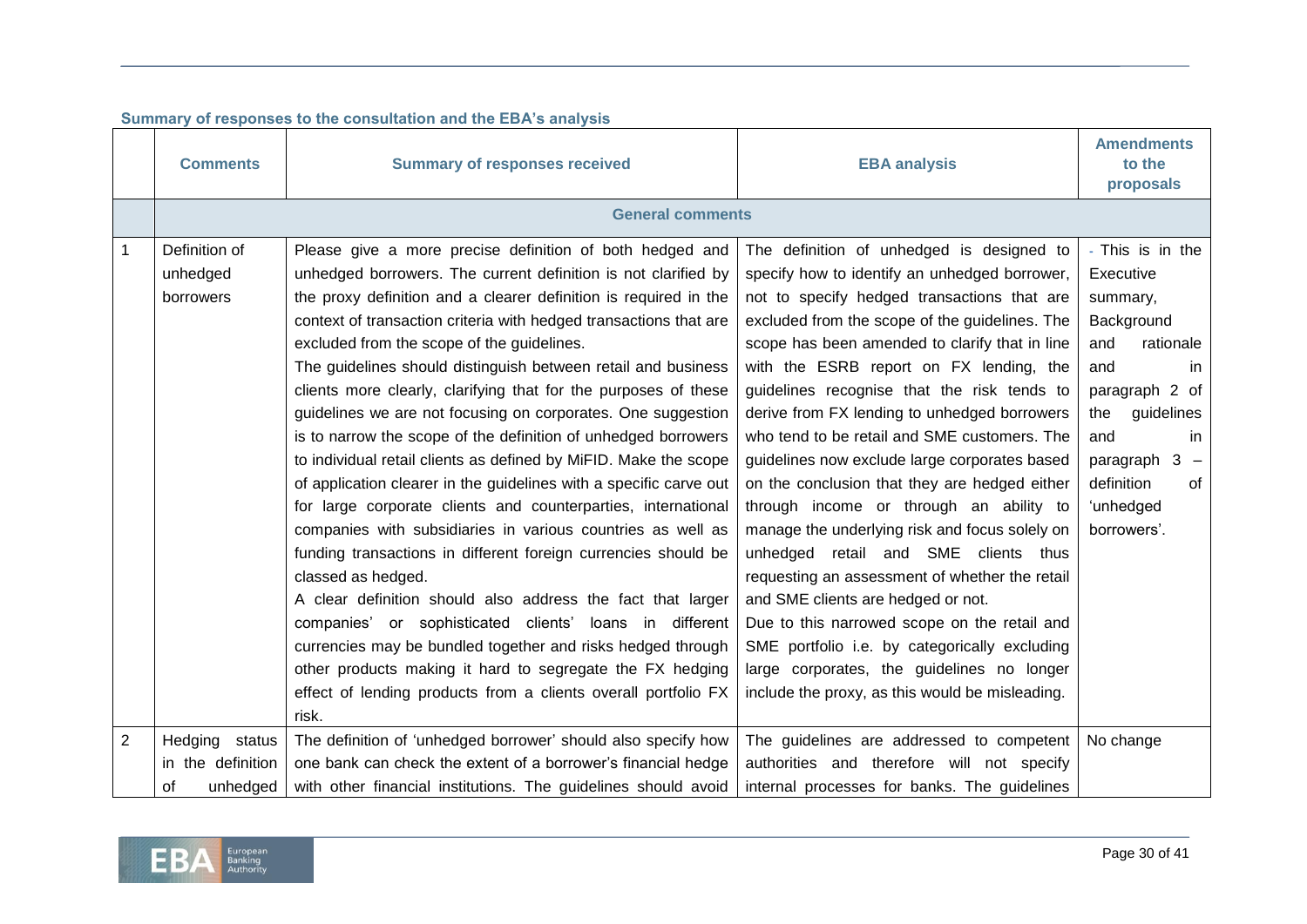|   | borrowers        | making it a condition of a FX loan that a borrower has in place<br>a demonstrable hedge as this may lead to the borrower without<br>a natural hedge taking out a complex product that may not<br>necessarily be suitable for the borrower.<br>To address the concern that individual financial hedging<br>products might be sold to unhedged retail and SME borrowers<br>for which products may not be suited the EBA could instead<br>focus on there being a hedge at bank level (e.g. against the<br>whole exposure book) and also seek to ensure that any<br>suitability rules pertaining to such products are strengthened.<br>definition of natural hedge is considered to be<br>The<br>oversimplified and does not consider households where one<br>person takes a loan in a foreign currency and the other person<br>receives income in the other currency. In this case the<br>suggestion is to exclude from the definition of unhedged<br>borrowers, borrowers who receive most of their income in the<br>foreign currency (this should be considered as hedged) i.e. is | categorically do not require a borrower to have<br>a demonstrable hedge in place but instead<br>require competent authorities to ensure that<br>banks are sufficiently capitalised using the<br>SREP methodology to mitigate risks stemming<br>from FX lending to unhedged borrowers. The<br>guidelines also require a review of an<br>institution's risk related processes but do not<br>give guidance on the suitability rules that an<br>institution has in place as this is outside the<br>scope of the guidelines.<br>For the example given in the comment where<br>one person in a household/couple takes a loan<br>and the other receives income in the foreign<br>borrower is considered<br>currency, the<br>unhedged and this is indeed in line with the<br>guideline interpretation. However. in terms of<br>the extent of the hedge, no specification was |                    |
|---|------------------|-----------------------------------------------------------------------------------------------------------------------------------------------------------------------------------------------------------------------------------------------------------------------------------------------------------------------------------------------------------------------------------------------------------------------------------------------------------------------------------------------------------------------------------------------------------------------------------------------------------------------------------------------------------------------------------------------------------------------------------------------------------------------------------------------------------------------------------------------------------------------------------------------------------------------------------------------------------------------------------------------------------------------------------------------------------------------------------|----------------------------------------------------------------------------------------------------------------------------------------------------------------------------------------------------------------------------------------------------------------------------------------------------------------------------------------------------------------------------------------------------------------------------------------------------------------------------------------------------------------------------------------------------------------------------------------------------------------------------------------------------------------------------------------------------------------------------------------------------------------------------------------------------------------------------------------------------------------------|--------------------|
|   |                  | the extent of the natural and/or financial hedge of the borrower<br>of any relevance in the categorisation of an unhedged                                                                                                                                                                                                                                                                                                                                                                                                                                                                                                                                                                                                                                                                                                                                                                                                                                                                                                                                                         | deemed necessary for the guidelines.                                                                                                                                                                                                                                                                                                                                                                                                                                                                                                                                                                                                                                                                                                                                                                                                                                 |                    |
|   |                  | borrower?                                                                                                                                                                                                                                                                                                                                                                                                                                                                                                                                                                                                                                                                                                                                                                                                                                                                                                                                                                                                                                                                         |                                                                                                                                                                                                                                                                                                                                                                                                                                                                                                                                                                                                                                                                                                                                                                                                                                                                      |                    |
| 3 | Definition of FX | The current definition states that this is the currency other than                                                                                                                                                                                                                                                                                                                                                                                                                                                                                                                                                                                                                                                                                                                                                                                                                                                                                                                                                                                                                | The definition of FX was too narrow and did                                                                                                                                                                                                                                                                                                                                                                                                                                                                                                                                                                                                                                                                                                                                                                                                                          | Paragraph $3 -$    |
|   |                  | the legal tender of the Member States in which the borrower is                                                                                                                                                                                                                                                                                                                                                                                                                                                                                                                                                                                                                                                                                                                                                                                                                                                                                                                                                                                                                    | not take into account lending to borrowers                                                                                                                                                                                                                                                                                                                                                                                                                                                                                                                                                                                                                                                                                                                                                                                                                           | definition of 'FX' |
|   |                  | domiciled which limits these guidelines to borrowers domiciled                                                                                                                                                                                                                                                                                                                                                                                                                                                                                                                                                                                                                                                                                                                                                                                                                                                                                                                                                                                                                    | living outside the Member States. The                                                                                                                                                                                                                                                                                                                                                                                                                                                                                                                                                                                                                                                                                                                                                                                                                                |                    |
|   |                  | in the EEA. While this addresses consumer protection in the                                                                                                                                                                                                                                                                                                                                                                                                                                                                                                                                                                                                                                                                                                                                                                                                                                                                                                                                                                                                                       | guidelines apply to competent authorities and                                                                                                                                                                                                                                                                                                                                                                                                                                                                                                                                                                                                                                                                                                                                                                                                                        |                    |
|   |                  | EU it does not take into account cross-border spill over effects.                                                                                                                                                                                                                                                                                                                                                                                                                                                                                                                                                                                                                                                                                                                                                                                                                                                                                                                                                                                                                 | the entities they supervise in those Member                                                                                                                                                                                                                                                                                                                                                                                                                                                                                                                                                                                                                                                                                                                                                                                                                          |                    |
|   |                  |                                                                                                                                                                                                                                                                                                                                                                                                                                                                                                                                                                                                                                                                                                                                                                                                                                                                                                                                                                                                                                                                                   | States regardless of where the borrower is<br>domiciled.                                                                                                                                                                                                                                                                                                                                                                                                                                                                                                                                                                                                                                                                                                                                                                                                             |                    |

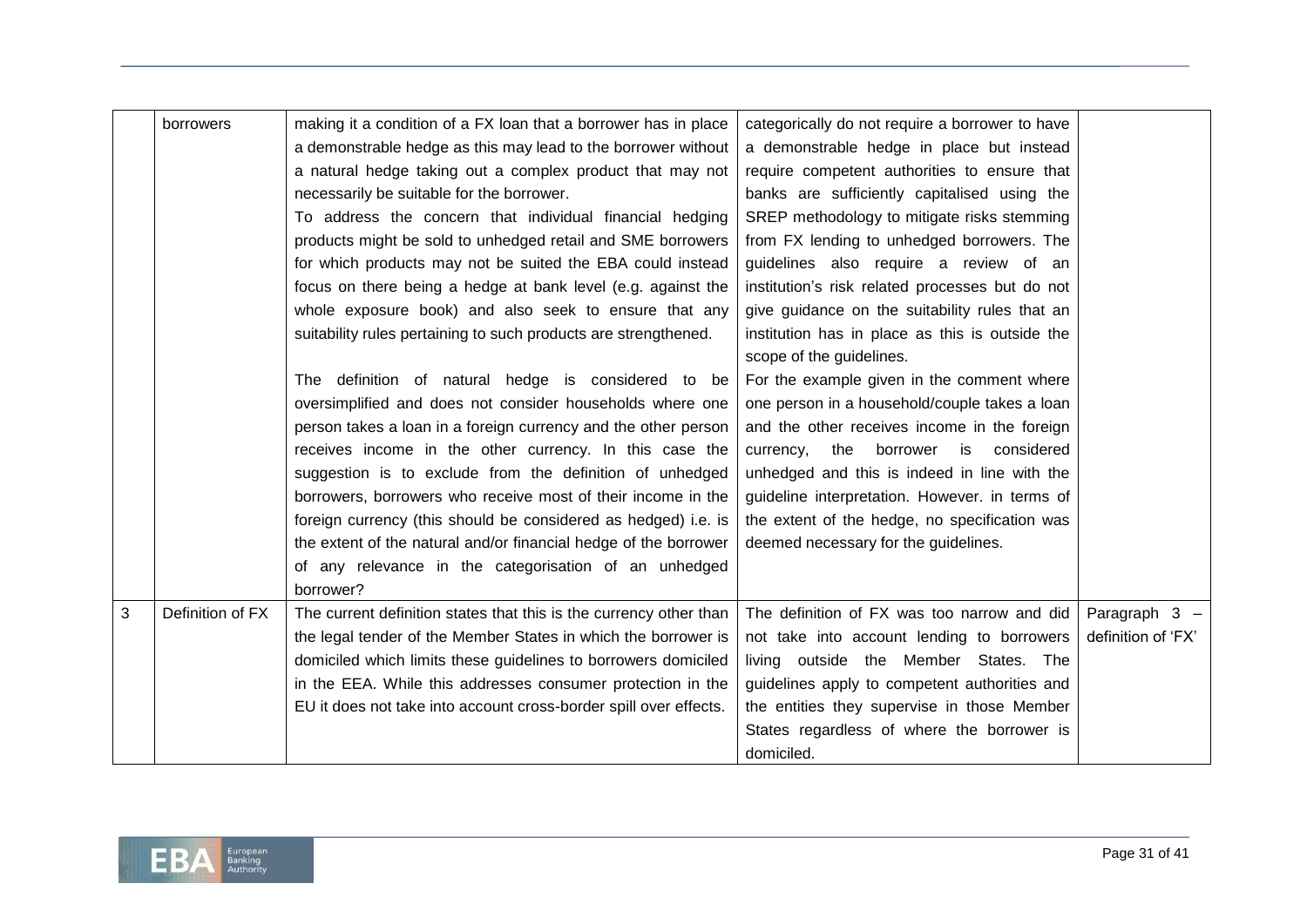| 4 | Definition of FX<br>lending | Please narrow the definition of all FX lending; it should exclude<br>secured lending and lending for investment purposes. By | It is not the intention of these guidelines to<br>specify the purpose of the loan but the | Paragraph 3 -<br>Definition of 'FX |
|---|-----------------------------|------------------------------------------------------------------------------------------------------------------------------|-------------------------------------------------------------------------------------------|------------------------------------|
|   |                             |                                                                                                                              |                                                                                           |                                    |
|   |                             | referring to the purpose of the foreign currency loan this will                                                              | definition of FX lending will be made clearer.                                            | lending'                           |
|   |                             | refine the coverage of the guidelines.                                                                                       | If secured lending is considered a hedge for                                              |                                    |
|   |                             | Make clear also that the guidelines do not refer to a broad                                                                  | the borrower then the borrower will not be                                                |                                    |
|   |                             | definition of lending in the sense of any kind of exposure but in                                                            | considered unhedged for the purposes of the                                               |                                    |
|   |                             | the sense of granting credits/loans for its own accounts                                                                     | guidelines. Lending for investment purposes                                               |                                    |
|   |                             | (Article 4 of the CRD. This would then exclude deposits held at                                                              | will also be treated in the same way.                                                     |                                    |
|   |                             | other credit institutions.                                                                                                   |                                                                                           |                                    |
| 5 | Definition of FX            | Define FX lending risk as a mismatch of the loan currency and                                                                | The definitions of 'FX' and 'FX lending' do not                                           | $3 -$<br>Paragraph                 |
|   | and FX lending              | the currency of the hedge. This is more definitive than the                                                                  | take into account the hedged status of the                                                | Definition<br>of                   |
|   |                             | current definition which does not take into account cross-                                                                   | borrower but the definition of unhedged                                                   | 'unhedged                          |
|   |                             | border commuters.                                                                                                            | borrower does address the currency mismatch.                                              | borrower'                          |
|   |                             |                                                                                                                              | definition of 'unhedged borrowers'<br>The                                                 |                                    |
|   |                             |                                                                                                                              | addresses loans to cross-border commuters as                                              |                                    |
|   |                             |                                                                                                                              | they will be considered as having a natural                                               |                                    |
|   |                             |                                                                                                                              | hedge.                                                                                    |                                    |
| 6 | Materiality                 | Ensure that this is simple by using more defined definitions, as                                                             | The definition of unhedged borrowers has                                                  | <b>Definitions</b><br>in           |
|   | threshold                   | without precise definitions, it is considered to be costly to                                                                | been refined.                                                                             | Paragraph 3                        |
|   |                             | implement for both institutions and competent authorities.                                                                   |                                                                                           |                                    |
|   |                             | Request for clarification on the conditions of application of the                                                            | There is no cut-off date specified as this is                                             | Footnote 9                         |
|   |                             | threshold e.g. cut-off date, also should the complete FX                                                                     | dependent on the SREP process of each                                                     |                                    |
|   |                             | exposure of a partially hedged borrower be regarded as an FX                                                                 | competent<br>authority,<br>however<br>some                                                |                                    |
|   |                             | loan to an unhedged borrower, or is the exposure calculated                                                                  | clarification is now provided. The level of                                               |                                    |
|   |                             | on a pro-rata basis. Leave to the discretion of the institution.                                                             | hedge in comparison to the loan will not be                                               |                                    |
|   |                             | The materiality threshold is defined on an institution basis, and                                                            | specified in the guidelines.                                                              |                                    |
|   |                             | then the guidelines are mainly defined on a currency basis,                                                                  | The guidelines apply for FX lending risk; the                                             |                                    |
|   |                             | therefore it would be helpful if the threshold was also on                                                                   | requirements on the currency basis are for the                                            |                                    |
|   |                             | currency level so that the guidelines apply only for those                                                                   | purpose of identifying the risk and the risk                                              |                                    |

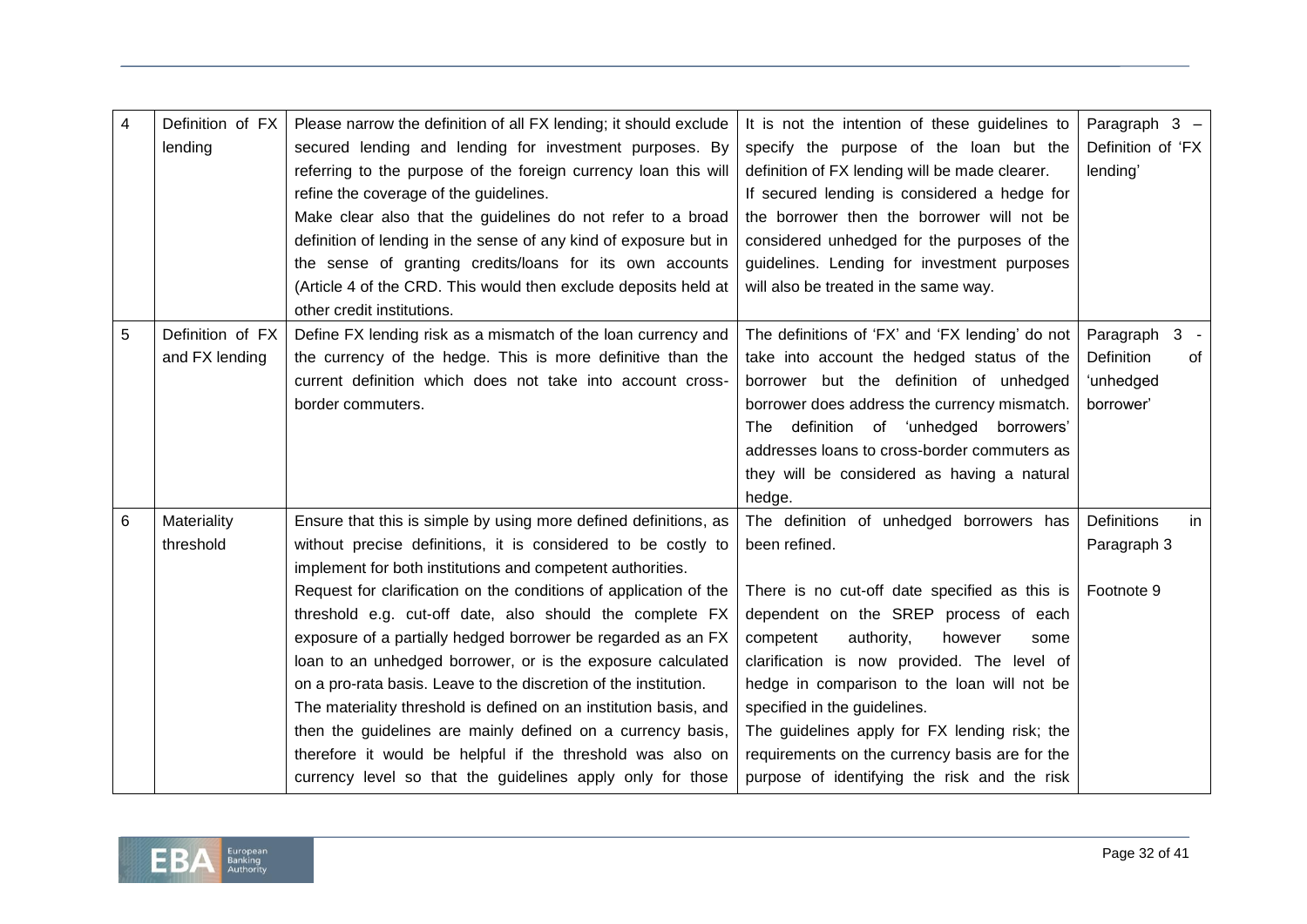|                |                   | currencies where the materiality threshold is met by the<br>individual institution.<br>Additionally, the materiality threshold is set as a percentage of<br>an institution's total loan book (total loans to non-financial<br>corps and households) whereas, in the formula for calculating<br>the capital add-on, reference is made to the proportion of the<br>Pillar 1 capital requirement for credit risk which implicitly refers<br>to the whole loan book. This means that the proportions are<br>not consistent with each other. | management in<br>place.<br>The<br>materiality<br>threshold is for the purpose of identifying a<br>quantitative cut-off for applying the guidelines.<br>Pillar 1 credit risk for the institution is a<br>minimum capital requirement which is used as<br>a basis for this calculation, therefore we do not<br>need to provide a change. |                   |
|----------------|-------------------|-----------------------------------------------------------------------------------------------------------------------------------------------------------------------------------------------------------------------------------------------------------------------------------------------------------------------------------------------------------------------------------------------------------------------------------------------------------------------------------------------------------------------------------------|----------------------------------------------------------------------------------------------------------------------------------------------------------------------------------------------------------------------------------------------------------------------------------------------------------------------------------------|-------------------|
| $\overline{7}$ | Use of the proxy  | By using the proxy there is a residual risk of underestimation                                                                                                                                                                                                                                                                                                                                                                                                                                                                          | Due to the focus on unhedged retail and SME                                                                                                                                                                                                                                                                                            | Deletion          |
|                | unhedged<br>for   | as it may be expected that also a portion of lending to non-                                                                                                                                                                                                                                                                                                                                                                                                                                                                            | borrowers, the use of the proxy has been                                                                                                                                                                                                                                                                                               |                   |
|                | borrowers         | financial corporations (e.g.<br>small and medium-sized                                                                                                                                                                                                                                                                                                                                                                                                                                                                                  | removed.                                                                                                                                                                                                                                                                                                                               |                   |
|                |                   | companies, local municipalities) may also be unhedged and                                                                                                                                                                                                                                                                                                                                                                                                                                                                               |                                                                                                                                                                                                                                                                                                                                        |                   |
|                |                   | therefore trigger sizeable exchange rate risks.                                                                                                                                                                                                                                                                                                                                                                                                                                                                                         |                                                                                                                                                                                                                                                                                                                                        |                   |
|                |                   | Use the proxy to determine the overall unhedged lending                                                                                                                                                                                                                                                                                                                                                                                                                                                                                 |                                                                                                                                                                                                                                                                                                                                        |                   |
|                |                   | activity to all borrowers but the guidelines should include a                                                                                                                                                                                                                                                                                                                                                                                                                                                                           |                                                                                                                                                                                                                                                                                                                                        |                   |
|                |                   | system of incentives to ensure that credit institutions rely less                                                                                                                                                                                                                                                                                                                                                                                                                                                                       |                                                                                                                                                                                                                                                                                                                                        |                   |
|                |                   | on such a proxy concept and increasingly collect real                                                                                                                                                                                                                                                                                                                                                                                                                                                                                   |                                                                                                                                                                                                                                                                                                                                        |                   |
|                |                   | information on their overall level of lending to unhedged                                                                                                                                                                                                                                                                                                                                                                                                                                                                               |                                                                                                                                                                                                                                                                                                                                        |                   |
|                |                   | borrowers. Therefore request that the guidelines emphasise                                                                                                                                                                                                                                                                                                                                                                                                                                                                              |                                                                                                                                                                                                                                                                                                                                        |                   |
|                |                   | that institutions adequately reflect material risks stemming from                                                                                                                                                                                                                                                                                                                                                                                                                                                                       |                                                                                                                                                                                                                                                                                                                                        |                   |
|                |                   | FX lending to unhedged borrowers in their ICAAP.                                                                                                                                                                                                                                                                                                                                                                                                                                                                                        |                                                                                                                                                                                                                                                                                                                                        |                   |
| 8              | Application<br>οf | Remove flexibility afforded to competent authorities to apply                                                                                                                                                                                                                                                                                                                                                                                                                                                                           | The intention of this provision is not for                                                                                                                                                                                                                                                                                             | Paragraph 10 -    |
|                | Threshold         | the guidelines to an institution which does not meet the                                                                                                                                                                                                                                                                                                                                                                                                                                                                                | competent authorities to apply this to any                                                                                                                                                                                                                                                                                             | Materiality       |
|                |                   | materiality threshold as this is not considered to be in line with                                                                                                                                                                                                                                                                                                                                                                                                                                                                      | institution regardless of any other criteria but                                                                                                                                                                                                                                                                                       | threshold - The   |
|                |                   | European harmonisation and the EBA's efforts to harmonise                                                                                                                                                                                                                                                                                                                                                                                                                                                                               | that competent authorities may apply this to                                                                                                                                                                                                                                                                                           | criteria are also |

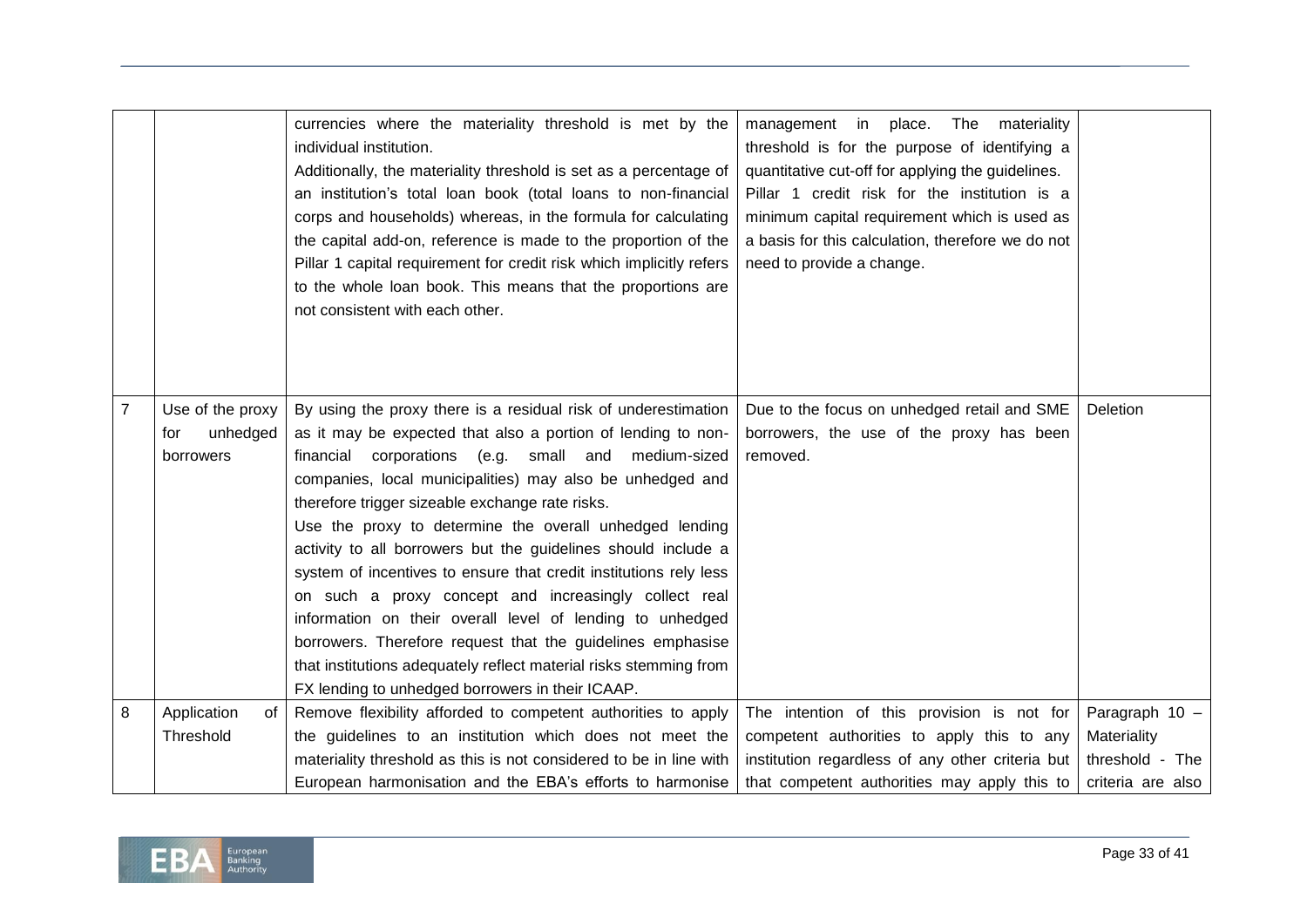|   |                     | supervisory practices. It also opens the door to unlimited           | institutions that may fall just below the           | included         | as     |
|---|---------------------|----------------------------------------------------------------------|-----------------------------------------------------|------------------|--------|
|   |                     | discretionary interpretations by supervisors who can override        | threshold or based on the fact that the risk is     | guidance.        |        |
|   |                     | the objective criterion rendering the threshold void. This may       | considered to be material. It is not considered     |                  |        |
|   |                     | also create the risk that institutions face multiplication of local  | likely that an institution will face multiplication |                  |        |
|   |                     | standards with respect to FX lending risk.                           | of local standards as the same competent            |                  |        |
|   |                     |                                                                      | authority applying the guidelines will, according   |                  |        |
|   |                     | Refine this discretionary provision by:                              | to the guidelines, also need to take into           |                  |        |
|   |                     | - providing an indicative list of macro and/or micro economic        | account macro-prudential measures.                  |                  |        |
|   |                     | criteria (e.g. Significant increase of institution's FX lending over | To avoid misuse of the discretion afforded to       |                  |        |
|   |                     | a relevant period of time; negative trend of FX rate or              | competent authorities, the request to provide       |                  |        |
|   |                     | constraining FX regime of the domestic currency against              | justification is deemed to be a valuable            |                  |        |
|   |                     | significant foreign currencies in which institution's loans are      | compromise;<br>this<br>therefore<br>has<br>been     |                  |        |
|   |                     | denominated) which could lead to the application of the              | amended.                                            |                  |        |
|   |                     | guidelines despite the fact that the materiality threshold is not    |                                                     |                  |        |
|   |                     | met:                                                                 |                                                     |                  |        |
|   |                     | - requesting competent authorities formally to justify any           |                                                     |                  |        |
|   |                     | decision to override the materiality threshold, on the basis of      |                                                     |                  |        |
|   |                     | the criteria suggested above (or for other reasons which would       |                                                     |                  |        |
|   |                     | need to be specifically documented).                                 |                                                     |                  |        |
| 9 | Clarification<br>0f | Defineexplicitly the categories in paragraph 10 (type of             | We do not consider that there is any further        | Paragraph        | $12 -$ |
|   | paragraph<br>10     | exchange rate regime, institution's FX lending risk related          | need for defining the categories.                   | second bullet on |        |
|   | (now paragraph      | processes and the impact of exchange rate movements) and             |                                                     | 'Type            | of     |
|   | 12)                 | state explicitly which currencies fall into these categories.        |                                                     | exchange         | rate   |
|   |                     | Clarify in paragraph 10 that credit institutions should fully        |                                                     | regime'          |        |
|   |                     | understand the impact of the foreign exchange rate regime on         | The intention is that competent authorities         |                  |        |
|   |                     | effective real exchange risk i.e. not rely purely on a de jure       | that<br>institutions<br>have a<br>ensure<br>sound   |                  |        |
|   |                     | classification of exchange rate developments.                        | understanding of the real exchange risk,            |                  |        |
|   |                     |                                                                      | therefore this has been clarified.                  |                  |        |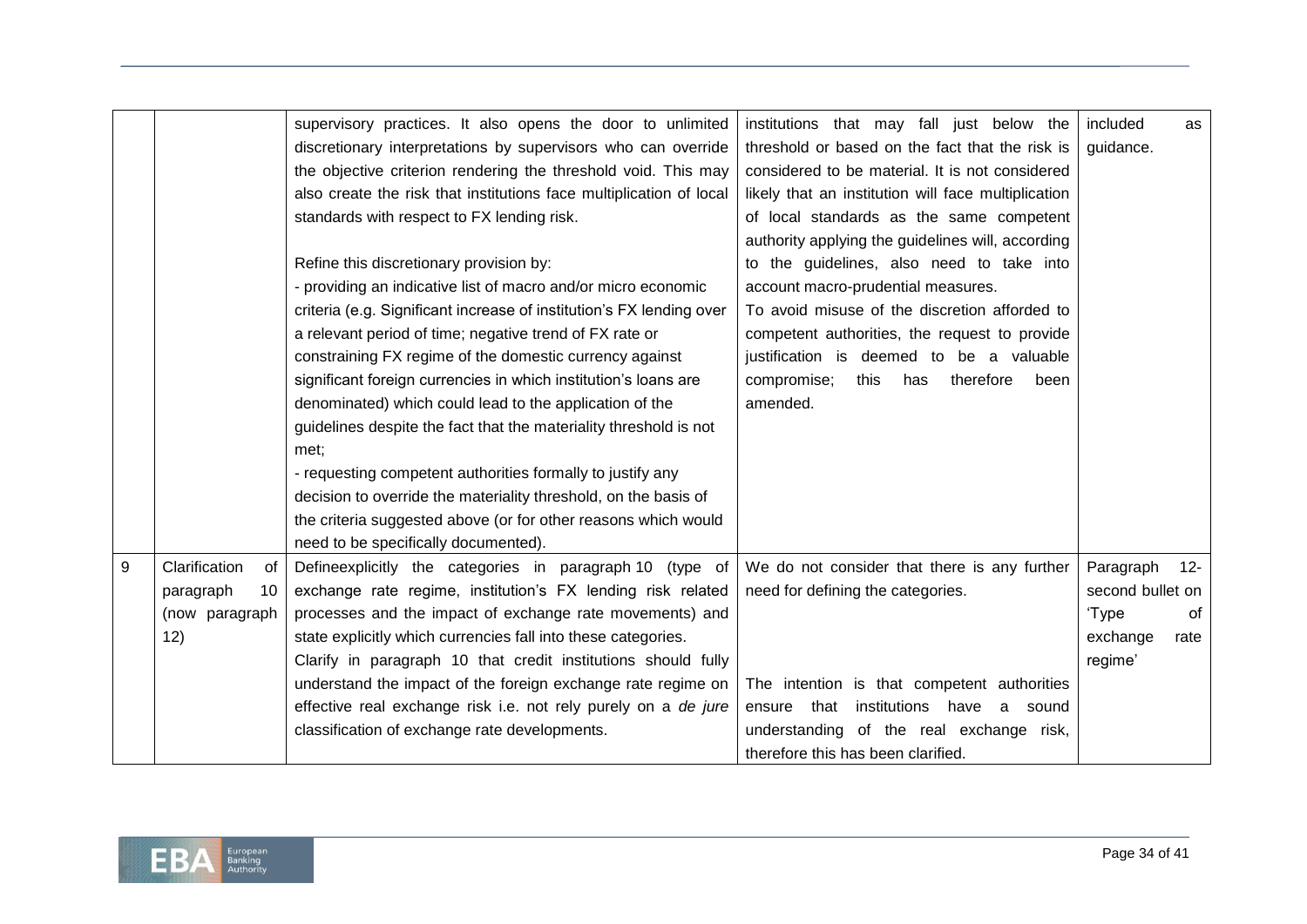| Periodical<br>Clarify this as it may cause disproportionate efforts and is not<br>The intention is for the review to be periodic<br>No change<br>10<br>deemed to be feasible in many cases. Suggest limiting the<br>i.e. how often the review needs to be done is<br>review<br>0f<br>review of the hedging status to loans exceeding a certain tenor<br>subjective, thus leaving flexibility to the<br>hedging<br>status<br>of borrowers<br>(e.g. 10 years).<br>competent authorities and institutions to agree<br>on what is appropriate.<br>We consider that it would be factually incorrect<br>11<br>Closely<br>Closely correlated currencies, as defined in Article 354 of the<br>Executive<br>CRD, should be exempt from the definition FX and FX lending.<br>correlated<br>to exempt closely correlated currencies from<br>summary<br>and<br>It is not considered that there is an FX risk if a currency is<br>the definition of 'FX' and 'FX lending' however<br>currencies<br>paragraph 9<br>subject to a legally binding intergovernmental agreement to<br>closely correlated currencies are now taken<br>limit its variation relative to other currencies covered by the<br>into account in both the executive summary<br>same agreement as then adverse exchange rate movements<br>and the guidelines.<br>cannot take place.<br>The EBA should state explicitly which currencies fall into this<br>The draft ITS on closely correlated currencies<br>explicitly state which currencies fall into this<br>category.<br>category and this will not be repeated in these<br>guidelines. It should be noted that the list of |
|-------------------------------------------------------------------------------------------------------------------------------------------------------------------------------------------------------------------------------------------------------------------------------------------------------------------------------------------------------------------------------------------------------------------------------------------------------------------------------------------------------------------------------------------------------------------------------------------------------------------------------------------------------------------------------------------------------------------------------------------------------------------------------------------------------------------------------------------------------------------------------------------------------------------------------------------------------------------------------------------------------------------------------------------------------------------------------------------------------------------------------------------------------------------------------------------------------------------------------------------------------------------------------------------------------------------------------------------------------------------------------------------------------------------------------------------------------------------------------------------------------------------------------------------------------------------------------------------------------------------------------------|
|                                                                                                                                                                                                                                                                                                                                                                                                                                                                                                                                                                                                                                                                                                                                                                                                                                                                                                                                                                                                                                                                                                                                                                                                                                                                                                                                                                                                                                                                                                                                                                                                                                     |
|                                                                                                                                                                                                                                                                                                                                                                                                                                                                                                                                                                                                                                                                                                                                                                                                                                                                                                                                                                                                                                                                                                                                                                                                                                                                                                                                                                                                                                                                                                                                                                                                                                     |
|                                                                                                                                                                                                                                                                                                                                                                                                                                                                                                                                                                                                                                                                                                                                                                                                                                                                                                                                                                                                                                                                                                                                                                                                                                                                                                                                                                                                                                                                                                                                                                                                                                     |
|                                                                                                                                                                                                                                                                                                                                                                                                                                                                                                                                                                                                                                                                                                                                                                                                                                                                                                                                                                                                                                                                                                                                                                                                                                                                                                                                                                                                                                                                                                                                                                                                                                     |
|                                                                                                                                                                                                                                                                                                                                                                                                                                                                                                                                                                                                                                                                                                                                                                                                                                                                                                                                                                                                                                                                                                                                                                                                                                                                                                                                                                                                                                                                                                                                                                                                                                     |
|                                                                                                                                                                                                                                                                                                                                                                                                                                                                                                                                                                                                                                                                                                                                                                                                                                                                                                                                                                                                                                                                                                                                                                                                                                                                                                                                                                                                                                                                                                                                                                                                                                     |
|                                                                                                                                                                                                                                                                                                                                                                                                                                                                                                                                                                                                                                                                                                                                                                                                                                                                                                                                                                                                                                                                                                                                                                                                                                                                                                                                                                                                                                                                                                                                                                                                                                     |
|                                                                                                                                                                                                                                                                                                                                                                                                                                                                                                                                                                                                                                                                                                                                                                                                                                                                                                                                                                                                                                                                                                                                                                                                                                                                                                                                                                                                                                                                                                                                                                                                                                     |
|                                                                                                                                                                                                                                                                                                                                                                                                                                                                                                                                                                                                                                                                                                                                                                                                                                                                                                                                                                                                                                                                                                                                                                                                                                                                                                                                                                                                                                                                                                                                                                                                                                     |
|                                                                                                                                                                                                                                                                                                                                                                                                                                                                                                                                                                                                                                                                                                                                                                                                                                                                                                                                                                                                                                                                                                                                                                                                                                                                                                                                                                                                                                                                                                                                                                                                                                     |
|                                                                                                                                                                                                                                                                                                                                                                                                                                                                                                                                                                                                                                                                                                                                                                                                                                                                                                                                                                                                                                                                                                                                                                                                                                                                                                                                                                                                                                                                                                                                                                                                                                     |
|                                                                                                                                                                                                                                                                                                                                                                                                                                                                                                                                                                                                                                                                                                                                                                                                                                                                                                                                                                                                                                                                                                                                                                                                                                                                                                                                                                                                                                                                                                                                                                                                                                     |
|                                                                                                                                                                                                                                                                                                                                                                                                                                                                                                                                                                                                                                                                                                                                                                                                                                                                                                                                                                                                                                                                                                                                                                                                                                                                                                                                                                                                                                                                                                                                                                                                                                     |
|                                                                                                                                                                                                                                                                                                                                                                                                                                                                                                                                                                                                                                                                                                                                                                                                                                                                                                                                                                                                                                                                                                                                                                                                                                                                                                                                                                                                                                                                                                                                                                                                                                     |
|                                                                                                                                                                                                                                                                                                                                                                                                                                                                                                                                                                                                                                                                                                                                                                                                                                                                                                                                                                                                                                                                                                                                                                                                                                                                                                                                                                                                                                                                                                                                                                                                                                     |
|                                                                                                                                                                                                                                                                                                                                                                                                                                                                                                                                                                                                                                                                                                                                                                                                                                                                                                                                                                                                                                                                                                                                                                                                                                                                                                                                                                                                                                                                                                                                                                                                                                     |
| these currencies will be updated annually.                                                                                                                                                                                                                                                                                                                                                                                                                                                                                                                                                                                                                                                                                                                                                                                                                                                                                                                                                                                                                                                                                                                                                                                                                                                                                                                                                                                                                                                                                                                                                                                          |
| Paragraph 10 should also make reference to closely related<br>Paragraph 9 is now clarified with this reference                                                                                                                                                                                                                                                                                                                                                                                                                                                                                                                                                                                                                                                                                                                                                                                                                                                                                                                                                                                                                                                                                                                                                                                                                                                                                                                                                                                                                                                                                                                      |
| (it was considered that a reference in<br>currencies.                                                                                                                                                                                                                                                                                                                                                                                                                                                                                                                                                                                                                                                                                                                                                                                                                                                                                                                                                                                                                                                                                                                                                                                                                                                                                                                                                                                                                                                                                                                                                                               |
| paragraph 9 would better ensure the reference                                                                                                                                                                                                                                                                                                                                                                                                                                                                                                                                                                                                                                                                                                                                                                                                                                                                                                                                                                                                                                                                                                                                                                                                                                                                                                                                                                                                                                                                                                                                                                                       |
| to closely correlated currencies throughout).                                                                                                                                                                                                                                                                                                                                                                                                                                                                                                                                                                                                                                                                                                                                                                                                                                                                                                                                                                                                                                                                                                                                                                                                                                                                                                                                                                                                                                                                                                                                                                                       |
| Closely related currencies should comprise at least the<br>These guidelines will not address which                                                                                                                                                                                                                                                                                                                                                                                                                                                                                                                                                                                                                                                                                                                                                                                                                                                                                                                                                                                                                                                                                                                                                                                                                                                                                                                                                                                                                                                                                                                                  |
| relations of currencies to the euro and extended to those<br>currencies fall under the category 'closely                                                                                                                                                                                                                                                                                                                                                                                                                                                                                                                                                                                                                                                                                                                                                                                                                                                                                                                                                                                                                                                                                                                                                                                                                                                                                                                                                                                                                                                                                                                            |
| currencies where official currency boards or managed currency<br>correlated currencies' as this is specified in the                                                                                                                                                                                                                                                                                                                                                                                                                                                                                                                                                                                                                                                                                                                                                                                                                                                                                                                                                                                                                                                                                                                                                                                                                                                                                                                                                                                                                                                                                                                 |
| proposed ITS.<br>systems exist.                                                                                                                                                                                                                                                                                                                                                                                                                                                                                                                                                                                                                                                                                                                                                                                                                                                                                                                                                                                                                                                                                                                                                                                                                                                                                                                                                                                                                                                                                                                                                                                                     |
| Reference<br>Delete this sentence as these risks are already covered in the<br>12<br>The intention was to highlight these risks,<br>Line<br>to<br>was                                                                                                                                                                                                                                                                                                                                                                                                                                                                                                                                                                                                                                                                                                                                                                                                                                                                                                                                                                                                                                                                                                                                                                                                                                                                                                                                                                                                                                                                               |
| ICAAP, therefore this sentence adds no value.<br>however we understand that no value has<br>reputational and<br>deleted<br>from                                                                                                                                                                                                                                                                                                                                                                                                                                                                                                                                                                                                                                                                                                                                                                                                                                                                                                                                                                                                                                                                                                                                                                                                                                                                                                                                                                                                                                                                                                     |
| legal risks<br>been added and therefore this has been<br>guidelines.                                                                                                                                                                                                                                                                                                                                                                                                                                                                                                                                                                                                                                                                                                                                                                                                                                                                                                                                                                                                                                                                                                                                                                                                                                                                                                                                                                                                                                                                                                                                                                |
| deleted.                                                                                                                                                                                                                                                                                                                                                                                                                                                                                                                                                                                                                                                                                                                                                                                                                                                                                                                                                                                                                                                                                                                                                                                                                                                                                                                                                                                                                                                                                                                                                                                                                            |

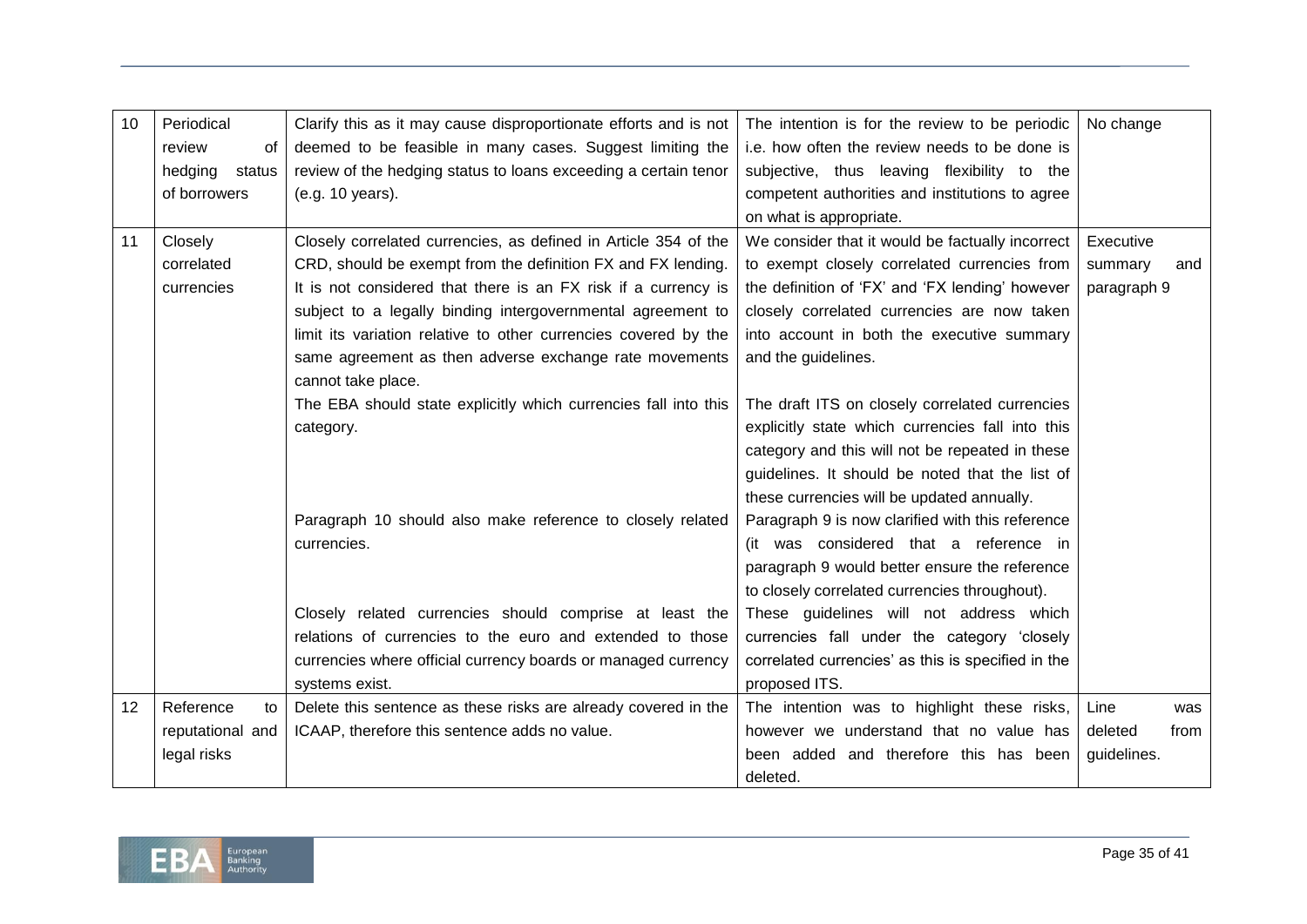| 13 | Paragraph 15                                                                                  | Strengthen thewordingby stressing that one of the main<br>supervisory tasks is to assess whether institutions cover these<br>risks in their ICAAP and whether institutions provide a<br>reasoned assessment of capital levels.                                                                                                    | We agree that this should be strengthened and<br>have reflected this in the guidelines.                                                                                                                                                                                                                                                                                               | Paragraph 16 |
|----|-----------------------------------------------------------------------------------------------|-----------------------------------------------------------------------------------------------------------------------------------------------------------------------------------------------------------------------------------------------------------------------------------------------------------------------------------|---------------------------------------------------------------------------------------------------------------------------------------------------------------------------------------------------------------------------------------------------------------------------------------------------------------------------------------------------------------------------------------|--------------|
| 14 | <b>Banks</b><br>with<br>advanced<br>models for credit<br>risk                                 | Take into account the fact that supervisors can assess if the<br>additional risk generated by the FX lending is correctly dealt<br>with in the banks' internal models.                                                                                                                                                            | We agree that this should be highlighted and<br>have reflected this in the guidelines.                                                                                                                                                                                                                                                                                                | Paragraph 18 |
| 15 | Avoid<br>duplication<br>of<br>credit<br>current<br>and market risk<br>assessment<br>processes | Avoid requiring supervisors to duplicate credit and market risk<br>assessment processes for FX lending.                                                                                                                                                                                                                           | The intention of the guidelines is to focus<br>specifically on the non-linear relationship<br>between market and credit risk. This is defined<br>in the executive summary, paragraph 3, and<br>paragraph 14 also highlights this.                                                                                                                                                     | No change.   |
| 16 | Requirement for<br>institutions                                                               | Where the institution provides an unsecured FX loan to a retail<br>client, suggest including a requirement for the institution to<br>present a sensitivity analysis relating to currency movements<br>to the client associated with the unsecured loan and restating<br>the value of the loan in the base currency of the client. | The guidelines provide for sensitivity analyses<br>in the shape of stress tests in Title II,<br>Section 4.1 and in paragraph 12 (3rd bullet).<br>The guidelines also allow the competent<br>authorities to review the tests carried out and<br>to make recommendations on what they deem<br>appropriate.                                                                              | No change.   |
| 17 | <b>SREP</b><br>assessment<br>of<br>capital                                                    | Allow institutions to assess the capital add-on before they<br>apply<br>Competent authorities to justify when they consider that<br>'institutions do not hold capital which adequately covers FX<br>lending risk' and for institutions to be given the opportunity to<br>comment on this assessment.                              | The imposition of capital add-ons and other<br>supervisory measures for FX lending risk will<br>form part of the SREP and would follow the<br>dealing<br>with<br>when<br>same<br>process<br>communication with institutions.<br>We agree that a justified decision would be of<br>benefit and this is in line with the requirement<br>for cross-border institutions in Article 113 of | Paragraph 25 |

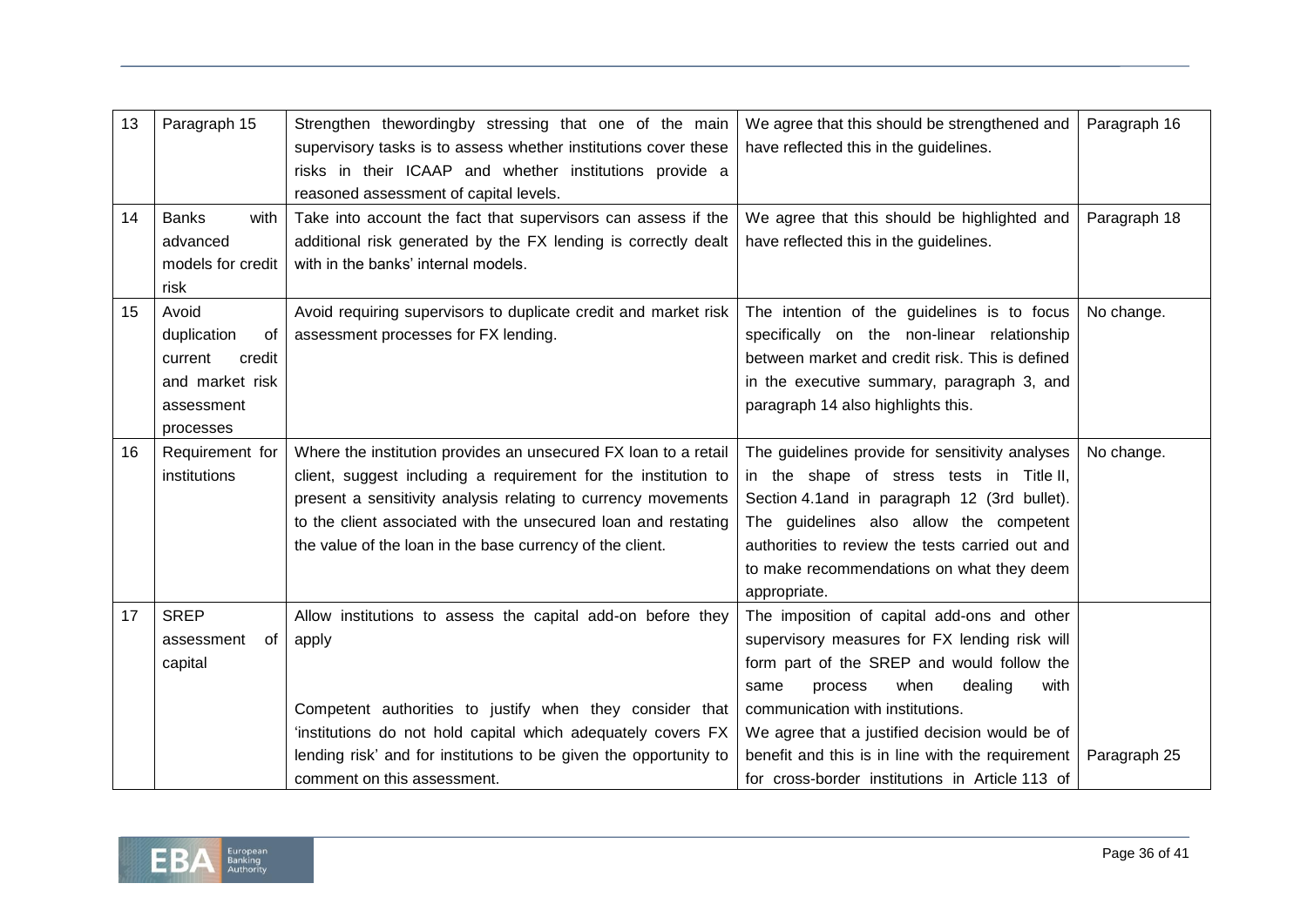|    |                 |                                                                     | the CRD, whereby a fully reasoned joint           |              |
|----|-----------------|---------------------------------------------------------------------|---------------------------------------------------|--------------|
|    |                 |                                                                     | decision on capital must be communicated to       |              |
|    |                 |                                                                     | the institution.                                  |              |
| 18 | Capital add-on  | Clarify how the criteria in the reference texts (Article 104 of the | GL 39 is referred to in the guidelines and        | No change    |
|    | multiplier      | CRD and GL 39) are used by the competent authority to give          | should be referred to for the purpose of the risk |              |
|    |                 | scores and how these references can be interpreted for an           | scores. Such references will not be further       |              |
|    |                 | institution.                                                        | explained in these guidelines.                    |              |
|    |                 | Clarify how proposed add-ons are calibrated as the approach         | Such an explanation would not fit in the          |              |
|    |                 | seems to be quite arbitrary. Request for more transparent           | guidelines however it should be clarified that a  | No change    |
|    |                 | methodologies on how the add-ons are calibrated or to use           | number of options were considered for the         |              |
|    |                 | statistical benchmarks to justify the calibration of the add-on     | add-ons and this approach was deemed the          |              |
|    |                 | multiplier.                                                         | appropriate for its flexibility<br>most<br>but    |              |
|    |                 |                                                                     | simultaneously driving harmonised supervisory     |              |
|    |                 |                                                                     | practices. See also the IA on this.               |              |
| 19 | Use of internal | A capital add-on can have a negative impact (bad sign to            | This is not in the scope of these guidelines      | No change    |
|    | capital         | market participants) so suggest using the method of higher          | which are mandated to focus on the capital        |              |
|    | measures        | internal capital through internal models i.e. banks applying        | add-ons under SREP.                               |              |
|    |                 | internal models can include additional capital add-ons in the       |                                                   |              |
|    |                 | process of capital planning.                                        |                                                   |              |
| 20 | Use of Capital  | Please include the following wording at the end of Title II,        | We agree with the use of SREP for this            | Paragraph 28 |
|    | measures as a   | Section 3: The approach of defining the capital add-on based        | purpose and have included this paragraph in       |              |
|    | 'macro prudenti | on the SREP is appropriate for calculating institution-specific     | the guidelines.                                   |              |
|    | al' measure     | capital add-ons. This approach should however be without            |                                                   |              |
|    |                 | prejudice of competent or designated authorities using              |                                                   |              |
|    |                 | Pillar 2in the context of Articles 103 and 104 of the CRD,          |                                                   |              |
|    |                 | namely in what concerns institutions with similar risk profiles or  |                                                   |              |
|    |                 | which might be exposed to similar risks or pose similar risks to    |                                                   |              |
|    |                 | the financial system, which may warrant higher levels of capital    |                                                   |              |
|    |                 | add-ons implemented throughout the system.'                         |                                                   |              |

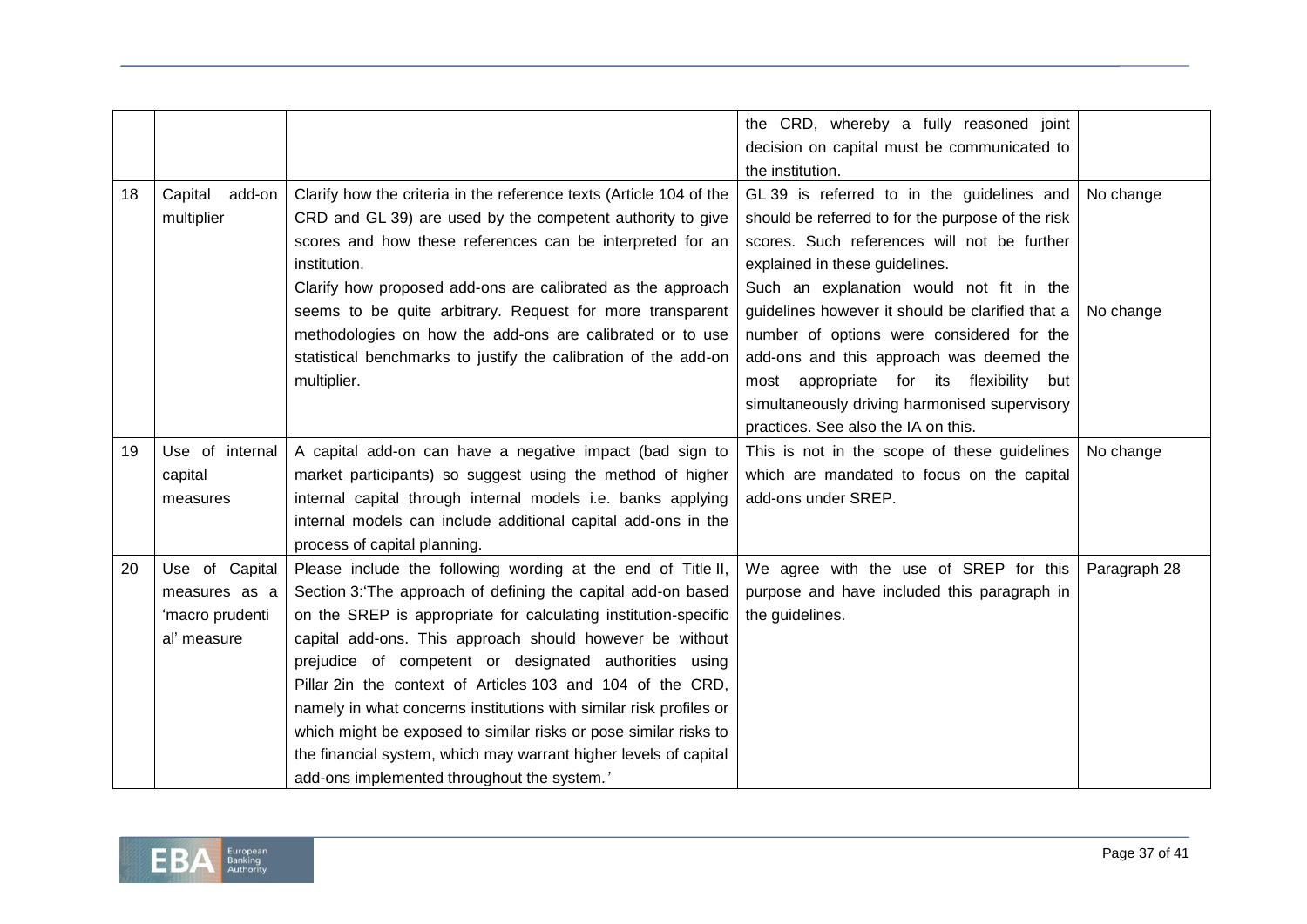|    |                    | This wording emphasises that the supervisor can still react in a     |                                                     |                   |
|----|--------------------|----------------------------------------------------------------------|-----------------------------------------------------|-------------------|
|    |                    | way they find appropriate for the whole system.                      |                                                     |                   |
| 21 | Use of capital     | Ensure that the add-on for FX lending risk to unhedged               | The guidelines do indeed specify that even          |                   |
|    | measures<br>on.    | borrowers is applied where there is unmitigated risk rather than     | where the materiality threshold is met, a capital   | No change         |
|    | unmitigated risk   | just on the basis that the materiality threshold is met i.e. if this | add-on will only be applied if firstly deficiencies |                   |
|    | only.              | risk is effectively mitigated by other means then there should       | have been identified and other measures are         |                   |
|    |                    | be supervisory discretion as to whether additional provisioning      | not used. Paragraph 24 specifies that if            |                   |
|    |                    | should be applied.                                                   | deficiencies exist then competent authorities       |                   |
|    |                    |                                                                      | should apply the most appropriate measures;         |                   |
|    |                    |                                                                      | this does not imply capital measures. The           |                   |
|    |                    |                                                                      | guidelines have been amended to relax the           |                   |
|    |                    |                                                                      | add-ons where the capital measures are              |                   |
|    |                    |                                                                      | applied<br>together with other supervisory          |                   |
|    |                    |                                                                      | actions.                                            |                   |
|    |                    | Clarify that a high share of FX lending does not result in an        | This has now been clarified in the executive        | Paragraph         |
|    |                    | application of additional own funds.                                 | summary and also in paragraph 4.                    | and<br>executive  |
|    |                    |                                                                      |                                                     | summary           |
| 22 | of<br>Use<br>other | The current method tends to systematically and solely impose         | As explained above, the guidelines do not           | Paragraph<br>4    |
|    | measures<br>for    | capital add-ons while other mitigation measures are only             | systematically and solely impose capital            | and<br>executive  |
|    | low risk           | brought forward in the guidelines as part of the SREP                | add-ons but the guidelines do provide detail        | summary.          |
|    |                    | expectations. As mitigation measures can be used particularly        | just on capital add-ons in line with the ESRB       |                   |
|    |                    | where the risk score is 1 (low), there is a request to enlarge the   | Recommendation. This is the reason that             |                   |
|    |                    | set of requirements resulting from the supervisory scores to the     | paragraph 24statesthat the most appropriate         |                   |
|    |                    | whole measures referred to in the guideline (e.g. strengthening      | should<br>be<br>used,<br>whereas<br>measures        |                   |
|    |                    | internal processes for monitoring and controlling the risk)          | paragraph 25indicatesthe<br>of capital<br>use       |                   |
|    |                    | whereas institutions could be subject to capital add-ons             | add-ons<br>where<br>deemed<br>necessary.            |                   |
|    |                    | according to a rearranged grid starting from risk score 2            | Paragraphs 4 and 8 also clarify this.               |                   |
|    |                    | (medium-low)).                                                       | Mitigation measures as outlined in Article 104      | Clarified<br>that |
|    |                    |                                                                      | of the CRD may be used for any score (see           | when additional   |

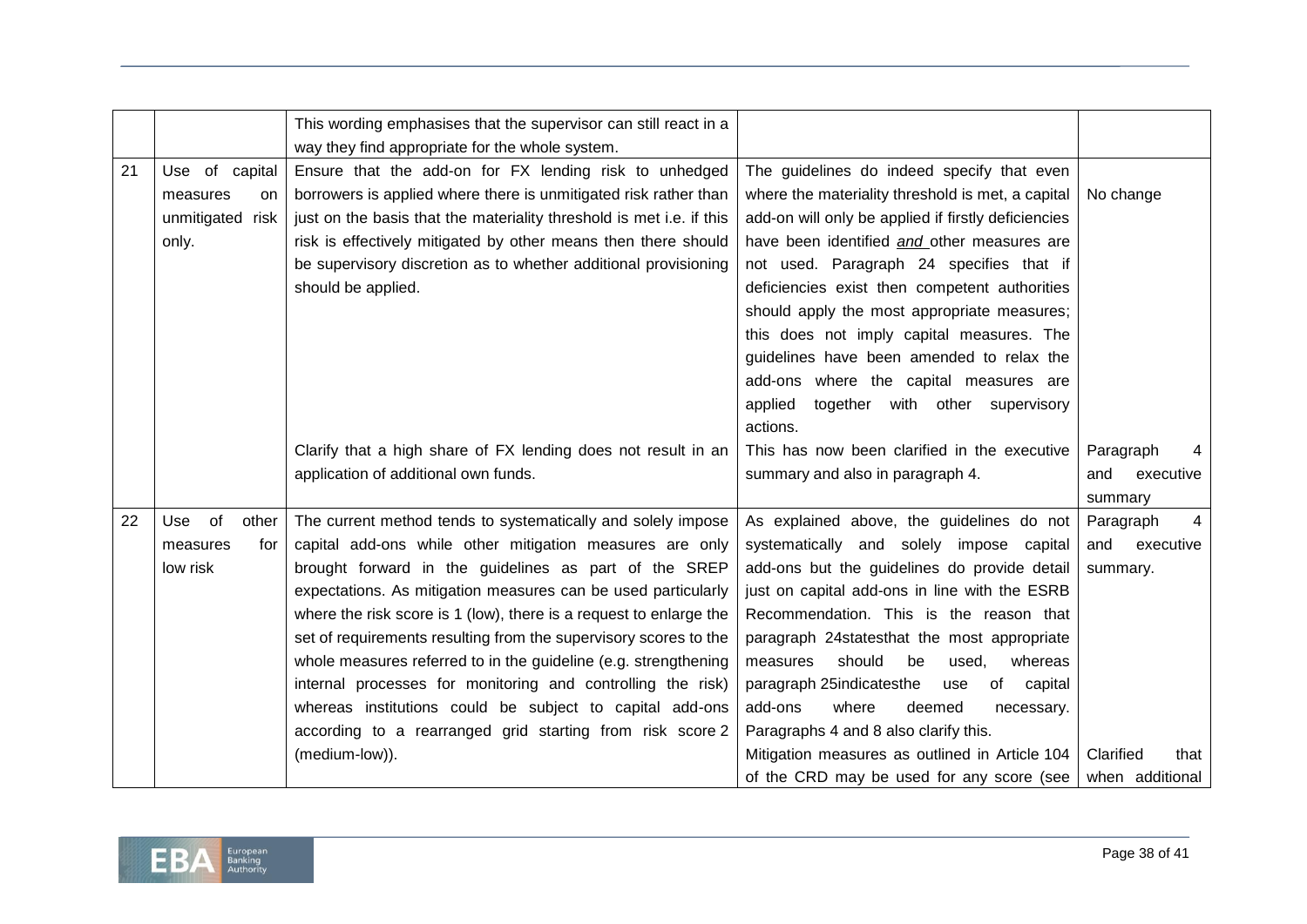|    |                   |                                                                | paragraph 24) and the guidelines do not            | funds<br>own            |
|----|-------------------|----------------------------------------------------------------|----------------------------------------------------|-------------------------|
|    |                   |                                                                | automatically require a capital add-on. The        | requirements            |
|    |                   |                                                                | capital add-on percentage ranges are to be         | used<br>are<br>in       |
|    |                   |                                                                | used only when the competent authorities           | combination             |
|    |                   |                                                                | deem a capital add-on to be necessary.             | with<br>other           |
|    |                   |                                                                |                                                    | supervisory             |
|    |                   |                                                                |                                                    | measures then           |
|    |                   |                                                                |                                                    | the percentages         |
|    |                   |                                                                |                                                    | should be used          |
|    |                   |                                                                |                                                    | indicators<br><b>as</b> |
|    |                   |                                                                |                                                    | only.                   |
|    |                   |                                                                |                                                    | Paragraph 26.           |
| 23 | Implementation    | Borrowers are usually expected to show that they have          | The implementation of the guidelines is for        | Title III               |
|    |                   | sufficient matched currency income streams to meet their       | competent authorities. Title III of the guidelines |                         |
|    |                   | foreign currency obligations. These details are held on an     | currently foresees a 6-month timeframe to          |                         |
|    |                   | individual level and not an aggregate level therefore systems  | implement. Four out of ten competent               |                         |
|    |                   | development may be required in order that an aggregate view    | authorities have already implemented the           |                         |
|    |                   | can be taken to review against the proposed materiality        | methodology (see IA).                              |                         |
|    |                   | threshold. The EBA is encouraged to engage with industry       |                                                    |                         |
|    |                   | regarding the implementation timing of the guidelines.         | As above, we understand that implementation        |                         |
|    |                   | Credit institutions have not yet implemented any technical     | may require a longer period of time and have       |                         |
|    |                   | features for identifying hedged/unhedged borrowers. Please     | tried to address this in footnote 6.               |                         |
|    |                   | review whether IT implementation of this feature is necessary. |                                                    |                         |
|    |                   | There may be a large implementation burden which has not       |                                                    |                         |
|    |                   | been considered.                                               |                                                    |                         |
| 24 | Application<br>of | Please can the guidelines specify that they only apply to new  | The guidelines focus on the stock of the FX        | No change.              |
|    | guidelines        | FX lending contracts.                                          | loans in an institution and the FX lending risk    |                         |
|    |                   |                                                                | measured as a result. New lending is not in        |                         |
|    |                   |                                                                | line with the ESRB mandate. These guidelines       |                         |

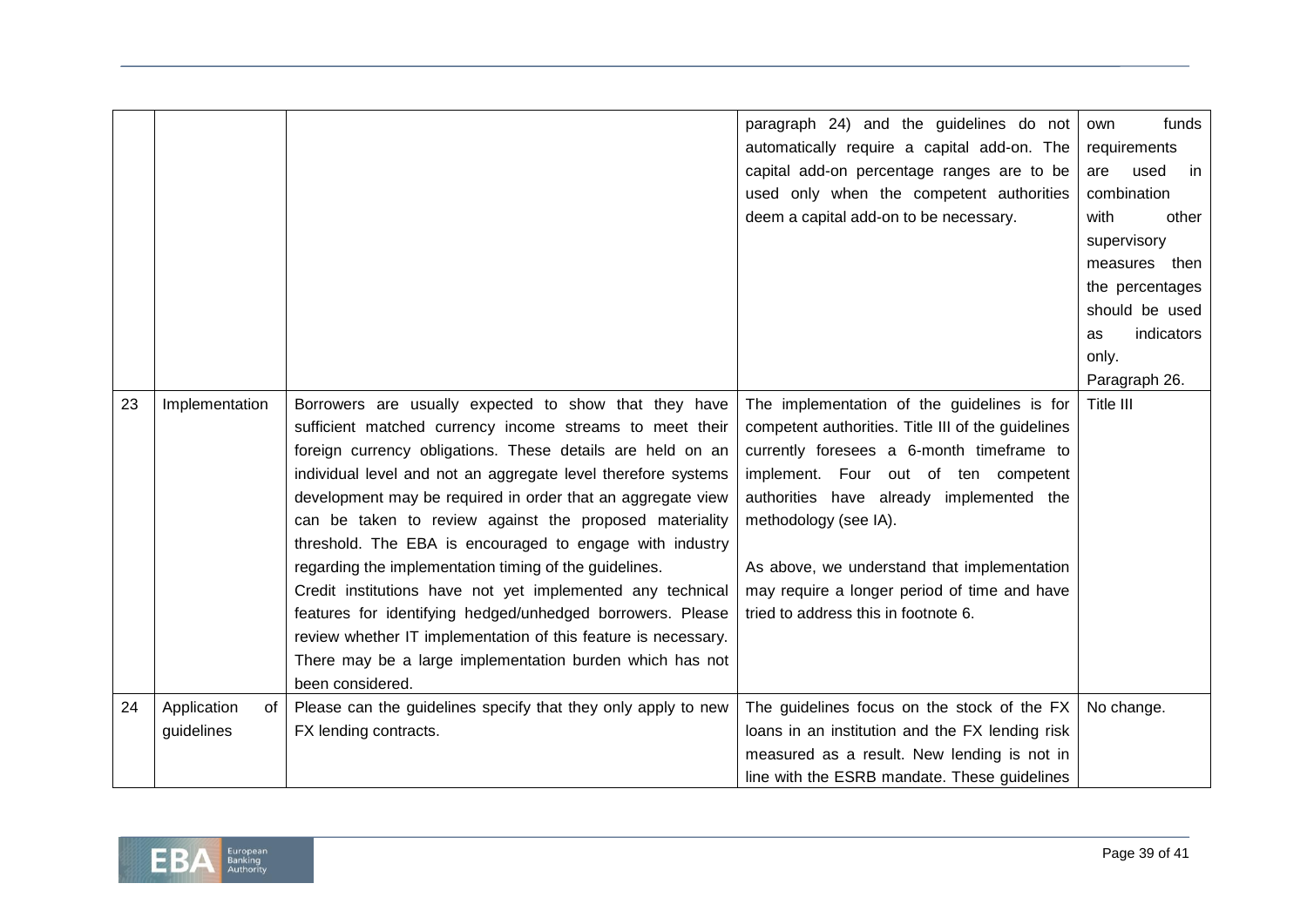|    |                                                                   |                                                                                                                                                             | do not target the process of issuing new loans<br>but rather risks existing in the credit portfolio.                                                                                                                                          |              |
|----|-------------------------------------------------------------------|-------------------------------------------------------------------------------------------------------------------------------------------------------------|-----------------------------------------------------------------------------------------------------------------------------------------------------------------------------------------------------------------------------------------------|--------------|
| 25 | Status of<br>the<br>guidelines                                    | The guidelines should state that local minimum standards<br>should be very closely aligned to the EBA guidelines to ensure<br>there is uniform application. | Part 3 of this document contains a paragraph<br>entitled 'Status of the guidelines', which states<br>clearly that competent authorities must make<br>every effort to comply with the guidelines. This<br>is standard EBA text for guidelines. | No change.   |
| 26 | Request<br>for I<br>correction<br>on<br>page 20,<br>paragraph 46. | Check as the information on size of banks does not appear in<br>this paragraph.                                                                             | This has been identified and corrected.                                                                                                                                                                                                       | Paragraph 47 |